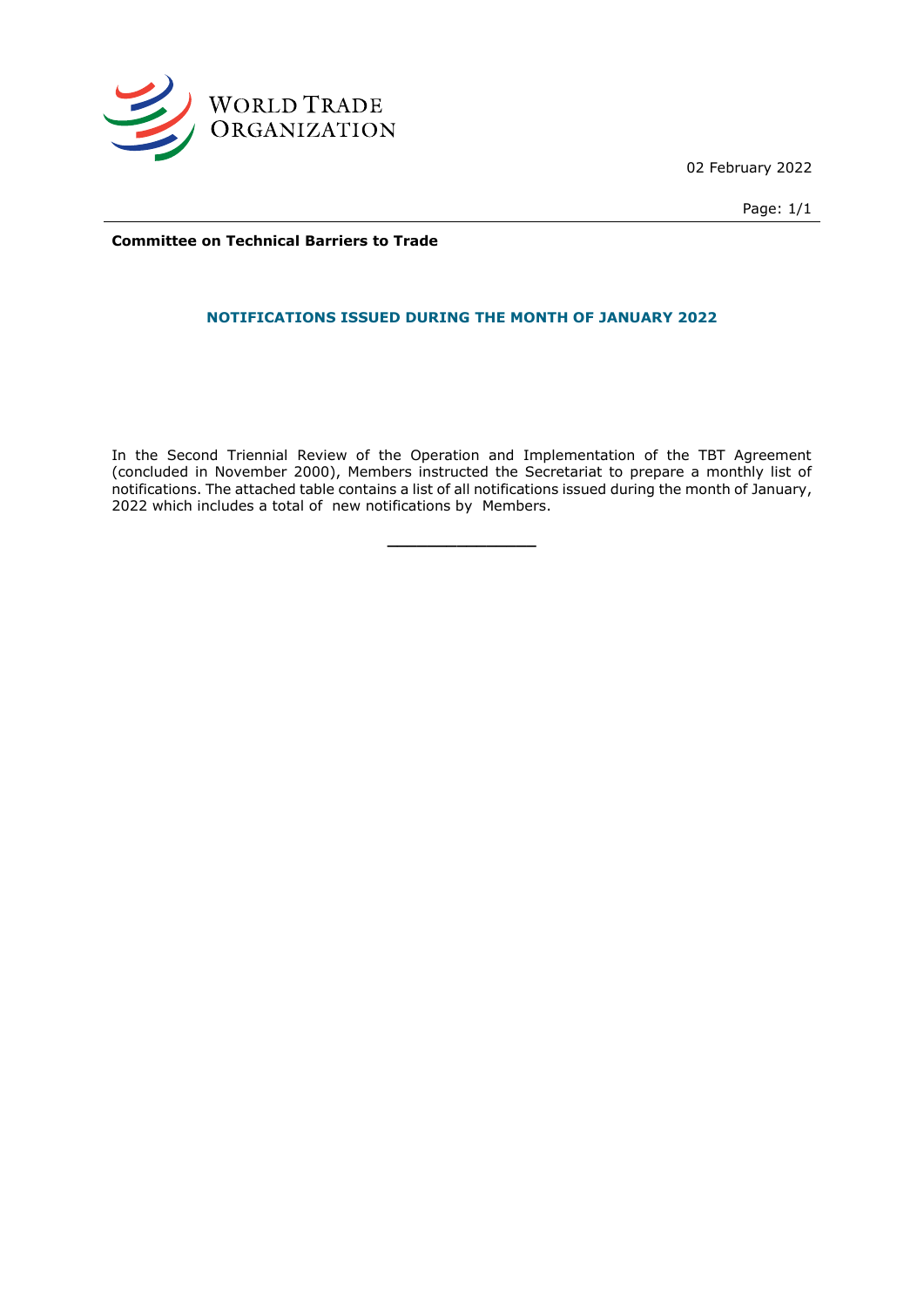| <b>Notifying Member</b> | Notification/<br><b>Date of Circulation</b> | <b>Articles</b>                                                                                                                 | <b>Product/Measure</b> | <b>Objective</b>                                                                                                                                                                                                                                                                                                                                                                                                                                                                                                                                                                                                 | <b>Deadline for</b><br><b>Comments</b> |
|-------------------------|---------------------------------------------|---------------------------------------------------------------------------------------------------------------------------------|------------------------|------------------------------------------------------------------------------------------------------------------------------------------------------------------------------------------------------------------------------------------------------------------------------------------------------------------------------------------------------------------------------------------------------------------------------------------------------------------------------------------------------------------------------------------------------------------------------------------------------------------|----------------------------------------|
| <b>Brazil</b>           | G/TBT/N/BRA/1291<br>5 January 2022          | $[X]$ 2.9.2<br>$\begin{array}{c} \end{array}$ ] 2.10.1<br>[ ] 5.6.2<br>$[$ 15.7.1<br>$\lceil$ 1 Others 3.2<br>$[$ ] Others 7.2  |                        | The Ministry of Agriculture,<br>Livestock and Supply (MAPA)<br>opened on 30 December public<br>consultation on the Technical<br>Regulation of Identity and<br>Quality of ham.<br>Interested parties have 60 days<br>to submit suggestions. The<br>proposals are available on the<br>following page:<br>https://www.gov.br/agricultura/<br>pt-br<br>Suggestions must be sent to the<br>Regulatory Acts Monitoring<br>System (Sisman). The<br>ordinances with the regulations<br>are expected to take effect in<br>February 2022.                                                                                  | 28 February 2022                       |
|                         | G/TBT/N/BRA/1290<br>5 January 2022          | $[X]$ 2.9.2<br>[ ]2.10.1<br>[ ] 5.6.2]<br>$\left[\begin{array}{c}1\end{array}\right]$ 5.7.1<br>1 Others 3.2<br>$[$ ] Others 7.2 |                        | Decree 10.139 of 28 November<br>2019 provides for the need for<br>revision and consolidation of<br>normative acts below the<br>decree. It aims to update and<br>consolidate regulatory acts,<br>elimination of obsolete<br>regulations whose effects have<br>been exhausted in time or the<br>need cannot be identified. Thus,<br>the inventories and complexity<br>of regulatory processes will be<br>reduced.<br>Establish the criteria and<br>conformity assessment<br>procedures for Personal<br>Protective Equipment (PPE)<br>safety helmet for use in<br>industry, through the<br>certification mechanism. | Not applicable                         |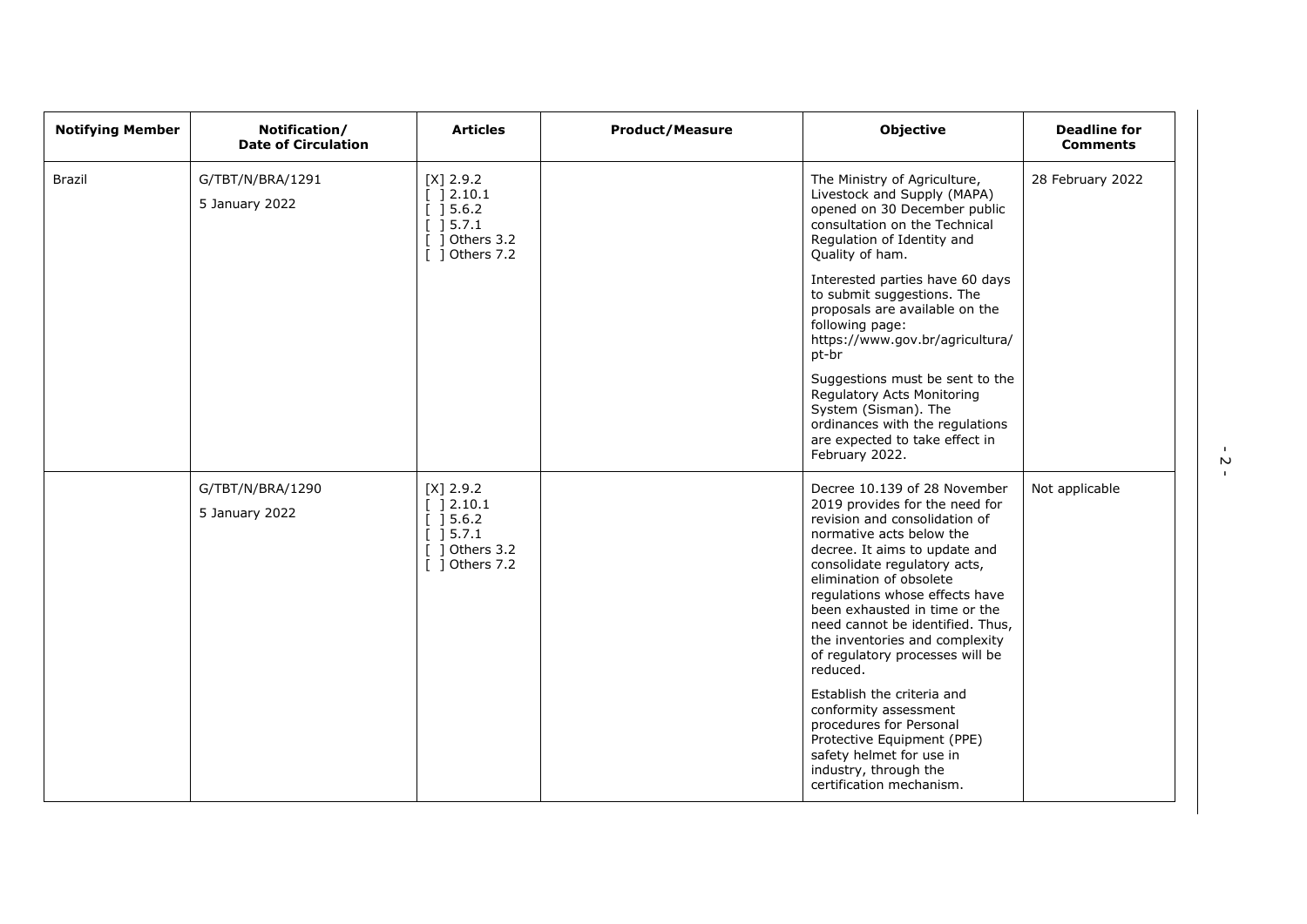| G/TBT/N/BRA/1289<br>5 January 2022 | $[X]$ 2.9.2<br>[ ] 2.10.1<br>[ ] 5.6.2]<br>[ ] 5.7.1<br>$[$ ] Others 3.2<br>$\lceil$ 1 Others 7.2 |           | The aim of the resolution is to<br>establish minimum performance<br>requirements and testing<br>procedures for assessing and<br>testing the restraint systems of<br>doors, locks, hinges and their<br>components in motor vehicles                                                                                                                                                                                                                                                                                              | Not applied      |
|------------------------------------|---------------------------------------------------------------------------------------------------|-----------|---------------------------------------------------------------------------------------------------------------------------------------------------------------------------------------------------------------------------------------------------------------------------------------------------------------------------------------------------------------------------------------------------------------------------------------------------------------------------------------------------------------------------------|------------------|
| G/TBT/N/BRA/1292<br>5 January 2022 | $[X]$ 2.9.2<br>[ ] 2.10.1<br>[ ] 5.6.2]<br>[ ] 5.7.1<br>[ ] Others 3.2<br>$[$ ] Others 7.2        |           | The Ministry of Agriculture,<br>Livestock and Supply (MAPA)<br>opened on 30 December public<br>consultation on the Technical<br>Regulation of Identity and<br>Quality of ham.<br>Interested parties have 60 days<br>to submit suggestions. The<br>proposals are available on the<br>following page:<br>https://www.gov.br/agricultura/<br>pt-br<br>Suggestions must be sent to the<br>Regulatory Acts Monitoring<br>System (Sisman). The<br>ordinances with the regulations<br>are expected to take effect in<br>February 2022. | 28 February 2022 |
| G/TBT/N/BRA/1297<br>7 January 2022 | $[X]$ 2.9.2<br>[ ] 2.10.1<br>[ ] 5.6.2]<br>[ ] 5.7.1<br>$[$ ] Others 3.2<br>$[$ ] Others 7.2      | HS (3006) |                                                                                                                                                                                                                                                                                                                                                                                                                                                                                                                                 | Not applied      |
| G/TBT/N/BRA/1295<br>7 January 2022 | $[X]$ 2.9.2<br>[ ] 2.10.1<br>[ ] 5.6.2]<br>[ ] 5.7.1<br>$[$ ] Others 3.2<br>$[$ ] Others 7.2      | HS (3006) |                                                                                                                                                                                                                                                                                                                                                                                                                                                                                                                                 | Not applied      |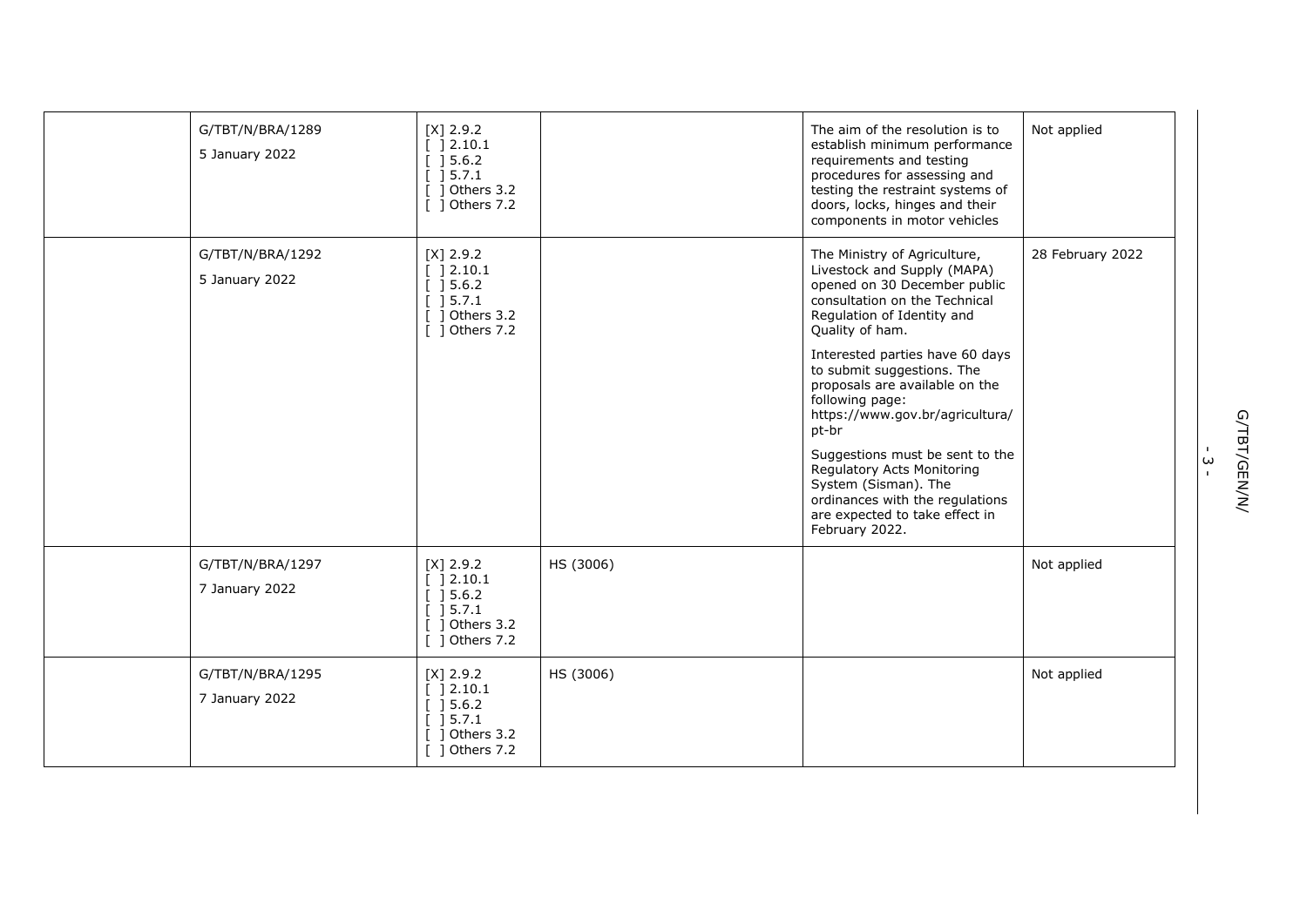| G/TBT/N/BRA/1293<br>7 January 2022 | $[X]$ 2.9.2<br>[ ] 2.10.1<br>$[]$ 15.6.2<br>] 5.7.1<br>Others 3.2<br>$[$ ] Others 7.2                                                                                          |                                                                                                        | Decree 10.139 of 28 November<br>2019 provides for the need for<br>revision and consolidation of<br>normative acts below the<br>decree. It aims to update and<br>consolidate regulatory acts,<br>elimination of obsolete<br>regulations whose effects have<br>been exhausted in time or the<br>need cannot be identified. Thus,<br>the inventories and complexity<br>of regulatory processes will be<br>reduced.<br>The need to implement<br>metrological control of the<br>electric power based on the<br>principle of induction, single-<br>phase and polyphasic<br>Induction active electric power<br>meters must meet minimum<br>specifications in order to ensure<br>their metrological reliability. | Not applicable |
|------------------------------------|--------------------------------------------------------------------------------------------------------------------------------------------------------------------------------|--------------------------------------------------------------------------------------------------------|----------------------------------------------------------------------------------------------------------------------------------------------------------------------------------------------------------------------------------------------------------------------------------------------------------------------------------------------------------------------------------------------------------------------------------------------------------------------------------------------------------------------------------------------------------------------------------------------------------------------------------------------------------------------------------------------------------|----------------|
| G/TBT/N/BRA/1296<br>7 January 2022 | $[X]$ 2.9.2<br>] 2.10.1<br>] 5.6.2<br>] 5.7.1<br>Others 3.2<br>Others 7.2                                                                                                      | HS (3006)                                                                                              |                                                                                                                                                                                                                                                                                                                                                                                                                                                                                                                                                                                                                                                                                                          | Not applied    |
| G/TBT/N/BRA/1298<br>7 January 2022 | $[X]$ 2.9.2<br>$\begin{array}{c} \end{array}$ ] 2.10.1<br>$\left[\begin{array}{c}$ 15.6.2<br>$\begin{bmatrix} 1 & 5 & 7 & 1 \end{bmatrix}$<br>] Others 3.2<br>$[$ ] Others 7.2 | ICS 13 - ENVIRONMENT. HEALTH<br>PROTECTION. SAFETY. Cellulosic<br>materials, packaging, and equipment. |                                                                                                                                                                                                                                                                                                                                                                                                                                                                                                                                                                                                                                                                                                          | 7 March 2022   |

- 4 -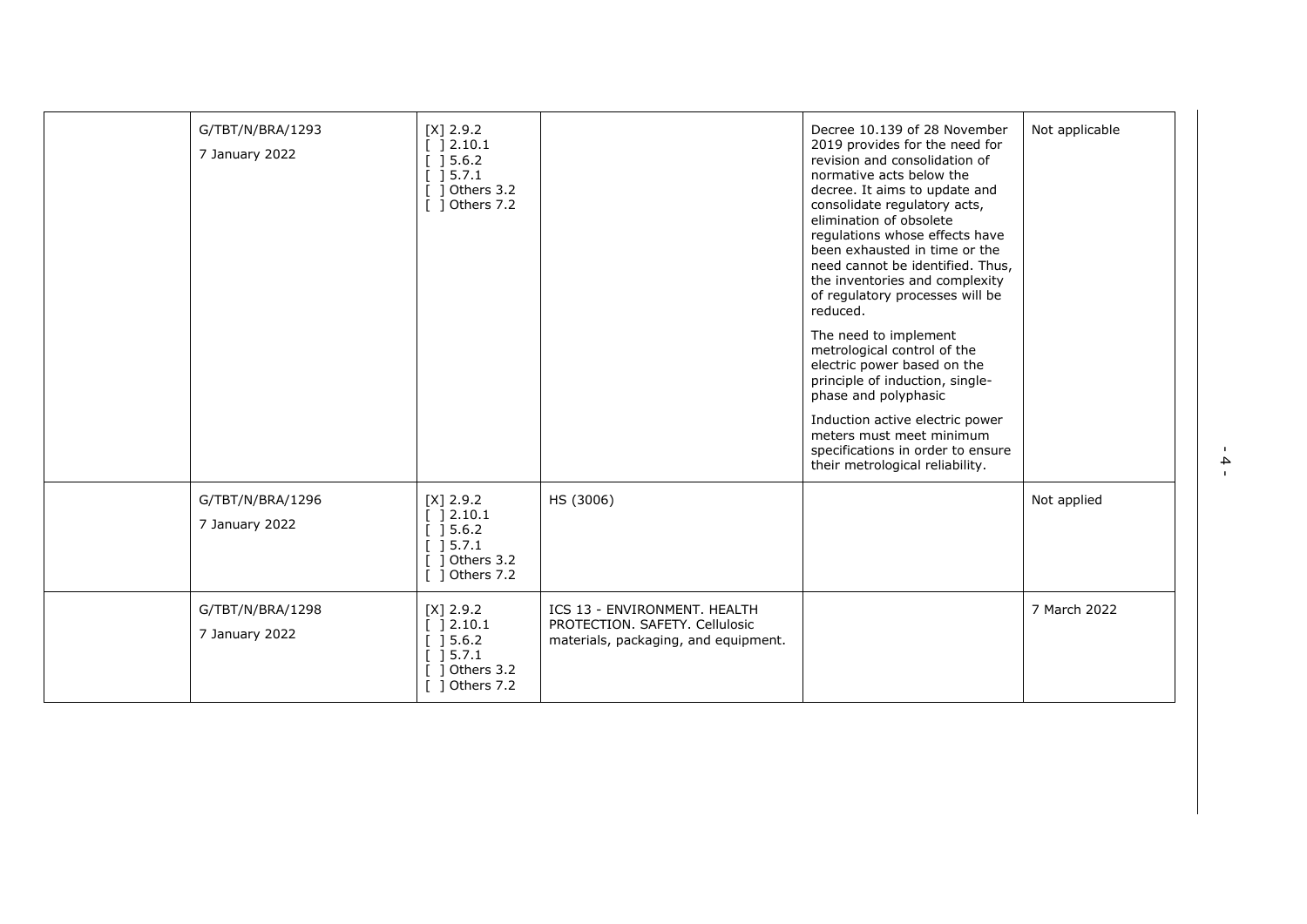| G/TBT/N/BRA/1294<br>January 2022    | [X] 2.9.2<br>] 2.10.1<br>$\begin{array}{c} \text{ }5.6.2 \end{array}$<br>] 5.7.1<br>Others 3.2<br>Others 7.2 | Inmetro's Legal Metrology Directorate<br>Regulatory Agenda for 2022/2023 | Consumer protection                                                                                                                                                                                                                                                                               | Not applied   |
|-------------------------------------|--------------------------------------------------------------------------------------------------------------|--------------------------------------------------------------------------|---------------------------------------------------------------------------------------------------------------------------------------------------------------------------------------------------------------------------------------------------------------------------------------------------|---------------|
| G/TBT/N/BRA/1299<br>13 January 2022 | $[X]$ 2.9.2<br>] 2.10.1<br>] 5.6.2<br>] 5.7.1<br>dthers 3.2<br>1 Others 7.2                                  |                                                                          | Need to update the technical<br>requirements for conformity<br>assessment of Optical Network<br>Terminal (ONT), Optical Line<br>Terminal (OLT) and Optical<br>Network Unit (ONU) conformity<br>equipment for fiber optic<br>networks with GPON, XGPON<br>and XGSPON passive network<br>standards. | 11 March 2022 |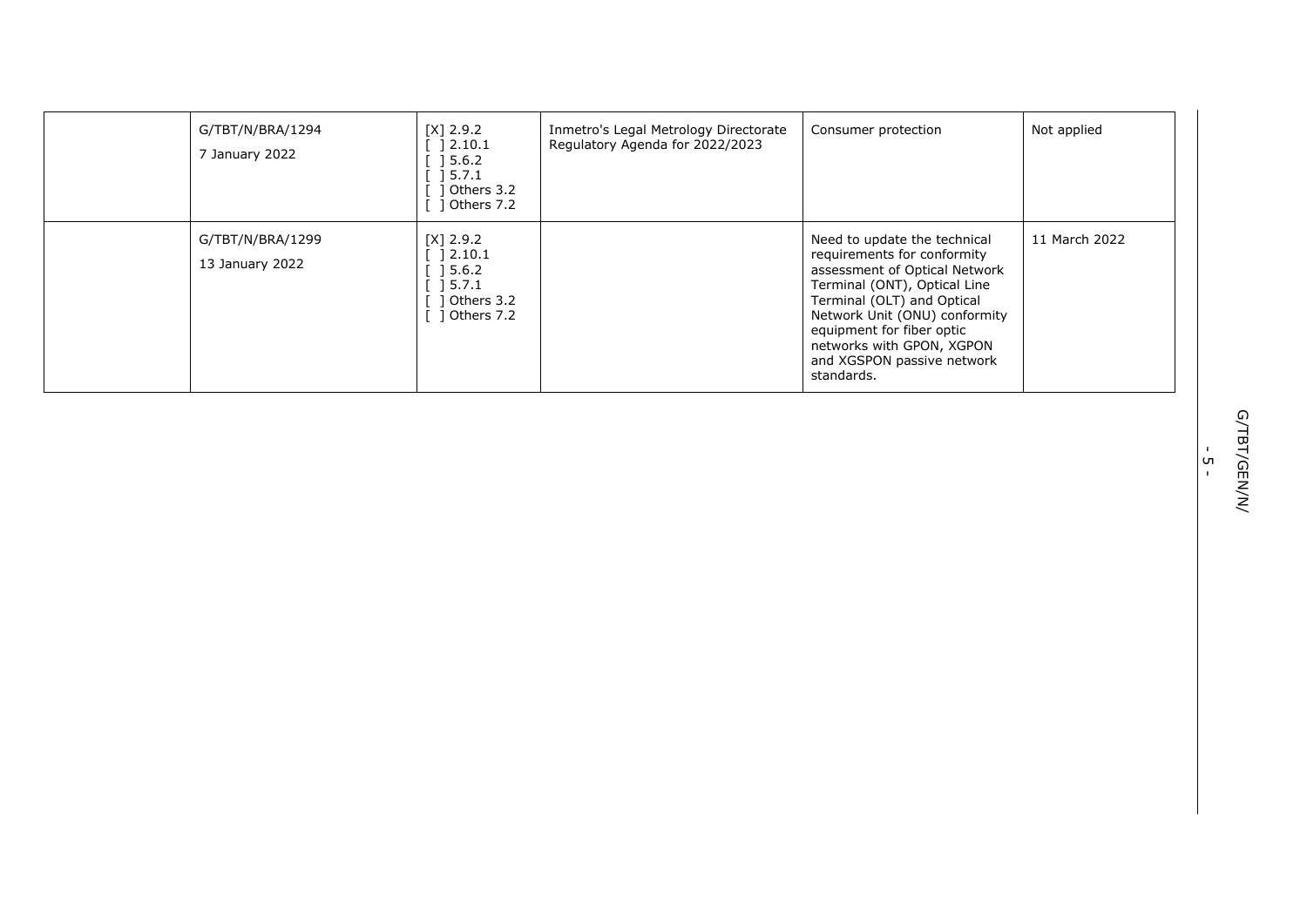| G/TBT/N/BRA/1305<br>25 January 2022 | $[X]$ 2.9.2<br>$\begin{array}{c} \end{array}$ ] 2.10.1<br>$[]$ 15.6.2<br>$[$ 15.7.1<br>$[$ ] Others 3.2<br>$[$ ] Others 7.2 | Considering that some of the<br>technical standards have<br>undergone updates resulting<br>from the technological<br>development associated with<br>the design and manufacture of,<br>flexible or solid conductor data<br>transmission cables and that, in<br>this period, these cables with             | 21 March 2022 |
|-------------------------------------|-----------------------------------------------------------------------------------------------------------------------------|----------------------------------------------------------------------------------------------------------------------------------------------------------------------------------------------------------------------------------------------------------------------------------------------------------|---------------|
|                                     |                                                                                                                             | characteristics not covered by<br>the requirements currently<br>approved were developed, it<br>was verified the need to update<br>the current documents in order<br>to monitor technological<br>developments and avoid<br>obstacles to use in the country<br>of products covered by new<br>technologies. |               |
|                                     |                                                                                                                             | Establish the minimum<br>requirements to be<br>demonstrated in the conformity<br>assessment and approval, with<br>the National<br>Telecommunications Agency, of<br>the following types<br>of manoeuvring cable:                                                                                          |               |
|                                     |                                                                                                                             | Categories 7, 7A and 8 with a<br>capacity of four pairs; and<br>Categories 3, 5e, 6 and 6A with<br>a capacity of two or four pairs.                                                                                                                                                                      |               |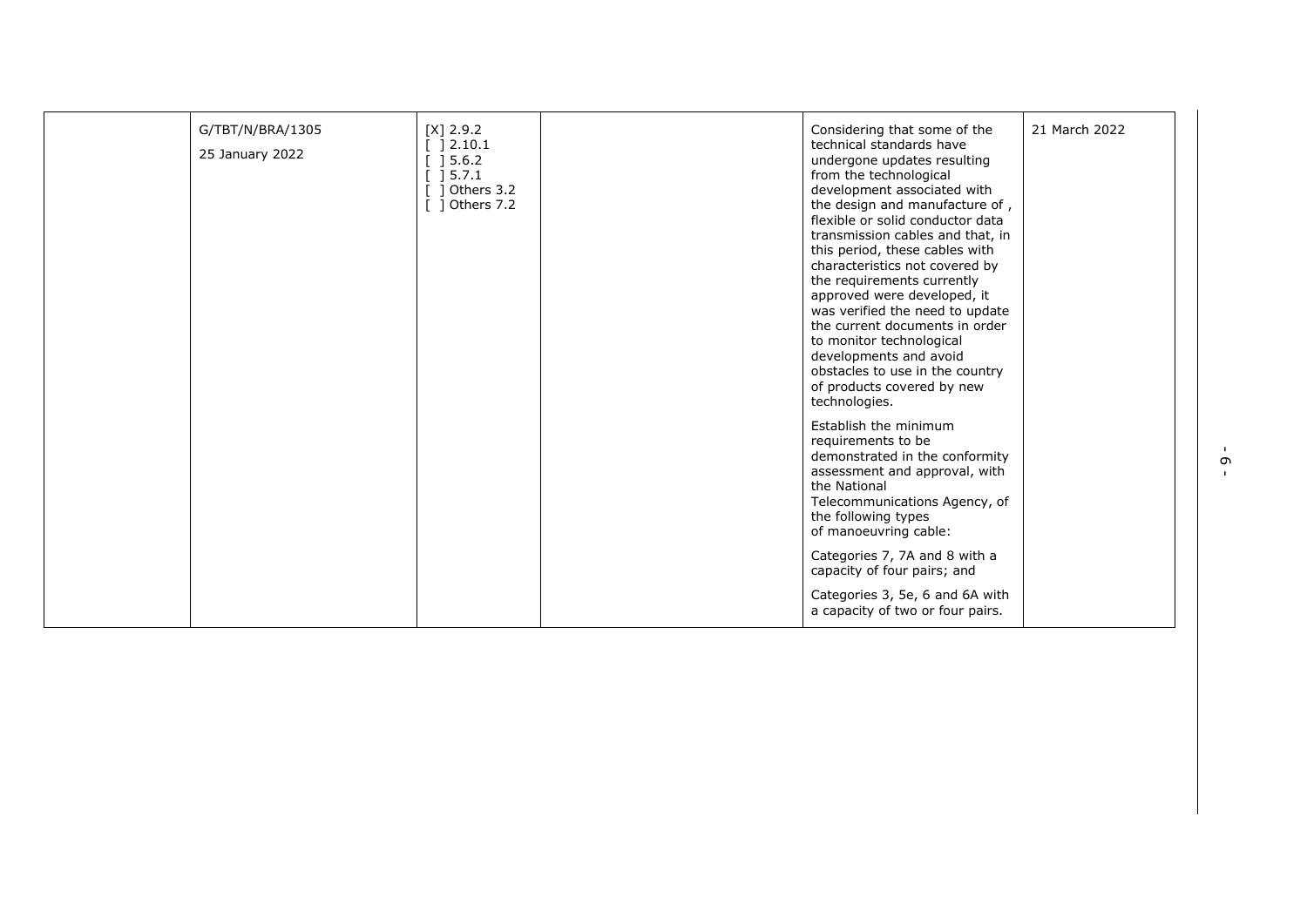| G/TBT/N/BRA/1300<br>25 January 2022 | $[X]$ 2.9.2<br>$[$ 1 2.10.1<br>$\lceil$ 15.6.2<br>[ ] 5.7.1<br>$[$ ] Others 3.2<br>[ ] Others 7.2 | Considering that some of the<br>technical standards referenced<br>in the current requirements<br>have undergone updates<br>resulting from the technological<br>development associated with<br>the design and manufacture of<br>these cables and that, in this<br>period, coaxial cables with<br>characteristics not covered by<br>the requirements currently<br>approved were developed, it<br>was verified the need to update<br>the current documents in order<br>to monitor<br>technological developments and<br>avoid obstacles to use in the<br>country of products covered by<br>new technologies. | 21 March 2022 |
|-------------------------------------|---------------------------------------------------------------------------------------------------|----------------------------------------------------------------------------------------------------------------------------------------------------------------------------------------------------------------------------------------------------------------------------------------------------------------------------------------------------------------------------------------------------------------------------------------------------------------------------------------------------------------------------------------------------------------------------------------------------------|---------------|
| G/TBT/N/BRA/1302<br>25 January 2022 | $[X]$ 2.9.2<br>] 2.10.1<br>] 5.6.2<br>] 5.7.1<br>$\lceil$ 1 Others 3.2<br>[ ] Others 7.2          | Considering that some of the<br>technical standards referenced<br>in the current requirements<br>have undergone updates<br>resulting from the technological<br>development associated with<br>the design and manufacture of<br>these cables and that, in this<br>period, coaxial cables with<br>characteristics not covered by<br>the requirements currently<br>approved were developed, it<br>was verified the need to update<br>the current documents in order<br>to monitor<br>technological developments and<br>avoid obstacles to use in the<br>country of products covered by<br>new technologies. | 21 March 2022 |

G/TBT/GEN/N/ - 7 -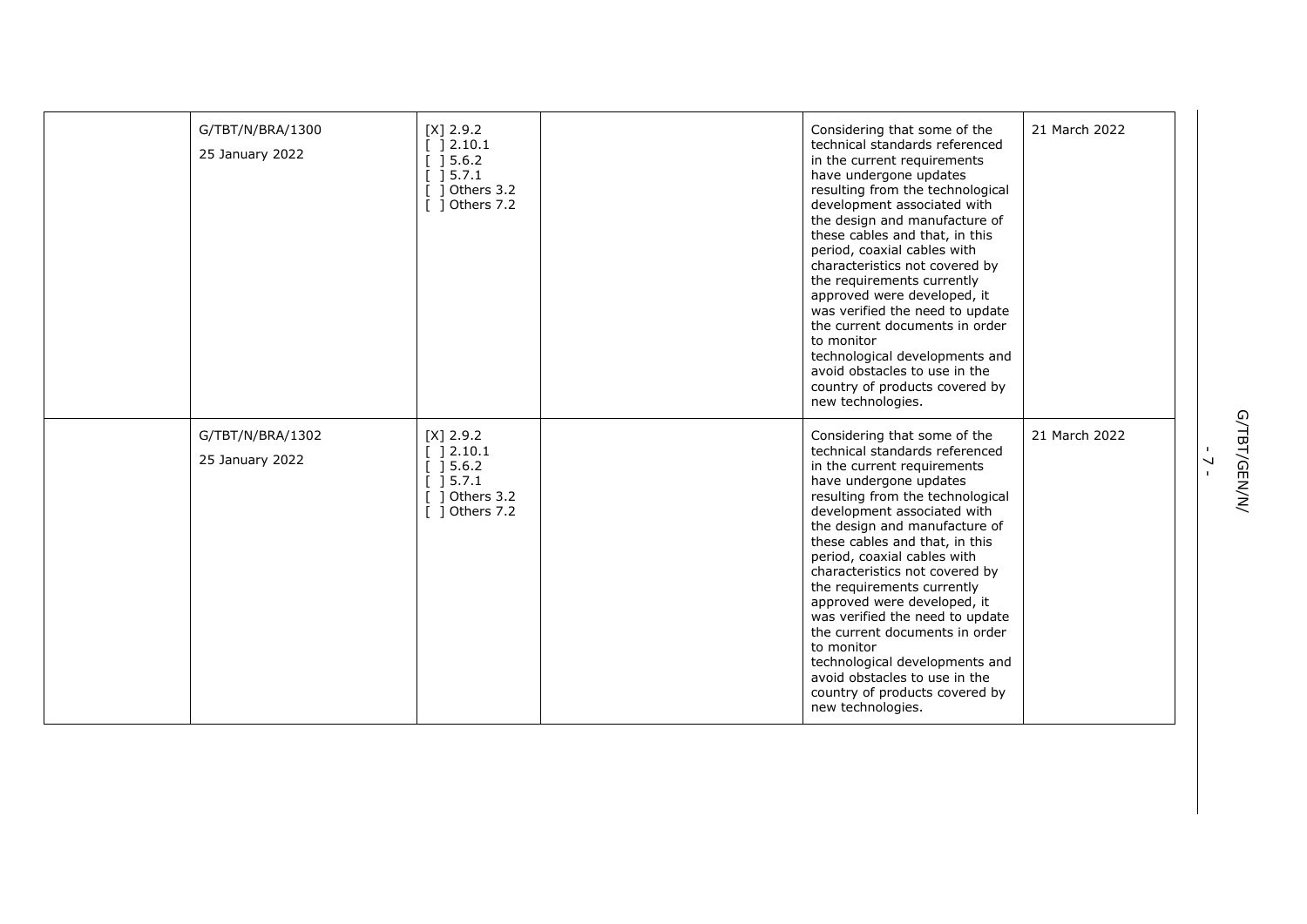| G/TBT/N/BRA/1303<br>25 January 2022 | $[X]$ 2.9.2<br>$[$ ] 2.10.1<br>$\begin{array}{c} \begin{array}{c} \end{array} \end{array}$<br>] 5.7.1<br>1 Others 3.2<br>[ ] Others 7.2 | Considering that some of the<br>technical standards referenced<br>in the current requirements<br>have undergone updates<br>resulting from the technological<br>development associated with<br>the design and manufacture of<br>these cables and that, in this<br>period, coaxial cables with<br>characteristics not covered by<br>the requirements currently<br>approved were developed, it<br>was verified the need to update<br>the current documents in order<br>to monitor<br>technological developments and<br>avoid obstacles to use in the<br>country of products covered by<br>new technologies. | 21 March 2022 |
|-------------------------------------|-----------------------------------------------------------------------------------------------------------------------------------------|----------------------------------------------------------------------------------------------------------------------------------------------------------------------------------------------------------------------------------------------------------------------------------------------------------------------------------------------------------------------------------------------------------------------------------------------------------------------------------------------------------------------------------------------------------------------------------------------------------|---------------|
| G/TBT/N/BRA/1301<br>25 January 2022 | $[X]$ 2.9.2<br>[ ] 2.10.1<br>$[$ 15.6.2<br>15.7.1<br>1 Others 3.2<br>[ ] Others 7.2                                                     | Considering that some of the<br>technical standards referenced<br>in the current requirements<br>have undergone updates<br>resulting from the technological<br>development associated with<br>the design and manufacture of<br>these cables and that, in this<br>period, coaxial cables with<br>characteristics not covered by<br>the requirements currently<br>approved were developed, it<br>was verified the need to update<br>the current documents in order<br>to monitor<br>technological developments and<br>avoid obstacles to use in the<br>country of products covered by<br>new technologies. | 21 March 2022 |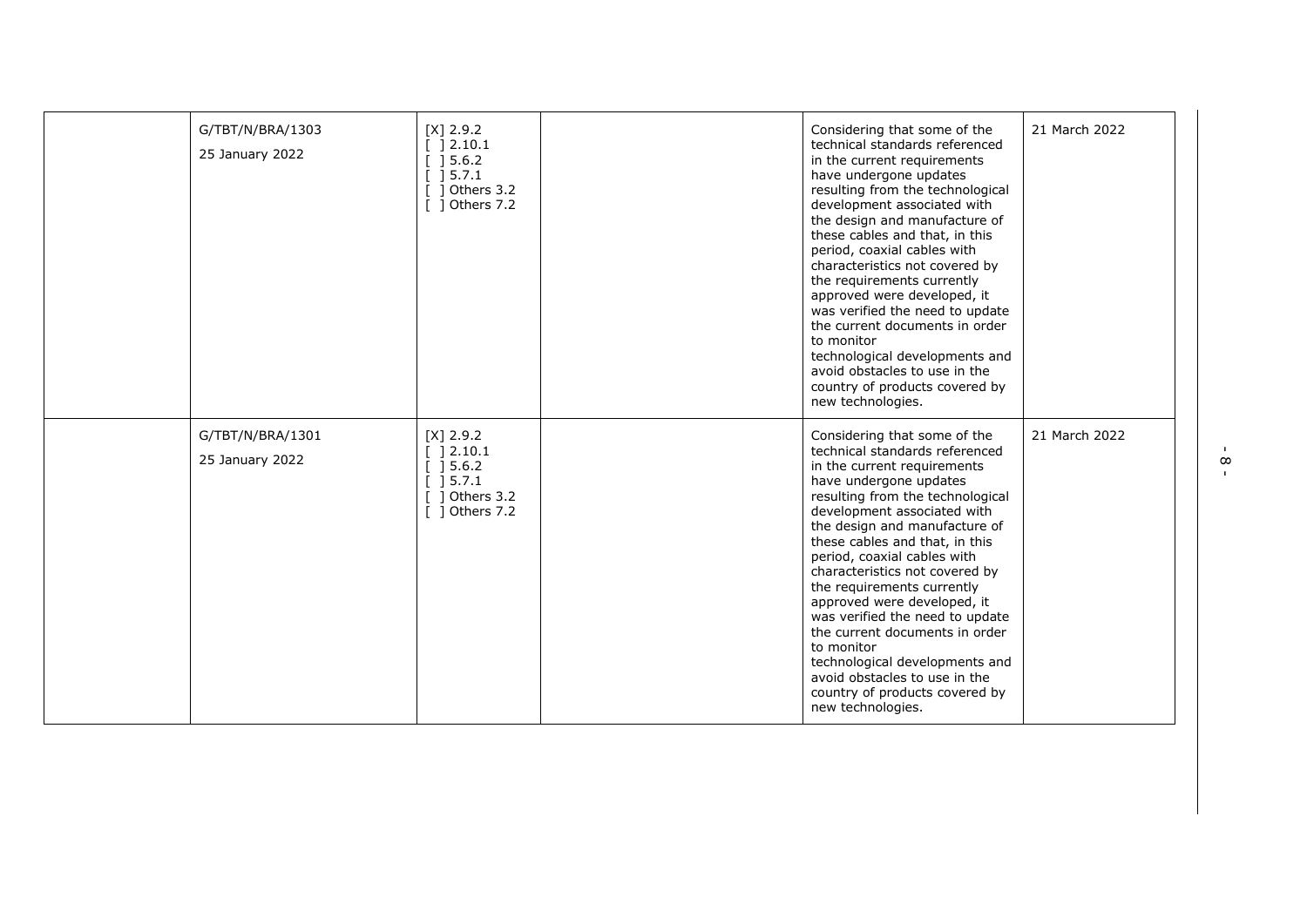| G/TBT/N/BRA/1304<br>25 January 2022 | $[X]$ 2.9.2<br>$[ \begin{array}{array}{array} \end{array} ] 2.10.1$<br>$[] 5.6.2$<br>$\begin{array}{c} \boxed{1} \\ \boxed{5.7.1} \end{array}$<br>$[$ ] Others 3.2<br>$\lceil$ 1 Others 7.2 | Considering that some of the<br>technical standards have<br>undergone updates resulting<br>from the technological<br>development associated with<br>the design and manufacture<br>of flexible or solid driver-<br>conductor cables and that, in<br>this period, these cables with<br>characteristics not covered by<br>the requirements currently<br>approved were developed, it<br>was verified the need to update<br>the current documents in order<br>to monitor technological<br>developments and avoid<br>obstacles to use in the country<br>of products covered by new<br>technologies.<br>Establish the minimum<br>requirements to be | 21 March 2022 |
|-------------------------------------|---------------------------------------------------------------------------------------------------------------------------------------------------------------------------------------------|----------------------------------------------------------------------------------------------------------------------------------------------------------------------------------------------------------------------------------------------------------------------------------------------------------------------------------------------------------------------------------------------------------------------------------------------------------------------------------------------------------------------------------------------------------------------------------------------------------------------------------------------|---------------|
|                                     |                                                                                                                                                                                             | demonstrated in the conformity<br>assessment and approval, with<br>the National<br>Telecommunications Agency, of<br>the following types of<br>manoeuvring cable:                                                                                                                                                                                                                                                                                                                                                                                                                                                                             |               |
|                                     |                                                                                                                                                                                             | Categories 7, 7A and 8 formed<br>by a flexible or solid conductor<br>with a capacity of four shielded<br>pairs, with an impedance of 100<br>$\Omega$ ; and                                                                                                                                                                                                                                                                                                                                                                                                                                                                                   |               |
|                                     |                                                                                                                                                                                             | Categories 5e, 6 and 6A formed<br>by flexible or solid conductor,<br>with a capacity of two or four<br>pairs, with or without shielding,<br>gauge 22 to 28 AWG, with a<br>braided impedance pair of 100<br>$\Omega$ .                                                                                                                                                                                                                                                                                                                                                                                                                        |               |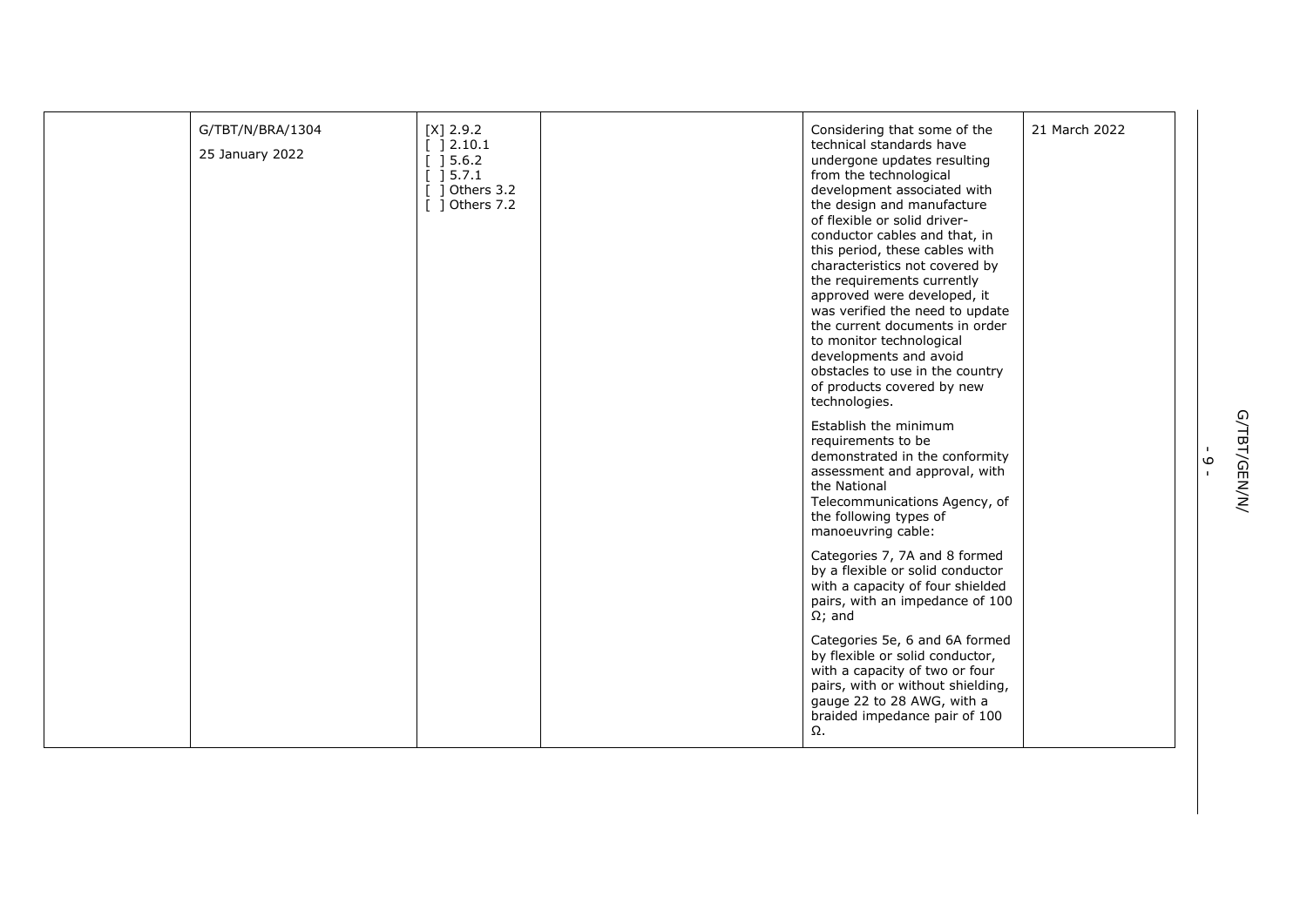| Burundi | G/TBT/N/BDI/203<br>G/TBT/N/KEN/1199<br>G/TBT/N/RWA/594<br>G/TBT/N/TZA/694<br>G/TBT/N/UGA/1534<br>7 January 2022 | $[X]$ 2.9.2<br>[ ] 2.10.1<br>$[X]$ 5.6.2<br>$[$ ] 5.7.1<br>[ ] Others 3.2<br>[ ] Others 7.2        | Plastic bucket | 8 March 2022 |
|---------|-----------------------------------------------------------------------------------------------------------------|----------------------------------------------------------------------------------------------------|----------------|--------------|
|         | G/TBT/N/BDI/204<br>G/TBT/N/KEN/1200<br>G/TBT/N/RWA/595<br>G/TBT/N/TZA/695<br>G/TBT/N/UGA/1535<br>7 January 2022 | $[X]$ 2.9.2<br>[ ] 2.10.1<br>$[X]$ 5.6.2<br>$[$ ] 5.7.1<br>$[$ ] Others 3.2 $\,$<br>[ ] Others 7.2 | Plastic Basin  | 8 March 2022 |
|         | G/TBT/N/BDI/205<br>G/TBT/N/KEN/1201<br>G/TBT/N/RWA/596<br>G/TBT/N/TZA/696<br>G/TBT/N/UGA/1536<br>7 January 2022 | $[X]$ 2.9.2<br>[ ]2.10.1<br>$[X]$ 5.6.2<br>[ ] 5.7.1<br>$[$ ] Others 3.2<br>[ ] Others 7.2         | Toilet brush   | 8 March 2022 |
|         | G/TBT/N/BDI/207<br>G/TBT/N/KEN/1203<br>G/TBT/N/RWA/598<br>G/TBT/N/TZA/698<br>G/TBT/N/UGA/1538<br>7 January 2022 | $[X]$ 2.9.2<br>[ ] 2.10.1<br>$[X]$ 5.6.2<br>$[$ ] 5.7.1<br>$[$ ] Others 3.2<br>[ ] Others 7.2      | Cobweb duster  | 8 March 2022 |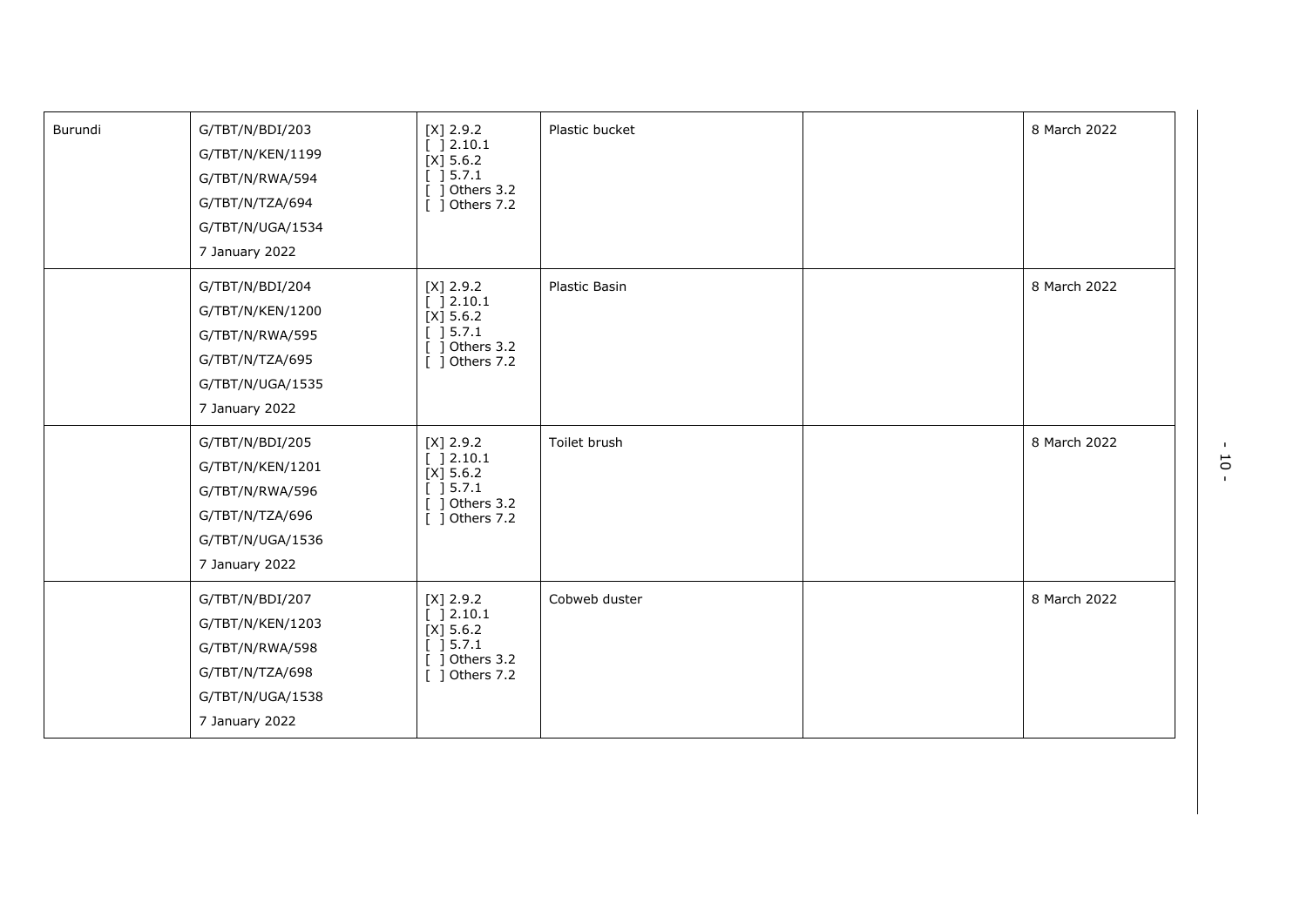|        | G/TBT/N/BDI/208<br>G/TBT/N/KEN/1204<br>G/TBT/N/RWA/599<br>G/TBT/N/TZA/699<br>G/TBT/N/UGA/1539<br>7 January 2022 | [ ] 2.9.2<br>[ ] 2.10.1<br>$[X]$ 5.6.2<br>[ ] 5.7.1<br>$[$ ] Others 3.2<br>[ ] Others 7.2     | Plastic containers          |              | 8 March 2022  |
|--------|-----------------------------------------------------------------------------------------------------------------|-----------------------------------------------------------------------------------------------|-----------------------------|--------------|---------------|
|        | G/TBT/N/BDI/206<br>G/TBT/N/KEN/1202<br>G/TBT/N/RWA/597<br>G/TBT/N/TZA/697<br>G/TBT/N/UGA/1537<br>7 January 2022 | $[X]$ 2.9.2<br>[ ] 2.10.1<br>$[X]$ 5.6.2<br>[ ] 5.7.1<br>$[$ ] Others 3.2<br>[ ] Others 7.2   | Sweeping brooms, push brush |              | 8 March 2022  |
|        | G/TBT/N/BDI/209<br>G/TBT/N/KEN/1205<br>G/TBT/N/RWA/600<br>G/TBT/N/TZA/700<br>G/TBT/N/UGA/1540<br>7 January 2022 | $[X]$ 2.9.2<br>[ ] 2.10.1<br>$[X]$ 5.6.2<br>[ ] 5.7.1<br>$[$ ] Others 3.2<br>[ ] Others 7.2   | Squeegee, rubber squeezer   |              | 8 March 2022  |
| Canada | G/TBT/N/CAN/660<br>5 January 2022                                                                               | $[X]$ 2.9.2<br>[ ] 2.10.1<br>$[X]$ 5.6.2<br>$[$ ] 5.7.1<br>$[$ ] Others 3.2<br>[ ] Others 7.2 |                             | Consultation | 14 March 2022 |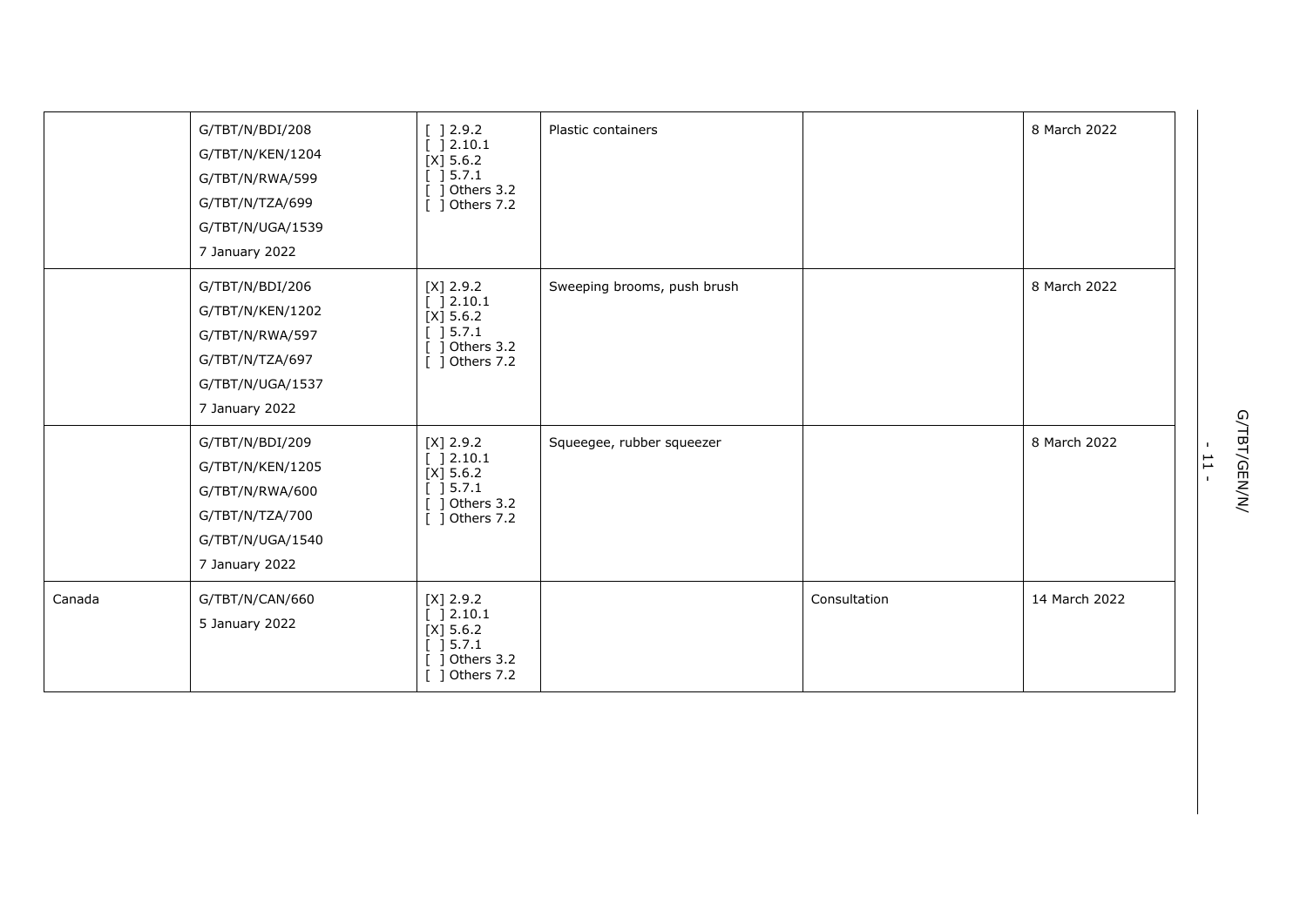| G/TBT/N/CAN/658<br>5 January 2022 | $[X]$ 2.9.2<br>$\lceil$ 12.10.1<br>$[X]$ 5.6.2<br>] 5.7.1<br>] Others 3.2<br>$\lceil$ 1 Others 7.2 | Off-Road Engines and Machinery (HS:<br>Chapters 84, 85 and 87); (ICS:<br>13.020, 13.040, 27.020, 53.100)<br>Heavy-Duty Vehicles and Engines (HS:<br>Chapters 87); (ICS: 13.020, 13.040,<br>27.020, 53.100) Marine Engines and<br>Recreational Vehicles (HS: Chapter<br>89); (ICS: 13.020, 13.040, 27.020,<br>53.100) |                                                                                                                                                                                                                                                                                                                                                                                                                                                                                                   | 3 March 2022 |
|-----------------------------------|----------------------------------------------------------------------------------------------------|----------------------------------------------------------------------------------------------------------------------------------------------------------------------------------------------------------------------------------------------------------------------------------------------------------------------|---------------------------------------------------------------------------------------------------------------------------------------------------------------------------------------------------------------------------------------------------------------------------------------------------------------------------------------------------------------------------------------------------------------------------------------------------------------------------------------------------|--------------|
| G/TBT/N/CAN/659<br>5 January 2022 | $[X]$ 2.9.2<br>$\lceil$ 12.10.1<br>] 5.6.2<br>] 5.7.1<br>1 Others 3.2<br>1 Others 7.2              | Prescription status of medicinal<br>ingredients for veterinary use in feed<br>(ICS: 11.220; HS 3004.50.55)                                                                                                                                                                                                           | Following requests from<br>stakeholders and investigations<br>at Health Canada, it was<br>determined that the addition of<br>betaine to the Prescription Drug<br>List was likely done in error<br>when the ingredients on<br>Schedule F were transferred to<br>the newly created Prescription<br>Drug List, on 19 December<br>2013. The present consultation<br>aims to determine the impacts<br>of the correction of this possible<br>error in the current scientific<br>and regulatory context. | 7 March 2022 |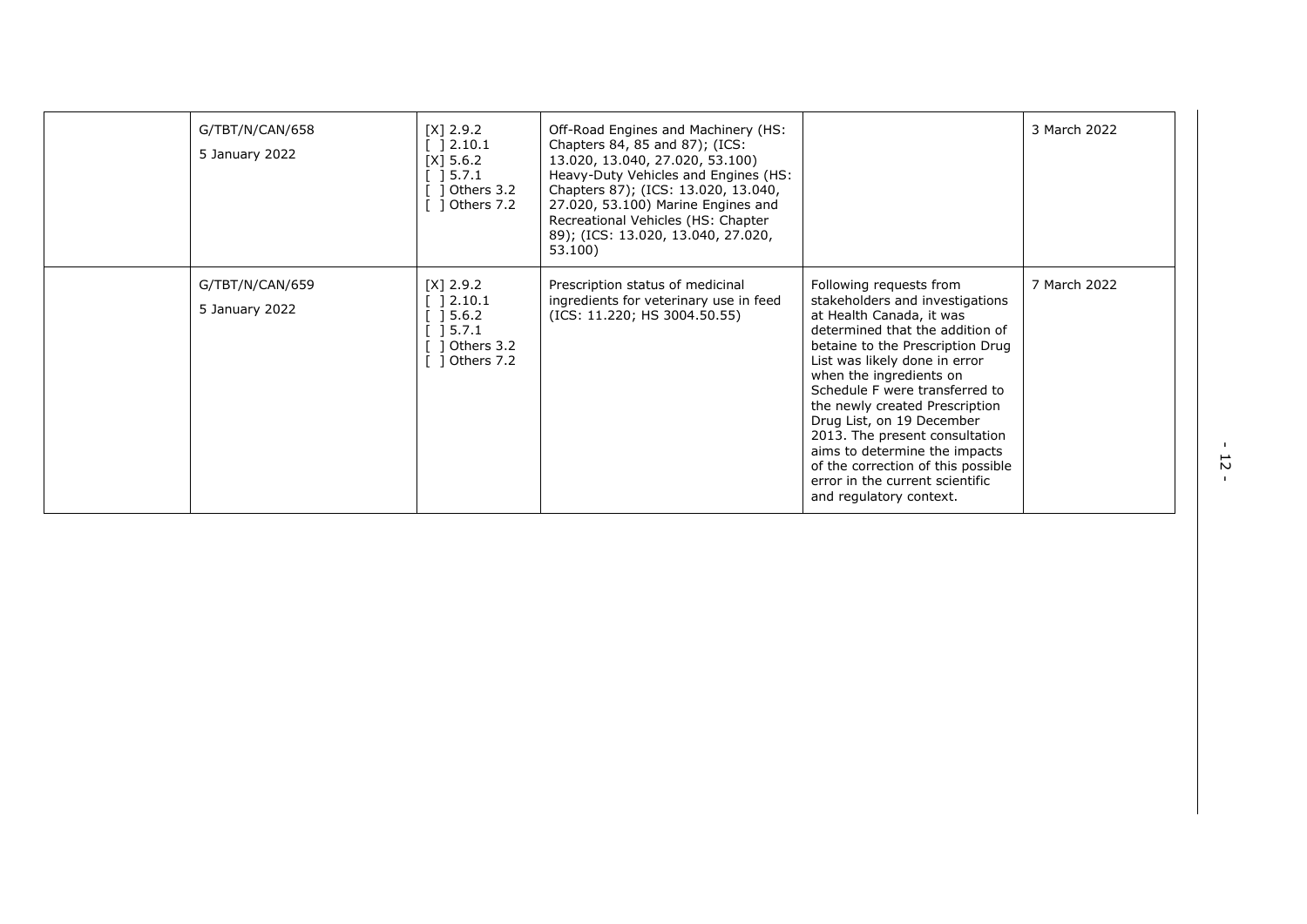| G/TBT/N/CAN/661<br>6 January 2022 | $[X]$ 2.9.2<br>2.10.1<br>5.6.2<br>5.7.1<br>Others 3.2<br>1 Others 7.2 | Refuse sacks and bags, of polymers of<br>ethylene (HS Code 3923219010);<br>Sacks and bags, including cones, of<br>polymers of ethylene (HS Code<br>3923299090); Sacks and bags,<br>including cones, of plastics (HS Code<br>3923299000); Utensils, kitchenware,<br>of plastics (HS Code 3924100091);<br>Disposable tumblers & cups of plastics<br>(HS Code 3924100093); Other<br>disposable tableware, of plastics; and<br>(HS Code 3924100094); Kitchenware,<br>of plastics (HS Code 3924100099). | The objective of the proposed<br>Regulations is to prevent plastic<br>pollution by eliminating or<br>restricting the manufacture,<br>import, and sale of six<br>categories of single-use plastic<br>items that pose a threat to the<br>environment, are hard to<br>recycle, and have readily<br>available alternatives. A Science<br>Assessment of Plastic Pollution<br>prepared by the Government of<br>Canada and published in 2020<br>found that macroplastics in the<br>environment pose a threat of<br>harm to wildlife and their<br>habitat, and recommended<br>action to reduce macroplastics<br>that end up in the environment,<br>in accordance with the<br>precautionary principle. | 5 March 2022 (70<br>days from publication<br>in Canada Gazette<br>Part I) |
|-----------------------------------|-----------------------------------------------------------------------|----------------------------------------------------------------------------------------------------------------------------------------------------------------------------------------------------------------------------------------------------------------------------------------------------------------------------------------------------------------------------------------------------------------------------------------------------------------------------------------------------|-----------------------------------------------------------------------------------------------------------------------------------------------------------------------------------------------------------------------------------------------------------------------------------------------------------------------------------------------------------------------------------------------------------------------------------------------------------------------------------------------------------------------------------------------------------------------------------------------------------------------------------------------------------------------------------------------|---------------------------------------------------------------------------|
|-----------------------------------|-----------------------------------------------------------------------|----------------------------------------------------------------------------------------------------------------------------------------------------------------------------------------------------------------------------------------------------------------------------------------------------------------------------------------------------------------------------------------------------------------------------------------------------------------------------------------------------|-----------------------------------------------------------------------------------------------------------------------------------------------------------------------------------------------------------------------------------------------------------------------------------------------------------------------------------------------------------------------------------------------------------------------------------------------------------------------------------------------------------------------------------------------------------------------------------------------------------------------------------------------------------------------------------------------|---------------------------------------------------------------------------|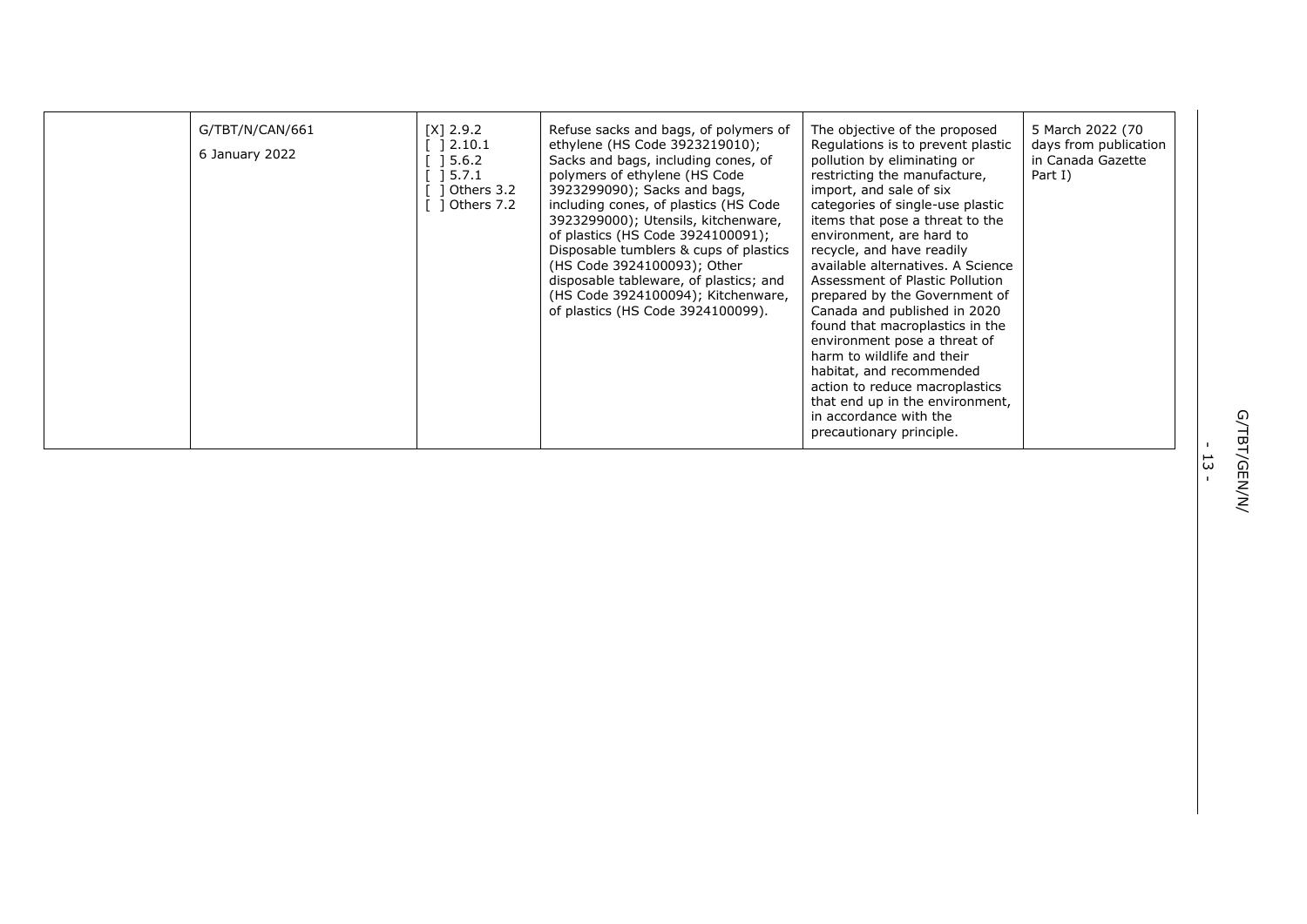|       | G/TBT/N/CAN/662<br>27 January 2022  | $[X]$ 2.9.2<br>[ ] 2.10.1<br>[ ] 5.6.2]<br>[ ] 5.7.1<br>] Others 3.2<br>$\lceil$ 1 Others 7.2 | White potatoes, diced or cubed in air<br>tight containers (HS 200520208203);<br>white potatoes, diced or cubed in air<br>tight containers, organic (HS<br>200520208213) | Existing grades and<br>requirements are outlined in the<br>current "Canadian Grade<br>Compendium: Volume 3 -<br>Processed Fruit or Vegetable<br>Products" incorporated by<br>reference into the Safe Food for<br>Canadians Regulations. The<br>objective of the proposed<br>changes is to reflect the<br>following:<br>changes in consumer demand<br>and demographics;<br>response to market needs;<br>consistency for domestic<br>manufacturers and importers;<br>reduction of administrative<br>burden involved in investigating<br>and resolving discrepancy issue<br>improved and innovative<br>production practices and<br>technologies | 21 February 2022 |
|-------|-------------------------------------|-----------------------------------------------------------------------------------------------|-------------------------------------------------------------------------------------------------------------------------------------------------------------------------|----------------------------------------------------------------------------------------------------------------------------------------------------------------------------------------------------------------------------------------------------------------------------------------------------------------------------------------------------------------------------------------------------------------------------------------------------------------------------------------------------------------------------------------------------------------------------------------------------------------------------------------------|------------------|
| Chile | G/TBT/N/CHL/587<br>5 January 2022   | $[X]$ 2.9.2<br>[ ] 2.10.1<br>[ ] 5.6.2]<br>[ ] 5.7.1<br>Others 3.2<br>[ ] Others 7.2          | Hydrogen facilities in which the<br>production, conditioning, storage,<br>packaging and consumption of<br>hydrogen will be carried out.                                 |                                                                                                                                                                                                                                                                                                                                                                                                                                                                                                                                                                                                                                              | 4 February 2022  |
| China | G/TBT/N/CHN/1655<br>20 January 2022 | $[X]$ 2.9.2<br>[ ] 2.10.1<br>[ ] 5.6.2]<br>[ ] 5.7.1<br>1 Others 3.2<br>$[$ ] Others 7.2      | Vehicles                                                                                                                                                                | Management of traffic                                                                                                                                                                                                                                                                                                                                                                                                                                                                                                                                                                                                                        | 21 March 2022    |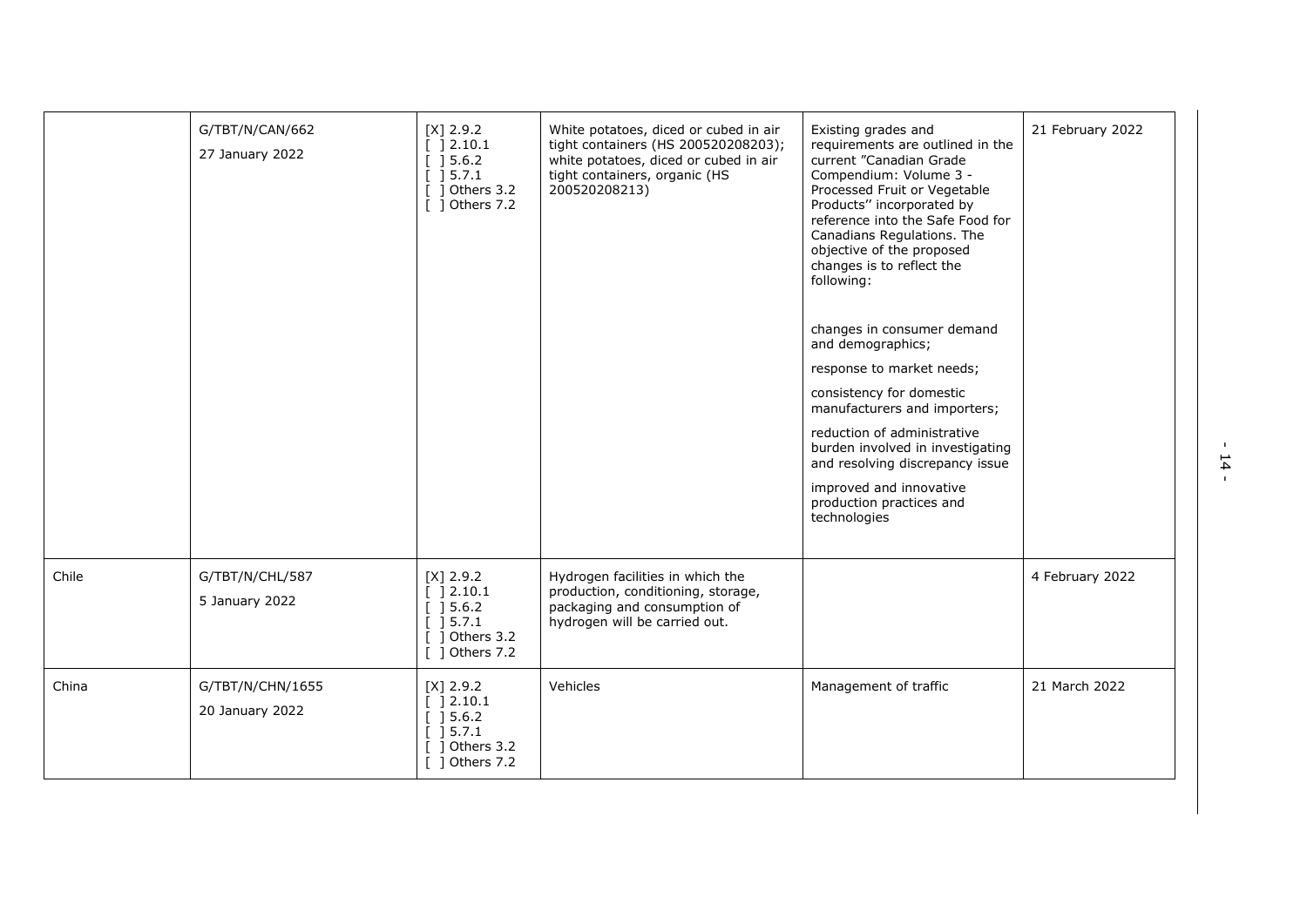| G/TBT/N/CHN/1654<br>20 January 2022 | $[X]$ 2.9.2<br>[ ] 2.10.1<br>[ ] 5.6.2]<br>[ ] 5.7.1<br>$[$ ] Others 3.2<br>$\lceil$ 1 Others 7.2      | Road illumination devices and systems<br>for vehicles                                                                                        | To ensure traffic safety. | 21 March 2022 |
|-------------------------------------|--------------------------------------------------------------------------------------------------------|----------------------------------------------------------------------------------------------------------------------------------------------|---------------------------|---------------|
| G/TBT/N/CHN/1658<br>20 January 2022 | $[X]$ 2.9.2<br>[ ] 2.10.1<br>[ ] 5.6.2]<br>[ ] 5.7.1<br>$[$ ] Others 3.2<br>[ ] Others 7.2             | The M1, M2 and N1 class vehicles<br>capable of running on petrol or diesel<br>fuel whose maximum design total<br>mass does not exceed 3500kg |                           | 21 March 2022 |
| G/TBT/N/CHN/1656<br>20 January 2022 | $[X]$ 2.9.2<br>[ ] 2.10.1<br>[ ] 5.6.2]<br>[ ] 5.7.1<br>$[$ ] Others 3.2<br>$\lceil$ 1 Others 7.2      | Light-signaling devices and systems<br>for vehicles and their trailers                                                                       | To ensure traffic safety. | 21 March 2022 |
| G/TBT/N/CHN/1657<br>20 January 2022 | $[X]$ 2.9.2<br>[ ] 2.10.1<br>[ ] 5.6.2]<br>[ ] 5.7.1<br>$\lceil$ 1 Others 3.2<br>$\lceil$ 1 Others 7.2 | The vehicle mark for road<br>transportation dangerous goods                                                                                  |                           | 21 March 2022 |
| G/TBT/N/CHN/1651<br>20 January 2022 | $[X]$ 2.9.2<br>$[$ 12.10.1<br>[ ] 5.6.2]<br>] 5.7.1<br>1 Others 3.2<br>$[$ ] Others 7.2                | Retro-reflective devices and markings<br>for motor vehicles                                                                                  |                           | 21 March 2022 |
| G/TBT/N/CHN/1652<br>20 January 2022 | $[X]$ 2.9.2<br>[ ] 2.10.1<br>[ ] 5.6.2]<br>[ ] 5.7.1<br>Others 3.2<br>$\overline{1}$ 0thers 7.2        | Fuel vehicle engine coolant                                                                                                                  |                           | 21 March 2022 |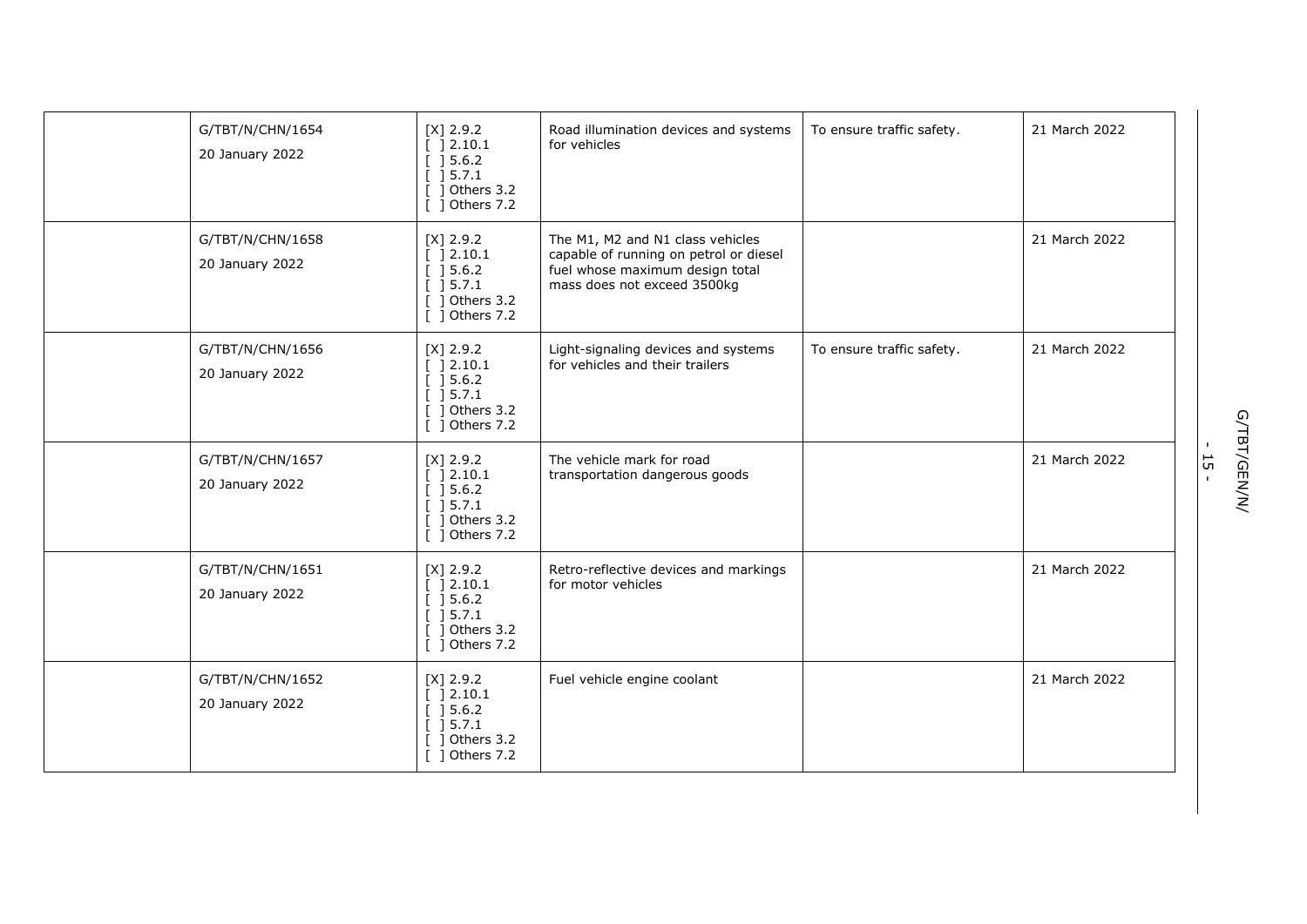|          | G/TBT/N/CHN/1653<br>20 January 2022 | [X] 2.9.2<br>] 2.10.1<br>] 5.6.2<br>] 5.7.1<br>1 Others 3.2<br>1 Others 7.2                                                                           | Protective devices against<br>unauthorized use for motorcycles and<br>mopeds                                                                                           | To provide the basis and<br>reference for the design and<br>inspection, promote the<br>development and<br>progress, ensure the safety and<br>reliability. | 21 March 2022 |
|----------|-------------------------------------|-------------------------------------------------------------------------------------------------------------------------------------------------------|------------------------------------------------------------------------------------------------------------------------------------------------------------------------|-----------------------------------------------------------------------------------------------------------------------------------------------------------|---------------|
|          | G/TBT/N/CHN/1659<br>20 January 2022 | $[X]$ 2.9.2<br>$\lceil$ 12.10.1<br>] 5.6.2<br>$\begin{bmatrix} 1 & 5 & .7 & .1 \end{bmatrix}$<br>] Others 3.2<br>] Others 7.2                         | class M1, M2 and N1 off-vehicle-<br>chargeable hybrid electric vehicles and<br>battery electric vehicles whose<br>maximum design total mass does not<br>exceed 3 500kg |                                                                                                                                                           | 21 March 2022 |
|          | G/TBT/N/CHN/1660<br>20 January 2022 | $[X]$ 2.9.2<br>] 2.10.1<br>$\begin{array}{c} \end{array} \begin{array}{c} \text{5.6.2} \end{array}$<br>$\sqrt{5.7.1}$<br>] Others 3.2<br>] Others 7.2 | <b>Ballasts</b>                                                                                                                                                        |                                                                                                                                                           | 21 March 2022 |
| Colombia | G/TBT/N/COL/253<br>27 January 2022  | $[] 2.9.2$<br>$[X]$ 2.10.1<br>$[]$ 5.6.2<br>$[X]$ 5.7.1<br>1 Others 3.2<br>] Others 7.2                                                               |                                                                                                                                                                        |                                                                                                                                                           |               |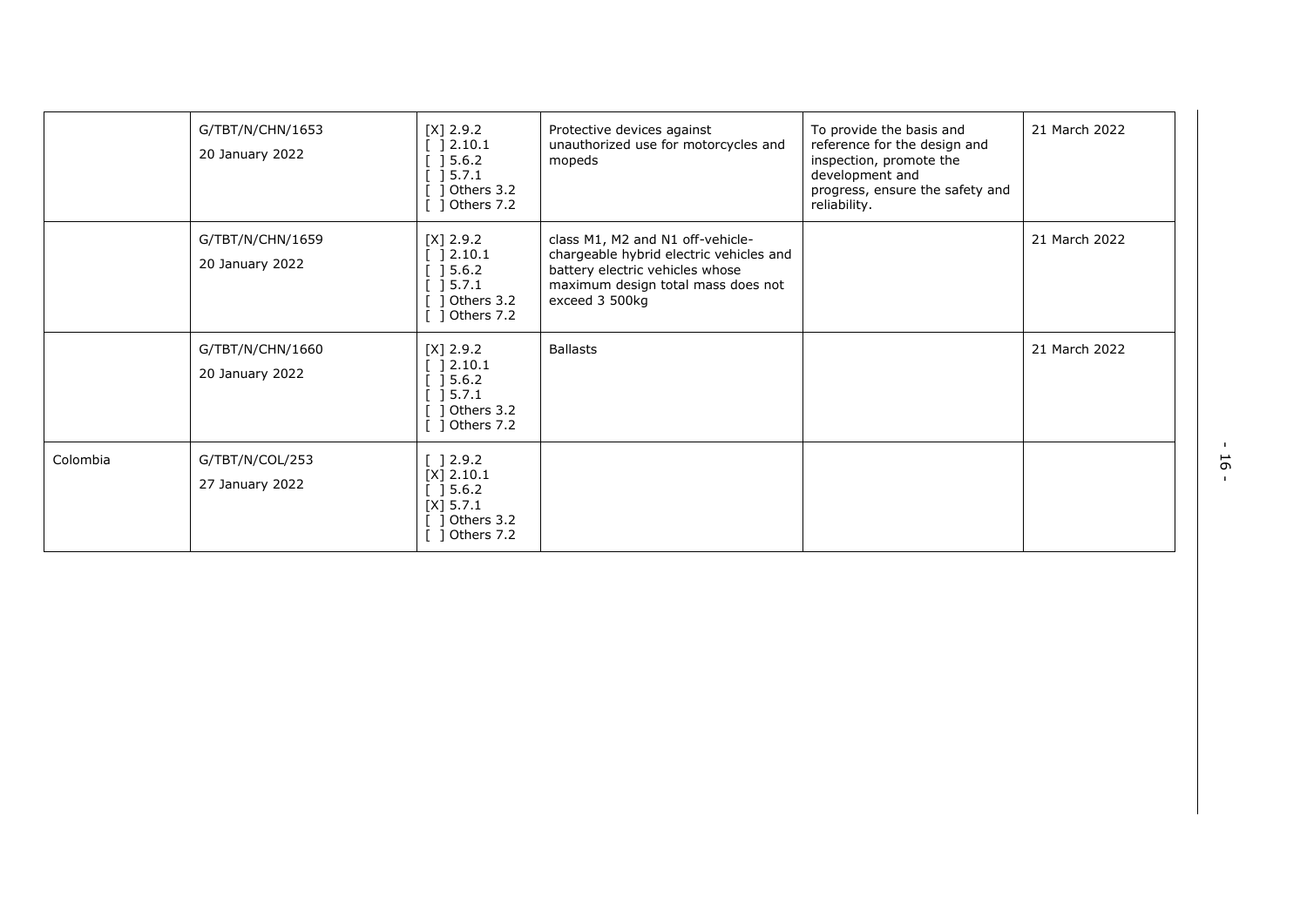| Denmark | G/TBT/N/DNK/124<br>20 January 2022 | $[X]$ 2.9.2<br>[ ] 2.10.1<br>$[$ 15.6.2<br>[ ] 5.7.1<br>] Others 3.2<br>[ ] Others 7.2       | Bread wheat, which is defined as<br>wheat for use in bread production. | There are different nitrogen<br>standard quotas for different<br>soil types and crops. Wheat that<br>will be used for bread making<br>requires more nitrogen than<br>wheat that will be used for feed.<br>Those who wish to cultivate<br>bread wheat can therefore use a<br>higher nitrogen standard quota,<br>if the requirements for<br>cultivation of bread wheat are<br>met. The rules governing<br>cultivation of bread wheat can<br>be found in Section 4 in the<br>executive order<br>"gødskningsbekendtgørelsen".<br>The purpose of "bekendtgørelse<br>om brødhvede" is to ensure that<br>the higher nitrogen standard<br>quota is given to bread wheat<br>with a high cultivation stability<br>and thus ensure that the bread<br>wheat will be used for bread<br>making.<br>The draft contains a revision of<br>the criteria for adding cultivars<br>of bread wheat on the bread<br>wheat list, which can currently<br>be found as appendix 1, table 3<br>to<br>"gødskningsbekendtgørelsen".<br>The bread wheat list is<br>attached. | Same as the final<br>date for the EU<br>procedure for the<br>provision of<br>information in the<br>field of technical<br>regulations |
|---------|------------------------------------|----------------------------------------------------------------------------------------------|------------------------------------------------------------------------|-----------------------------------------------------------------------------------------------------------------------------------------------------------------------------------------------------------------------------------------------------------------------------------------------------------------------------------------------------------------------------------------------------------------------------------------------------------------------------------------------------------------------------------------------------------------------------------------------------------------------------------------------------------------------------------------------------------------------------------------------------------------------------------------------------------------------------------------------------------------------------------------------------------------------------------------------------------------------------------------------------------------------------------------------|--------------------------------------------------------------------------------------------------------------------------------------|
| Egypt   | G/TBT/N/EGY/314<br>5 January 2022  | [ ] 2.9.2<br>[ ] 2.10.1<br>$[X]$ 5.6.2<br>[ ] 5.7.1<br>1 Others 3.2<br>$\lceil$ 1 Others 7.2 |                                                                        | Prevention of deceptive<br>practices and consumer<br>protection; Protection of human<br>health or safety                                                                                                                                                                                                                                                                                                                                                                                                                                                                                                                                                                                                                                                                                                                                                                                                                                                                                                                                      | 6 March 2022                                                                                                                         |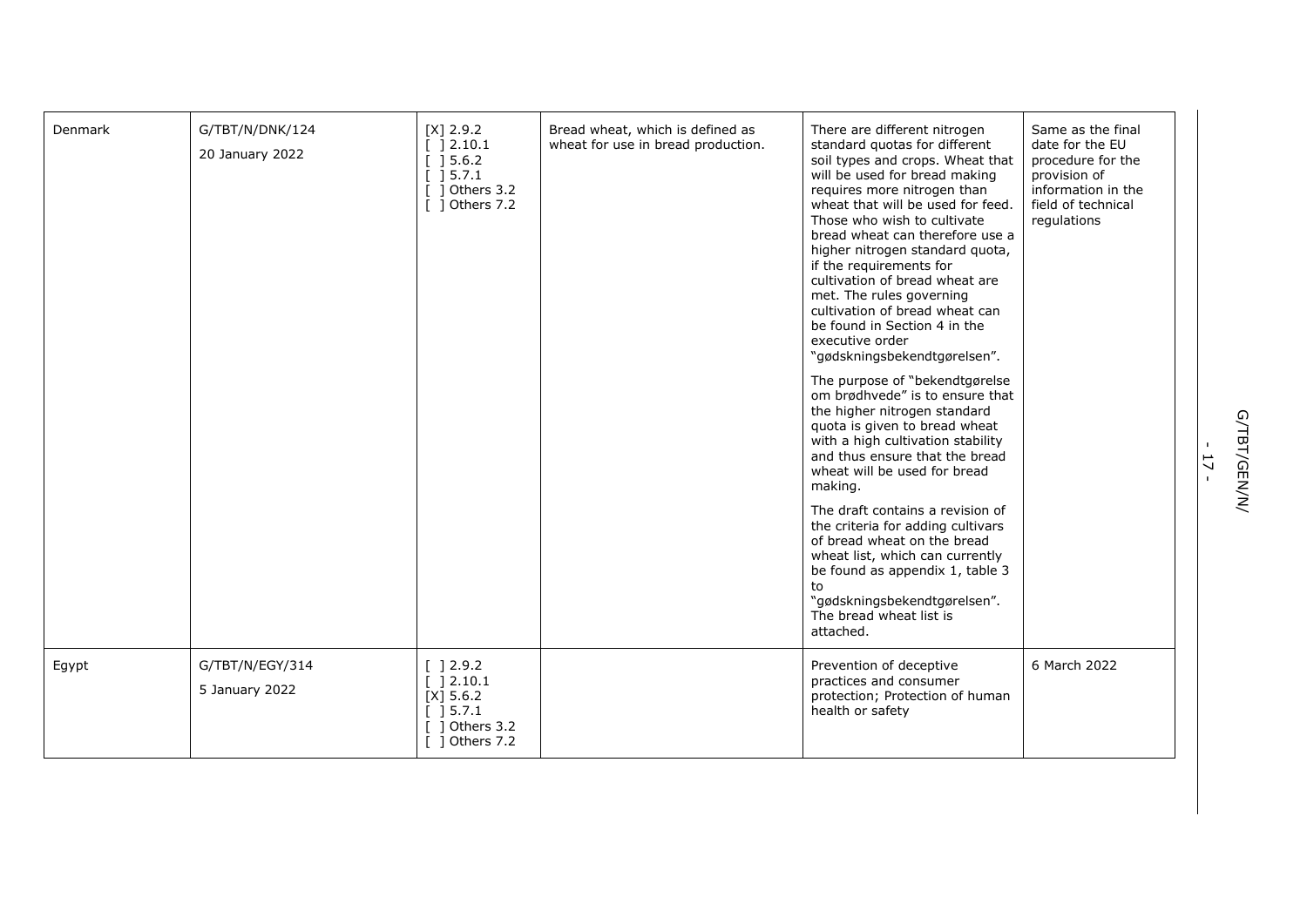| El Salvador    | G/TBT/N/SLV/219<br>31 January 2022 | $[X]$ 2.9.2<br>2.10.1<br>] 5.6.2<br>] 5.7.1<br>Others 3.2<br>Others 7.2                                             |                                     |                                                                                                                                                                                                                                                                                                                                                                       | 1 April 2022  |
|----------------|------------------------------------|---------------------------------------------------------------------------------------------------------------------|-------------------------------------|-----------------------------------------------------------------------------------------------------------------------------------------------------------------------------------------------------------------------------------------------------------------------------------------------------------------------------------------------------------------------|---------------|
| European Union | G/TBT/N/EU/861<br>6 January 2022   | $[X]$ 2.9.2<br>[ ] 2.10.1<br>$[$ 15.6.2<br>[ ] 5.7.1<br>$[$ ] Others 3.2<br>[ ] Others 7.2                          |                                     |                                                                                                                                                                                                                                                                                                                                                                       | 7 March 2022  |
|                | G/TBT/N/EU/863<br>11 January 2022  | $[X]$ 2.9.2<br>[ ] 2.10.1<br>] 5.6.2<br>$\begin{array}{c} \end{array}$ ] 5.7.1<br>] Others 3.2<br>[ ] Others 7.2    | Electrical and electronic equipment | Amendment of the Annexes to<br>existing legislation to adapt to<br>scientific and technical progress<br>in order to allow innovation<br>without compromising the<br>objectives set out in Article 1 of<br>Directive 2011/65/EU<br>(protection of human health and<br>the environment, including the<br>environmentally sound recovery<br>and disposal of waste EEE.). | 12 March 2022 |
|                | G/TBT/N/EU/862<br>11 January 2022  | $[X]$ 2.9.2<br>$\begin{array}{c} \end{array}$ ] 2.10.1<br>] 5.6.2<br>] 5.7.1<br>Others 3.2<br>$\lceil$ 1 Others 7.2 | Electrical and electronic equipment | Amendment of the Annexes to<br>existing legislation to adapt to<br>scientific and technical progress<br>and contributing to the<br>objectives set out in Article 1 of<br>Directive 2011/65/EU<br>(protection of human health and<br>the environment, including the<br>environmentally sound recovery<br>and disposal of waste EEE.)                                   | 12 March 2022 |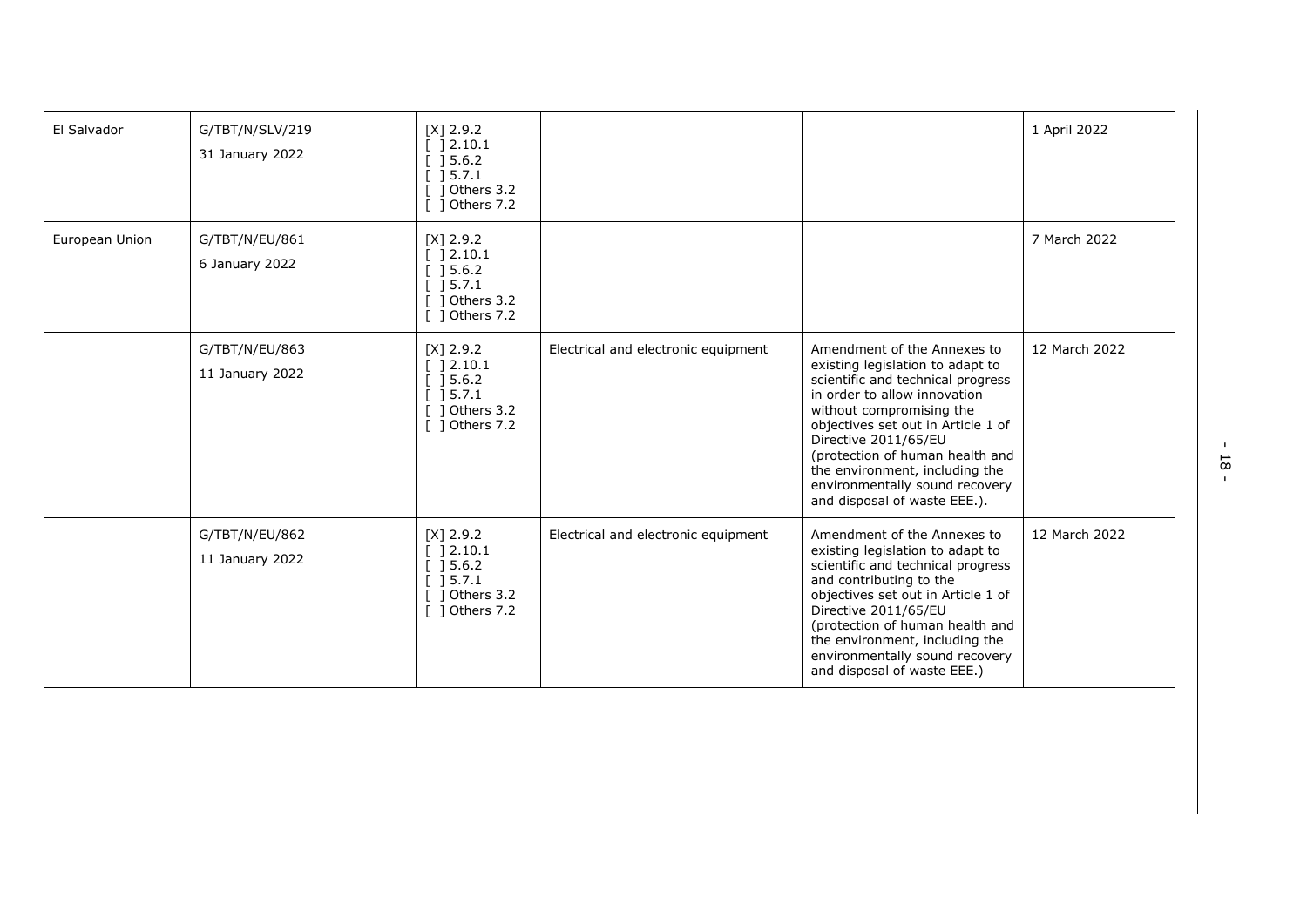| G/TBT/N/EU/865<br>17 January 2022 | $[X]$ 2.9.2<br>] 2.10.1<br>] 5.6.2<br>$\sqrt{5.7.1}$<br>] Others 3.2<br>] Others 7.2 | Waste, as defined in Directive<br>2008/98/EC on waste, that contains<br>any of the following persistent organic<br>pollutants: perfluorooctanoic acid<br>(PFOA) and its salts and related<br>compounds; dicofol;<br>pentachlorophenol, its salts and<br>esters; Polybrominated diphenyl<br>ethers (PBDEs);<br>Hexabromocyclododecane (HBCDD);<br>Short-chain chlorinated paraffins<br>(SCCPs); Polychlorinated dibenzo-p-<br>dioxins and dibenzofurans<br>(PCDDs/PCDFs) and dioxin-like PCBs. |                                                                                                                                                                                                                                                                                                                                                                                                                                                                                                        | 17 April 2022 |
|-----------------------------------|--------------------------------------------------------------------------------------|-----------------------------------------------------------------------------------------------------------------------------------------------------------------------------------------------------------------------------------------------------------------------------------------------------------------------------------------------------------------------------------------------------------------------------------------------------------------------------------------------|--------------------------------------------------------------------------------------------------------------------------------------------------------------------------------------------------------------------------------------------------------------------------------------------------------------------------------------------------------------------------------------------------------------------------------------------------------------------------------------------------------|---------------|
| G/TBT/N/EU/864<br>17 January 2022 | $[X]$ 2.9.2<br>] 2.10.1<br>5.6.2<br>15.7.1<br>1 Others 3.2<br>] Others 7.2           | Requirements for off mode, standby,<br>and networked standby energy<br>consumption of electrical and<br>electronic household and office<br>equipment.                                                                                                                                                                                                                                                                                                                                         | The aim of this measure is to<br>continue to improve the energy<br>efficiency of the electrical and<br>electronic household and office<br>equipment in scope of this draft<br>Regulation in a cost effective<br>way, and to ensure that more<br>environmentally friendly<br>products are placed on the EU<br>internal market. The measure<br>will contribute to the EU<br>objectives of improving energy<br>efficiency and the security of<br>energy supply, and reducing<br>greenhouse gas emissions. | 18 March 2022 |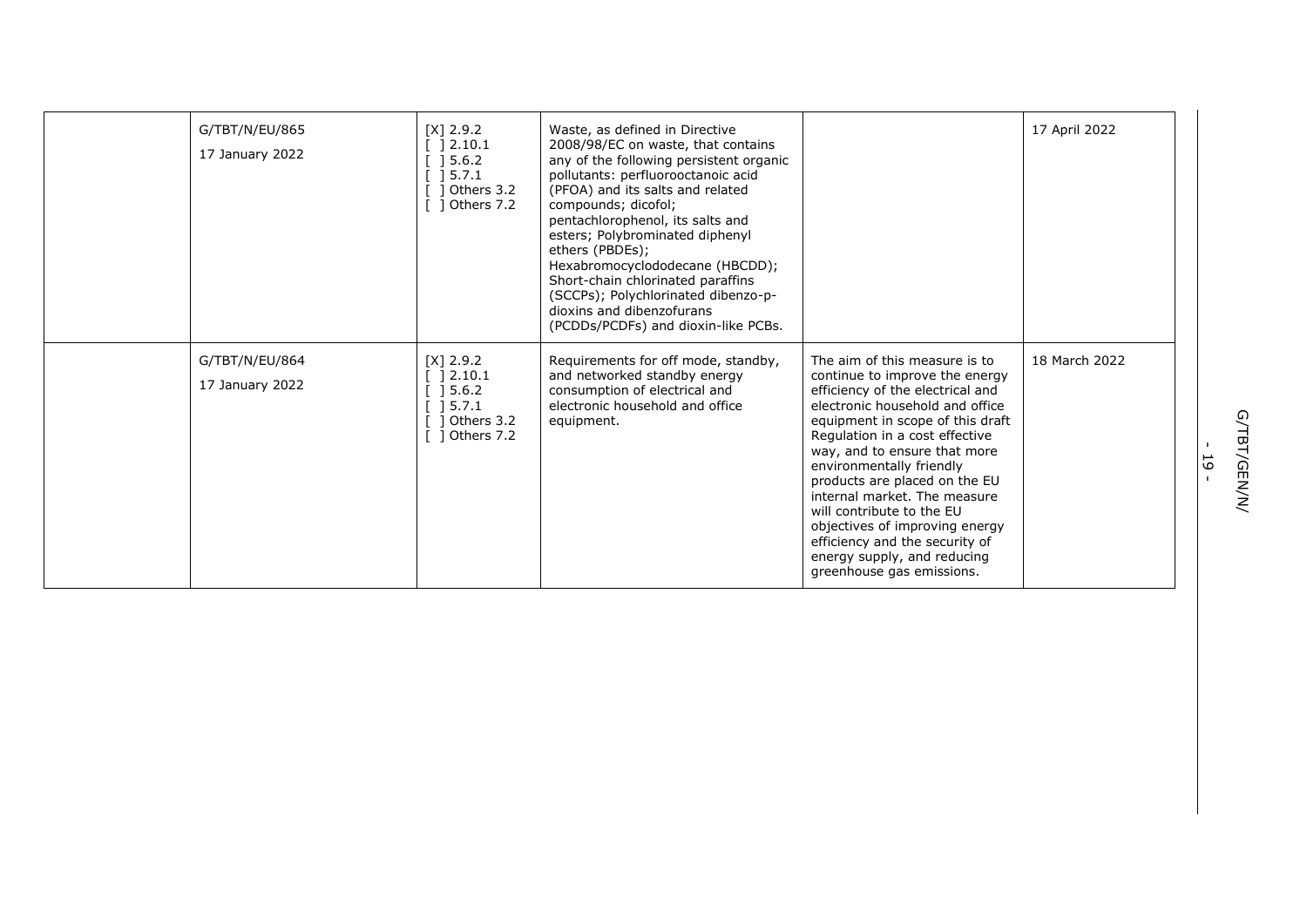| G/TBT/N/EU/866<br>18 January 2022 | $[X]$ 2.9.2<br>2.10.1<br>5.6.2<br>15.7.1<br>Others 3.2<br>1 Others 7.2 | Products without an intended medical<br>purpose listed in Annex XVI of<br>Regulation (EU) 2017/745 on medical<br>devices. | Products without an intended<br>medical purpose listed in Annex<br>XVI of Regulation (EU)<br>2017/745 will be regulated for<br>the first time under the medical<br>device legislation from the date<br>of application of the common<br>specifications. Therefore, the<br>adoption of the common<br>specifications is awaited by<br>manufacturers of products<br>without an intended medical<br>purpose as well as notified<br>bodies intended to be<br>designated to carry out the<br>relevant conformity assessment<br>procedures. The sooner the<br>common specifications are<br>adopted, the sooner the medical<br>device regulation will cover also<br>the products without an<br>intended medical purpose,<br>significantly enhancing the<br>harmonisation of the internal<br>market and the safety of the<br>products covered. | 19 March 2022 |
|-----------------------------------|------------------------------------------------------------------------|---------------------------------------------------------------------------------------------------------------------------|--------------------------------------------------------------------------------------------------------------------------------------------------------------------------------------------------------------------------------------------------------------------------------------------------------------------------------------------------------------------------------------------------------------------------------------------------------------------------------------------------------------------------------------------------------------------------------------------------------------------------------------------------------------------------------------------------------------------------------------------------------------------------------------------------------------------------------------|---------------|
|-----------------------------------|------------------------------------------------------------------------|---------------------------------------------------------------------------------------------------------------------------|--------------------------------------------------------------------------------------------------------------------------------------------------------------------------------------------------------------------------------------------------------------------------------------------------------------------------------------------------------------------------------------------------------------------------------------------------------------------------------------------------------------------------------------------------------------------------------------------------------------------------------------------------------------------------------------------------------------------------------------------------------------------------------------------------------------------------------------|---------------|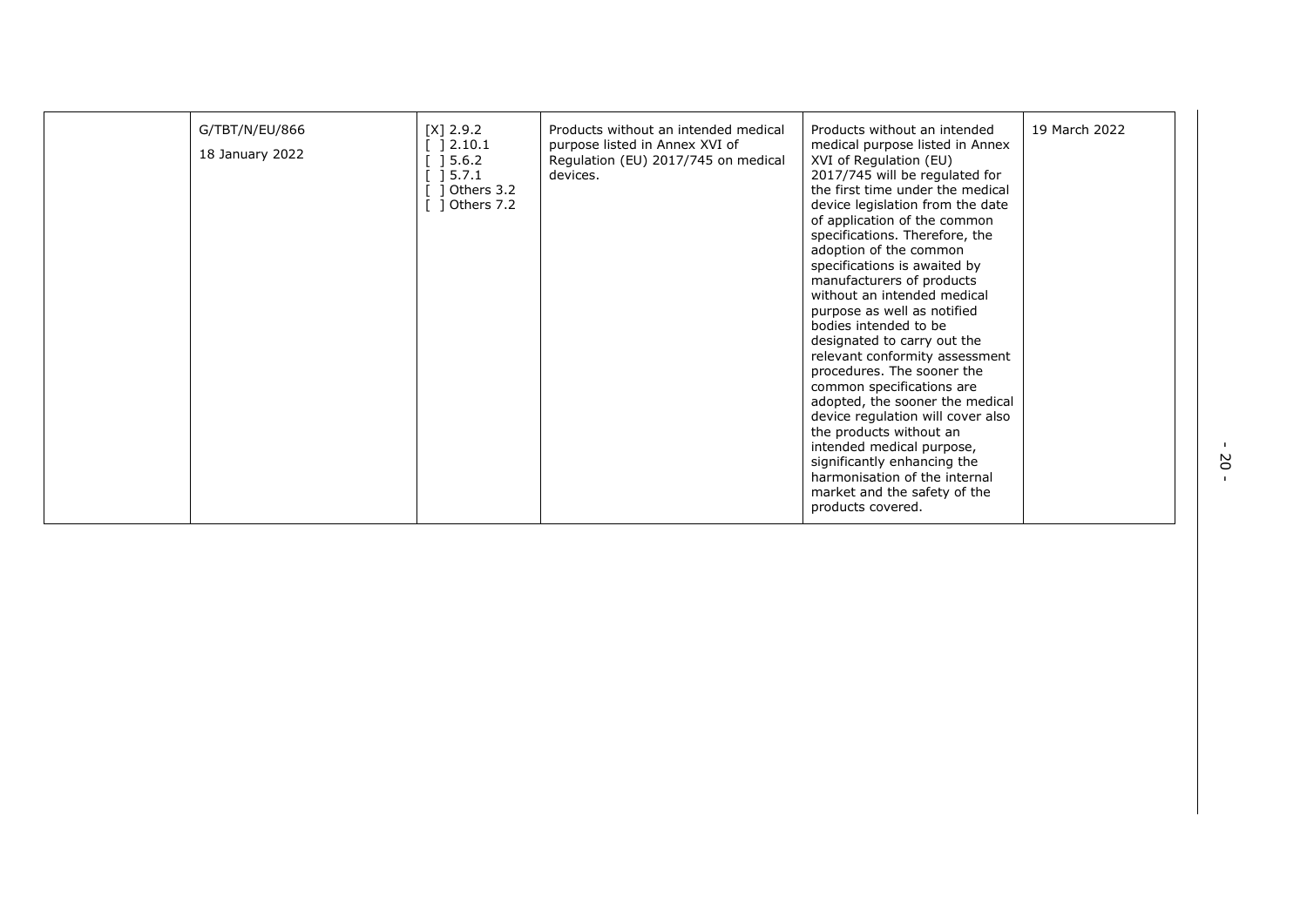| G/TBT/N/EU/867<br>24 January 2022 | $[X]$ 2.9.2<br>[ ] 2.10.1<br>[ ] 5.6.2]<br>[ ] 5.7.1<br>$[$ ] Others 3.2<br>[ ] Others 7.2 | Bifenazate (pesticide active substance) | In order for an active substance<br>to be approved in accordance<br>with Regulation<br>(EC) No 1107/2009 (concerning<br>the placing of plant protection<br>products on the market), it<br>must be demonstrated that the<br>substance is not harmful to<br>human health, animal health or<br>the environment. Criteria are<br>listed in Article 4 of the<br>Regulation (and also detailed in<br>Annex II thereto) which must<br>be met to enable approval.                                                                                                                                                                               | 25 March 2022 |
|-----------------------------------|--------------------------------------------------------------------------------------------|-----------------------------------------|-----------------------------------------------------------------------------------------------------------------------------------------------------------------------------------------------------------------------------------------------------------------------------------------------------------------------------------------------------------------------------------------------------------------------------------------------------------------------------------------------------------------------------------------------------------------------------------------------------------------------------------------|---------------|
|                                   |                                                                                            |                                         | During the evaluation and peer-<br>review of bifenazate, a number<br>of concerns and areas that<br>could not be finalised were<br>identified. These are detailed in<br>the conclusion of the European<br>Food Safety Authority (EFSA).                                                                                                                                                                                                                                                                                                                                                                                                  |               |
|                                   |                                                                                            |                                         | This means that bifenazate<br>meets the approval criteria as<br>outlined in Regulation (EC)<br>No 1107/2009 only if its use is<br>restricted to non-edible crops in<br>permanent greenhouses. The<br>restriction to use on non-edible<br>crops will exclude dietary<br>exposure of consumers and is<br>required since the consumer<br>risk assessment could not be<br>finalised. As a high risk was<br>identified to birds via long term<br>exposure to bifenazate, a<br>restriction to use in<br>greenhouses as defined in<br>Article 3 of Regulation (EC) No<br>1107/2009 will ensure that<br>birds are not exposed to<br>bifenazate. |               |
|                                   |                                                                                            |                                         | Existing authorisations will need<br>to be amended or withdrawn                                                                                                                                                                                                                                                                                                                                                                                                                                                                                                                                                                         |               |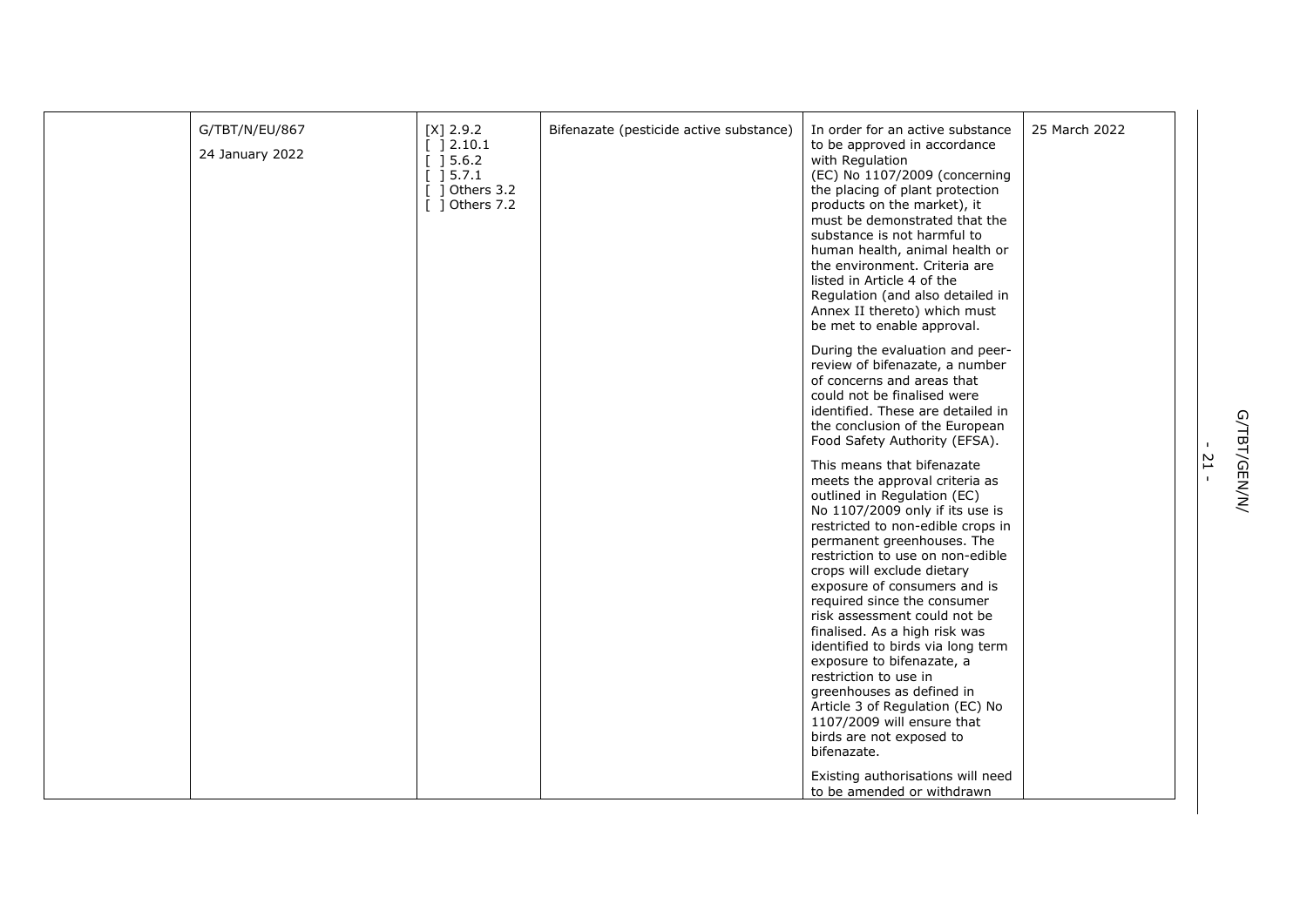|           |                                    |                                                                                                                               |                                                                    | following renewal of<br>authorisation in accordance with<br>Article 43 of Regulation (EC) No<br>1107/2009.                                                                                                                                                                                                                                                                                   |               |
|-----------|------------------------------------|-------------------------------------------------------------------------------------------------------------------------------|--------------------------------------------------------------------|----------------------------------------------------------------------------------------------------------------------------------------------------------------------------------------------------------------------------------------------------------------------------------------------------------------------------------------------------------------------------------------------|---------------|
|           | G/TBT/N/EU/868<br>1 February 2022  | $[X]$ 2.9.2<br>[ ] 2.10.1<br>[ ] 5.6.2]<br>$\begin{array}{c} \end{array}$ 15.7.1<br>$[$ ] Others 3.2<br>$\lceil$ 1 Others 7.2 | Spirit Drinks                                                      | The description and<br>requirements currently laid<br>down in Article 5 of Regulation<br>(EU) 2019/787 are outdated<br>from a technical/scientific point<br>of view.<br>This Delegated Regulation aims<br>at updating them and at<br>bringing them in line with the<br>technical parameters currently<br>applied by producers and most<br>laboratories of analysis of the<br>European Union. | 2 April 2022  |
| France    | G/TBT/N/FRA/215<br>20 January 2022 | $[X]$ 2.9.2<br>] 2.10.1<br>[ ] 5.6.2]<br>] 5.7.1<br>] Others 3.2<br>$[$ ] Others 7.2                                          |                                                                    |                                                                                                                                                                                                                                                                                                                                                                                              | 21 March 2022 |
| India     | G/TBT/N/IND/228<br>12 January 2022 | $[X]$ 2.9.2<br>[ ] 2.10.1<br>$[X]$ 5.6.2<br>[ ] 5.7.1<br>$[$ ] Others 3.2<br>[ ] Others 7.2                                   | <b>Food Products</b>                                               | The objective of this<br>amendment is to establish<br>fairness in claims and<br>advertisements of food products<br>and make food businesses<br>across the country accountable<br>for any such<br>claims/advertisements so as to<br>protect consumer interest.                                                                                                                                | 13 March 2022 |
| Indonesia | G/TBT/N/IDN/140<br>6 January 2022  | $[X]$ 2.9.2<br>[ ] 2.10.1<br>[ ] 5.6.2]<br>[ ] 5.7.1<br>1 Others 3.2<br>1 Others 7.2                                          | Material derived from plants,<br>processed materials and chemicals |                                                                                                                                                                                                                                                                                                                                                                                              | 7 March 2022  |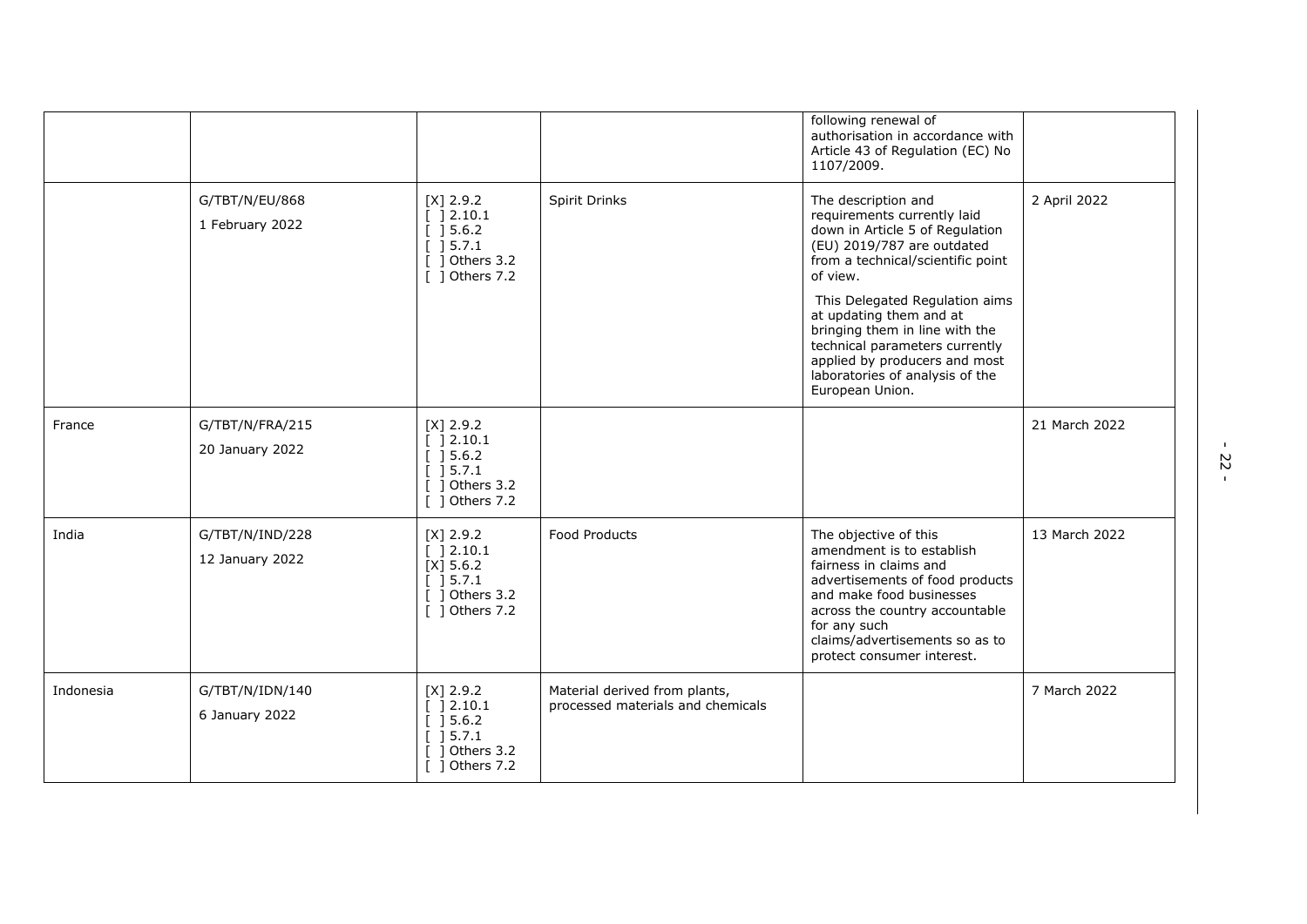| Israel | G/TBT/N/ISR/1229<br>27 January 2022 | $[X]$ 2.9.2<br>[ ] 2.10.1<br>$[X]$ 5.6.2<br>$[$ ] 5.7.1<br>$[$ ] Others 3.2<br>[ ] Others 7.2   | Glass hollowware (release of lead and<br>cadmium)                    |                             | 28 March 2022 |
|--------|-------------------------------------|-------------------------------------------------------------------------------------------------|----------------------------------------------------------------------|-----------------------------|---------------|
|        | G/TBT/N/ISR/1230<br>27 January 2022 | $[X]$ 2.9.2<br>[ ] 2.10.1<br>$[X]$ 5.6.2<br>[ ] 5.7.1<br>$[$ ] Others 3.2<br>[ ] Others 7.2     | Hand-held motor-operated electric<br>tools                           |                             | 28 March 2022 |
|        | G/TBT/N/ISR/1231<br>27 January 2022 | $[X]$ 2.9.2<br>[ ] 2.10.1<br>$[X]$ 5.6.2<br>[ ] 5.7.1<br>$[$ ] Others 3.2<br>[ ] Others 7.2     | Electrical appliances (HS: Chapters<br>84-85) (ICS: 13.120, 97.030). |                             | 28 March 2022 |
|        | G/TBT/N/ISR/1227<br>27 January 2022 | $[X]$ 2.9.2<br>[ ] 2.10.1<br>[ ] 5.6.2]<br>[ ] 5.7.1<br>$[$ ] Others 3.2<br>[ ] Others 7.2      | Insulation mineral wool: Loose wool                                  |                             | 28 March 2022 |
|        | G/TBT/N/ISR/1226<br>27 January 2022 | $[X]$ 2.9.2<br>[ ] 2.10.1<br>[ ] 5.6.2]<br>[ ] 5.7.1<br>$\lceil$ 1 Others 3.2<br>[ ] Others 7.2 | Concrete cylindrical pipes                                           |                             | 28 March 2022 |
|        | G/TBT/N/ISR/1224<br>27 January 2022 | $[X]$ 2.9.2<br>[ ] 2.10.1<br>[ ] 5.6.2]<br>[ ] 5.7.1<br>$\lceil$ 1 Others 3.2<br>[ ] Others 7.2 | PVC packages                                                         | Lowering of trade barriers. | 28 March 2022 |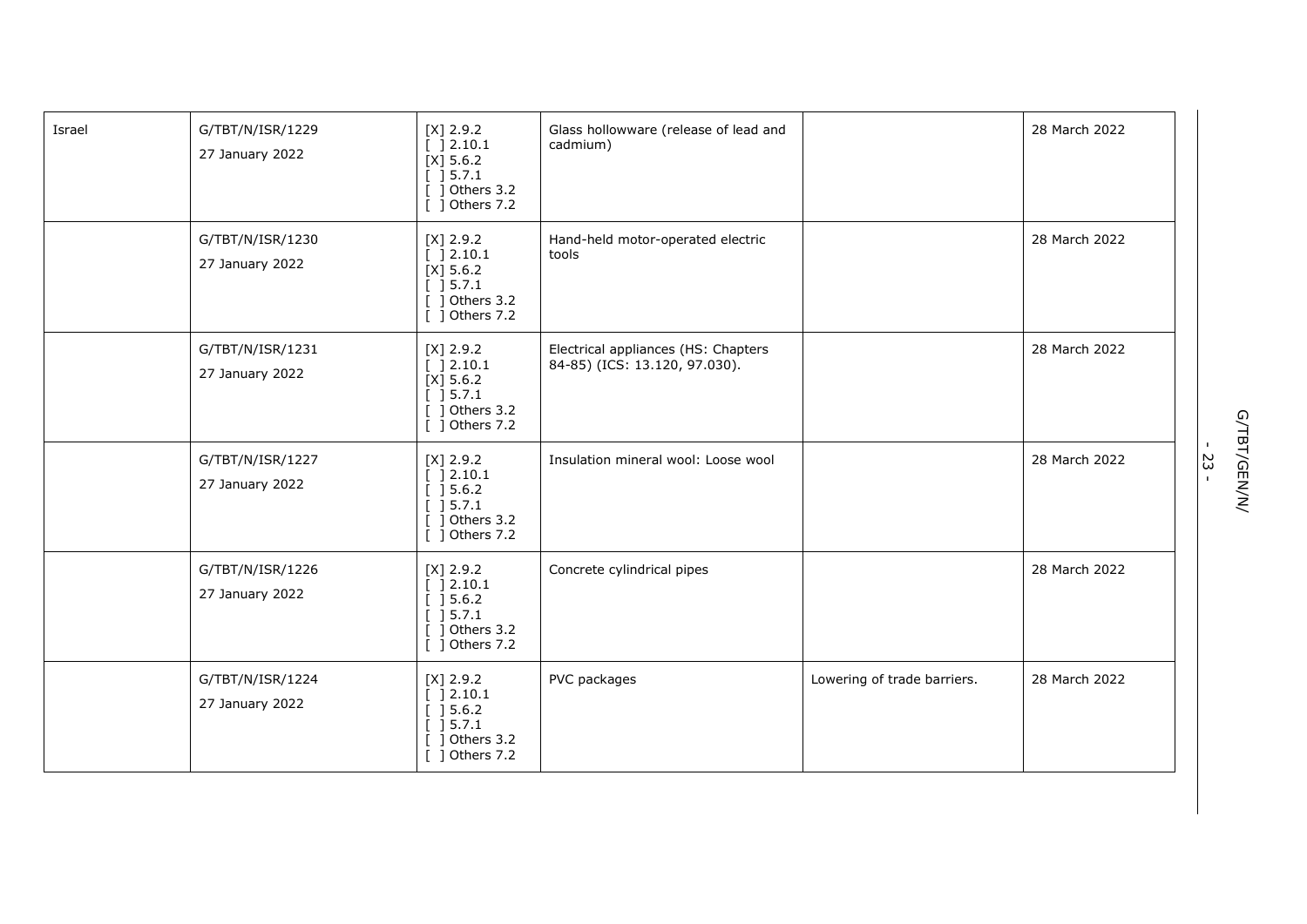|         | G/TBT/N/ISR/1228<br>27 January 2022 | $[X]$ 2.9.2<br>[ ] 2.10.1<br>$\begin{array}{c} \end{array}$ ] 5.6.2<br>$[$ ] 5.7.1<br>[ ] Others 3.2<br>[ ] Others 7.2 | Aluminium profiles                                                                                                                |                                                                                                                                                                                                                                                                 | 28 March 2022 |
|---------|-------------------------------------|------------------------------------------------------------------------------------------------------------------------|-----------------------------------------------------------------------------------------------------------------------------------|-----------------------------------------------------------------------------------------------------------------------------------------------------------------------------------------------------------------------------------------------------------------|---------------|
|         | G/TBT/N/ISR/1223<br>27 January 2022 | $[X]$ 2.9.2<br>$[$ 1 2.10.1<br>] 5.6.2<br>] 5.7.1<br>] Others 3.2<br>[ ] Others 7.2                                    | Residual current operated circuit-<br>breakers with integral overcurrent<br>protection for household and similar<br>uses (RCBO's) |                                                                                                                                                                                                                                                                 | 28 March 2022 |
|         | G/TBT/N/ISR/1225<br>27 January 2022 | $[X]$ 2.9.2<br>[ ] 2.10.1<br>[ ] 5.6.2]<br>$[$ 15.7.1<br>1 Others 3.2<br>$\lceil$ 1 Others 7.2                         | Small-arms centerfire ammunition for<br>non-military use                                                                          |                                                                                                                                                                                                                                                                 | 28 March 2022 |
| Jamaica | G/TBT/N/JAM/110<br>11 January 2022  | $[X]$ 2.9.2<br>[ ] 2.10.1<br>[ ] 5.6.2]<br>[ ] 5.7.1<br>$\frac{1}{2}$ Others 3.2<br>[ ] Others 7.2                     |                                                                                                                                   | The revision of the standard<br>was undertaken to review and<br>harmonize the classification of<br>household chemicals with the<br>global harmonized system.<br>This standard is intended to be<br>compulsory.                                                  | 14 March 2022 |
|         | G/TBT/N/JAM/109<br>11 January 2022  | $[X]$ 2.9.2<br>[ ] 2.10.1<br>[ ] 5.6.2]<br>[ ] 5.7.1<br>1 Others 3.2<br>[ ] Others 7.2                                 |                                                                                                                                   | This standard is a revision of<br>and supersedes JS 1: Part 26:<br>2014. It was revised to enhance<br>labelling requirements for tissue<br>products and to include<br>requirements for labelling of<br>wipes.<br>This standard is intended to be<br>compulsory. | 14 March 2022 |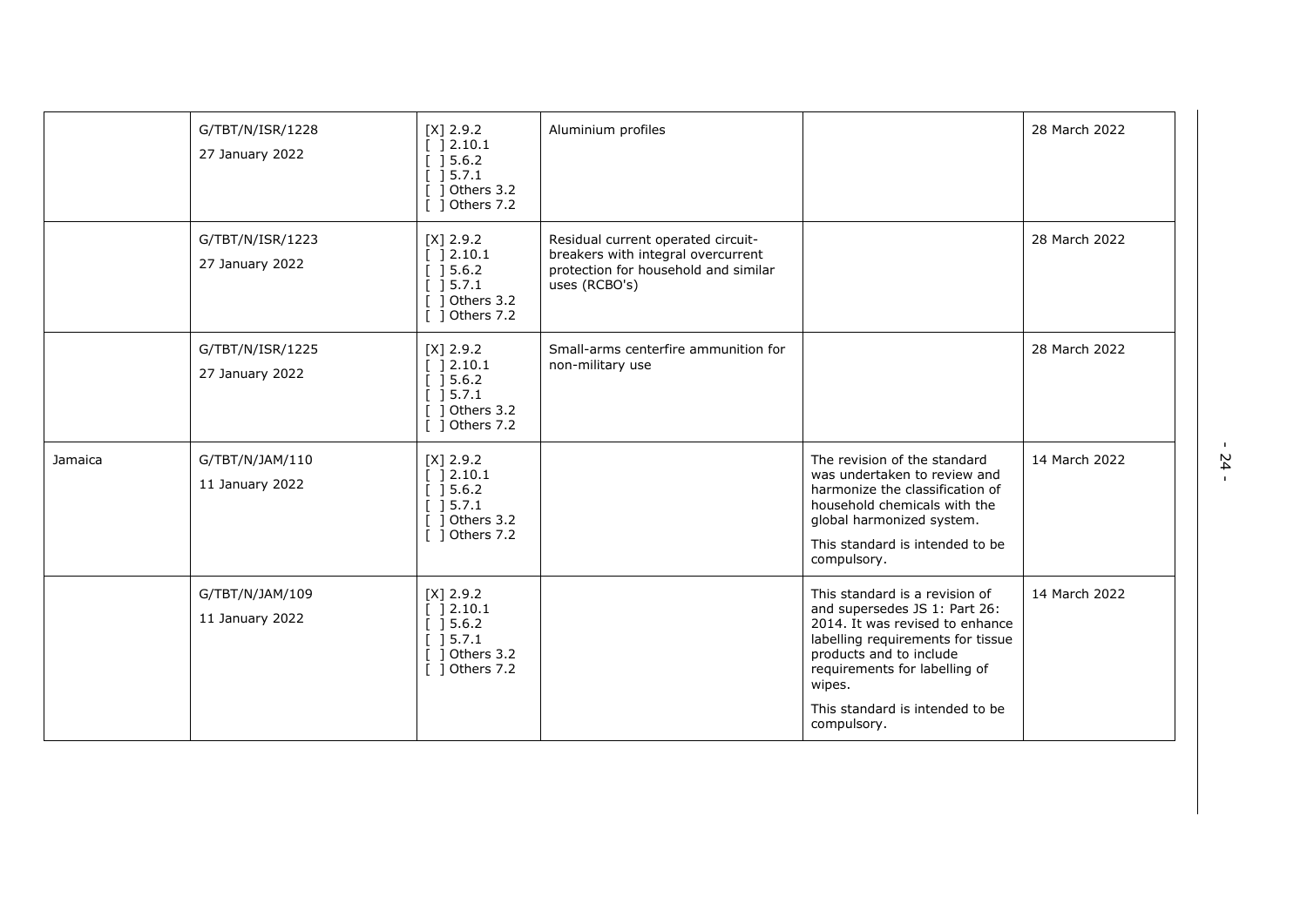|       | G/TBT/N/JAM/108<br>13 January 2022 | $[X]$ 2.9.2<br>] 2.10.1<br>15.6.2<br>] 5.7.1<br>] Others 3.2<br>] Others 7.2                      |                                                                                                                    | This document stipulates<br>general and detailed<br>requirements not only for<br>traditional ketchup made from<br>tomato, but also for ketchup<br>made from other fruits and<br>vegetables. This standard is<br>intended to apply to products<br>labelled as "ketchup" made<br>from tomato or from other fruits<br>and/or vegetables, and offered<br>for direct consumption.<br>This standard is intended to be<br>compulsory. | 14 March 2022                        |
|-------|------------------------------------|---------------------------------------------------------------------------------------------------|--------------------------------------------------------------------------------------------------------------------|--------------------------------------------------------------------------------------------------------------------------------------------------------------------------------------------------------------------------------------------------------------------------------------------------------------------------------------------------------------------------------------------------------------------------------|--------------------------------------|
| Japan | G/TBT/N/JPN/722<br>6 January 2022  | $[X]$ 2.9.2<br>[ ] 2.10.1<br>[ ] 5.6.2]<br>[ ] 5.7.1<br>$[$ ] Others 3.2<br>$\lceil$ 1 Others 7.2 | Ku-band non-geostationary satellite<br>communications systems by satellite<br>constellation around 1200km altitude | Ordinance for Enforcement of<br>the Radio Act will be amended<br>to introduce Ku-band non-<br>geostationary satellite<br>communications systems by<br>satellite constellation around<br>1200km altitude.                                                                                                                                                                                                                       | 7 March 2022                         |
|       | G/TBT/N/JPN/721<br>6 January 2022  | $[X]$ 2.9.2<br>] 2.10.1<br>[ ] 5.6.2]<br>$[$ 15.7.1<br>$[$ ] Others 3.2<br>$[$ ] Others 7.2       |                                                                                                                    | To establish the standard for<br>manufacturing process,<br>properties, quality, storage and<br>others of pharmaceuticals to<br>which special attention must be<br>paid for the attainment of public<br>health and sanitation (Biological<br>products)                                                                                                                                                                          | 3 February 2022,<br>February 3rd JST |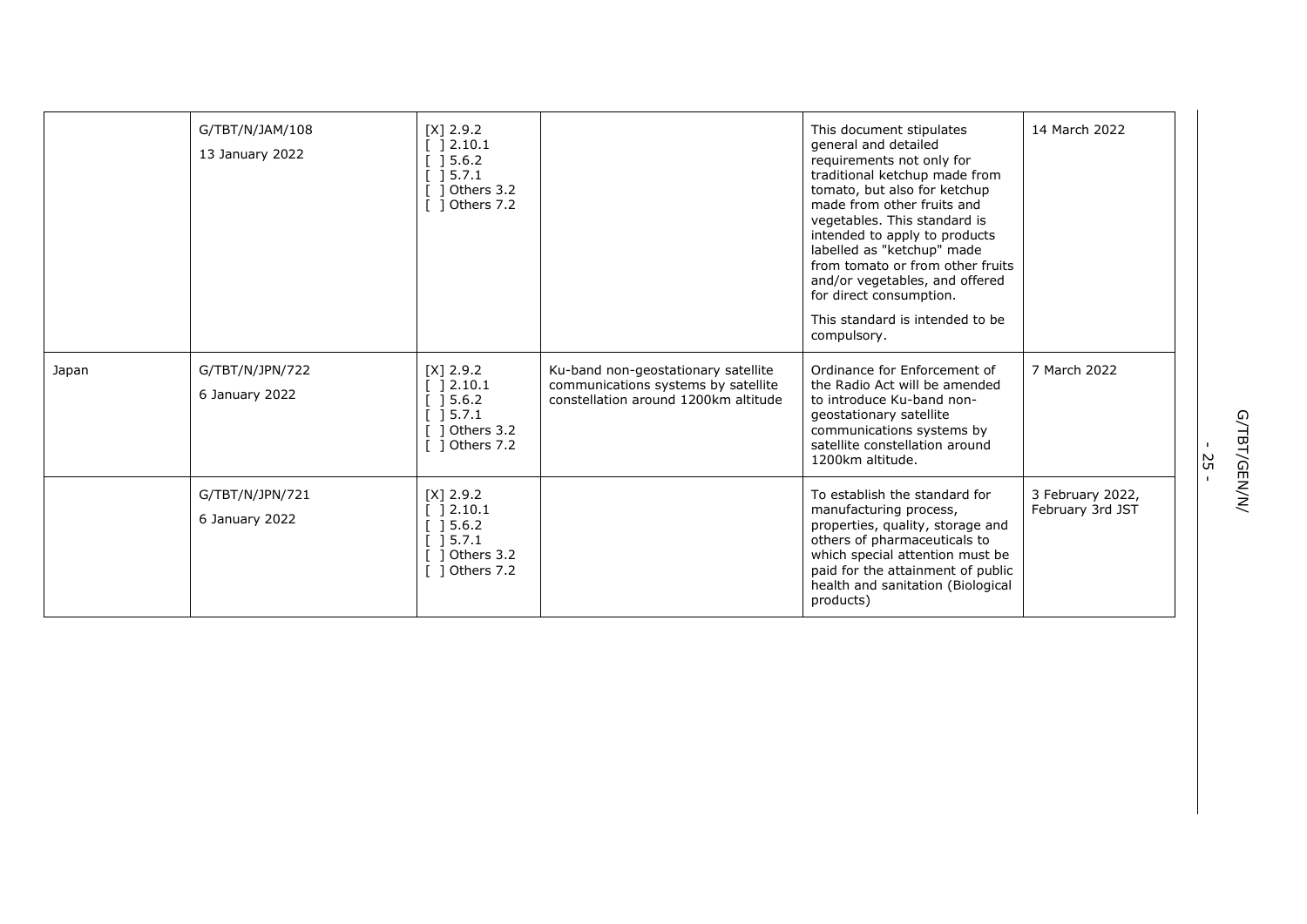|       | G/TBT/N/JPN/724<br>20 January 2022 | $[X]$ 2.9.2<br>[ ] 2.10.1<br>[ ] 5.6.2]<br>[ ] 5.7.1<br>$[$ ] Others 3.2<br>[ ] Others 7.2          |                                                                   | (1) To establish the standard for<br>manufacturing process,<br>properties, quality, storage and<br>others of pharmaceuticals to<br>which special attention must be<br>paid for the attainment of public<br>health and sanitation (Biological<br>products). (2) To stipulate<br>Biological products as subject<br>to National Release Testing, as<br>well as fee, criterion and<br>quantity for the testing. | 19 February 2022                        |
|-------|------------------------------------|-----------------------------------------------------------------------------------------------------|-------------------------------------------------------------------|-------------------------------------------------------------------------------------------------------------------------------------------------------------------------------------------------------------------------------------------------------------------------------------------------------------------------------------------------------------------------------------------------------------|-----------------------------------------|
|       | G/TBT/N/JPN/723<br>20 January 2022 | $[X]$ 2.9.2<br>[ ] 2.10.1<br>$[$ 15.6.2<br>$[$ ] 5.7.1<br>$[$ ] Others 3.2<br>$\lceil$ 1 Others 7.2 |                                                                   | To stipulate the pharmaceuticals<br>to which special attention must<br>be paid for the attainment of<br>public health and sanitation as<br>subject to National Release<br>Testing, as well as fee, criterion<br>and quantity for the testing.                                                                                                                                                               | 10 February 2022,<br>February 10th JST. |
|       | G/TBT/N/JPN/725<br>20 January 2022 | [ ] 2.9.2<br>$[X]$ 2.10.1<br>[ ] 5.6.2]<br>$[$ ] 5.7.1<br>$\lceil$ 1 Others 3.2<br>[ ] Others 7.2   | Substances with probable effects on<br>the central nervous system | In order to prevent the abuse of<br>substances with probable<br>effects on the central nervous<br>system and to clarify the<br>regulation under the Act, the<br>MHLW designates such<br>substances as Shitei Yakubutsu.<br>Manufacture, import,<br>sale, simple ownership and the<br>use of Shitei Yakubutsu are<br>banned except for the proper<br>uses designated under the Act.                          | Not applicable                          |
| Kenya | G/TBT/N/KEN/1195<br>5 January 2022 | $[X]$ 2.9.2<br>[ ] 2.10.1<br>$[$ ] 5.6.2<br>$[$ ] 5.7.1<br>Others 3.2<br>[ 1 Others 7.2             |                                                                   |                                                                                                                                                                                                                                                                                                                                                                                                             | 6 March 2022                            |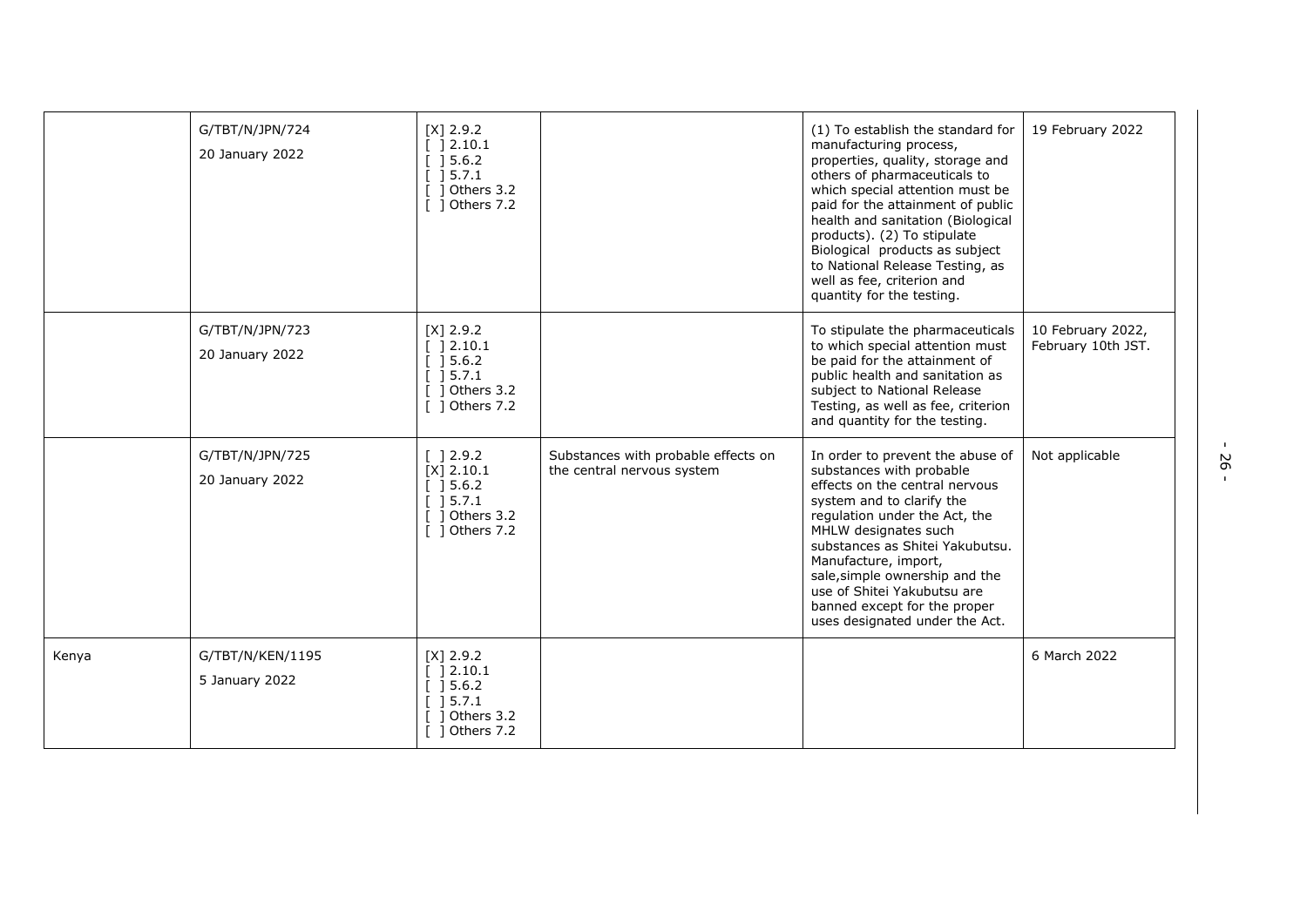| G/TBT/N/KEN/1194<br>5 January 2022                                                                              | $[X]$ 2.9.2<br>[ ] 2.10.1<br>$[X]$ 5.6.2<br>[ ] 5.7.1<br>$[$ ] Others 3.2<br>[ ] Others 7.2                             |                             | 6 March 2022 |
|-----------------------------------------------------------------------------------------------------------------|-------------------------------------------------------------------------------------------------------------------------|-----------------------------|--------------|
| G/TBT/N/KEN/1196<br>6 January 2022                                                                              | $[X]$ 2.9.2<br>[ ] 2.10.1<br>[ ] 5.6.2]<br>[ ] 5.7.1<br>$[$ ] Others 3.2<br>[ ] Others 7.2                              |                             | 7 March 2022 |
| G/TBT/N/KEN/1197<br>6 January 2022                                                                              | $[X]$ 2.9.2<br>[ ] 2.10.1<br>$[X]$ 5.6.2<br>[ ] 5.7.1<br>[ ] Others 3.2<br>[ ] Others 7.2                               |                             | 7 March 2022 |
| G/TBT/N/KEN/1198<br>6 January 2022                                                                              | $[X]$ 2.9.2<br>[ ] 2.10.1<br>[ ] 5.6.2]<br>[ ] 5.7.1<br>[ ] Others 3.2<br>[ ] Others 7.2                                |                             | 7 March 2022 |
| G/TBT/N/BDI/206<br>G/TBT/N/KEN/1202<br>G/TBT/N/RWA/597<br>G/TBT/N/TZA/697<br>G/TBT/N/UGA/1537<br>7 January 2022 | $[X]$ 2.9.2<br>[ ] 2.10.1<br>$[X]$ 5.6.2<br>$\left[\begin{array}{c}\right]$ 5.7.1<br>$[$ ] Others 3.2<br>[ ] Others 7.2 | Sweeping brooms, push brush | 8 March 2022 |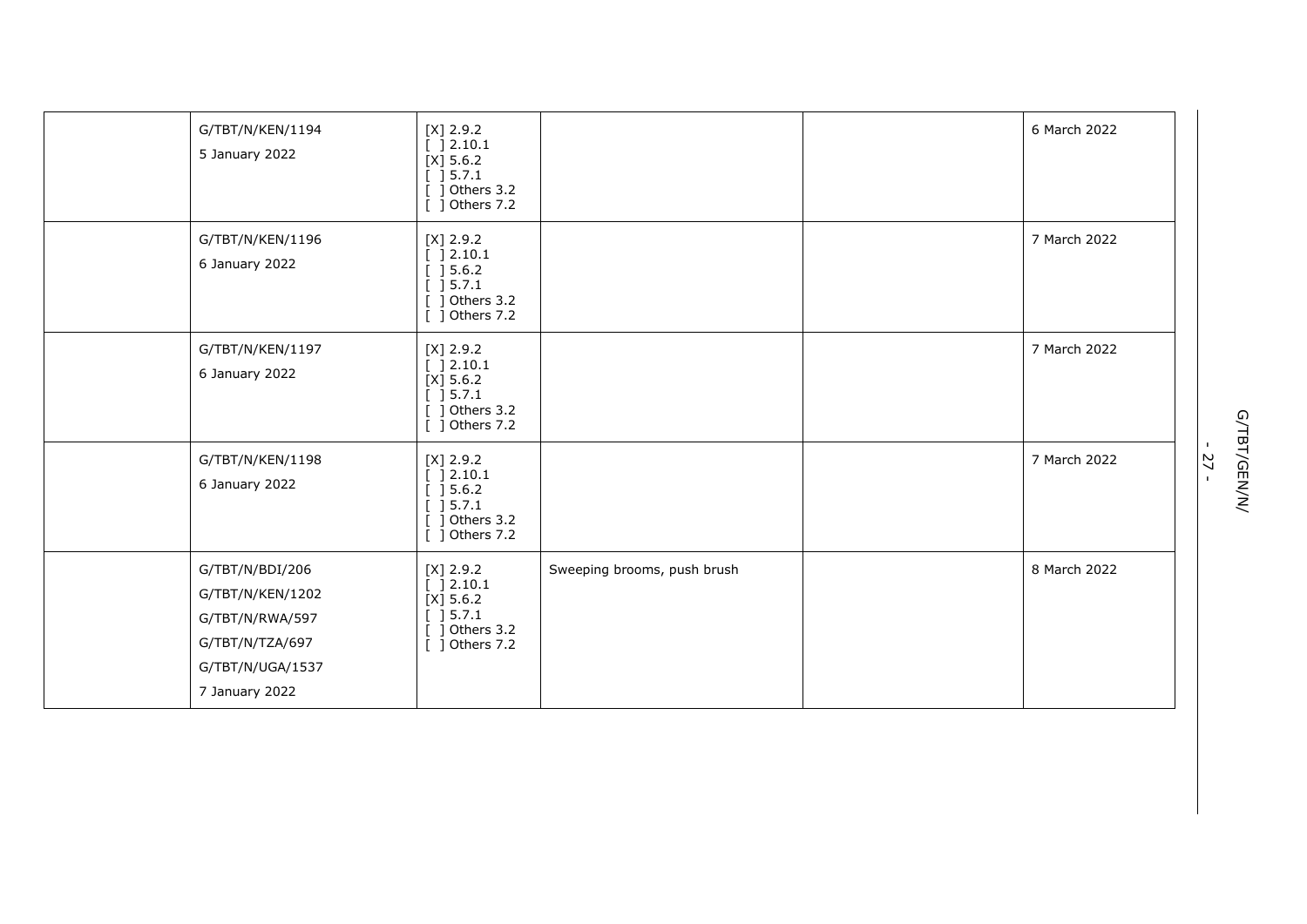| G/TBT/N/BDI/203<br>G/TBT/N/KEN/1199<br>G/TBT/N/RWA/594<br>G/TBT/N/TZA/694<br>G/TBT/N/UGA/1534<br>7 January 2022 | $[X]$ 2.9.2<br>[ ] 2.10.1<br>$[X]$ 5.6.2<br>[ ] 5.7.1<br>$[$ ] Others 3.2<br>[ ] Others 7.2                                           | Plastic bucket            | 8 March 2022 |
|-----------------------------------------------------------------------------------------------------------------|---------------------------------------------------------------------------------------------------------------------------------------|---------------------------|--------------|
| G/TBT/N/BDI/208<br>G/TBT/N/KEN/1204<br>G/TBT/N/RWA/599<br>G/TBT/N/TZA/699<br>G/TBT/N/UGA/1539<br>7 January 2022 | $\left[\begin{array}{c}\n1.2.9.2\n\end{array}\right]$<br>[ ] 2.10.1<br>$[X]$ 5.6.2<br>[ ] 5.7.1<br>$[$ ] Others 3.2<br>[ ] Others 7.2 | Plastic containers        | 8 March 2022 |
| G/TBT/N/BDI/209<br>G/TBT/N/KEN/1205<br>G/TBT/N/RWA/600<br>G/TBT/N/TZA/700<br>G/TBT/N/UGA/1540<br>7 January 2022 | $[X]$ 2.9.2<br>[ ] 2.10.1<br>$[X]$ 5.6.2<br>[ ] 5.7.1<br>$[$ ] Others 3.2<br>$[$ ] Others 7.2                                         | Squeegee, rubber squeezer | 8 March 2022 |
| G/TBT/N/BDI/205<br>G/TBT/N/KEN/1201<br>G/TBT/N/RWA/596<br>G/TBT/N/TZA/696<br>G/TBT/N/UGA/1536<br>7 January 2022 | $[X]$ 2.9.2<br>[ ] 2.10.1<br>$[X]$ 5.6.2<br>[ ] 5.7.1<br>$[$ ] Others 3.2<br>[ ] Others 7.2                                           | Toilet brush              | 8 March 2022 |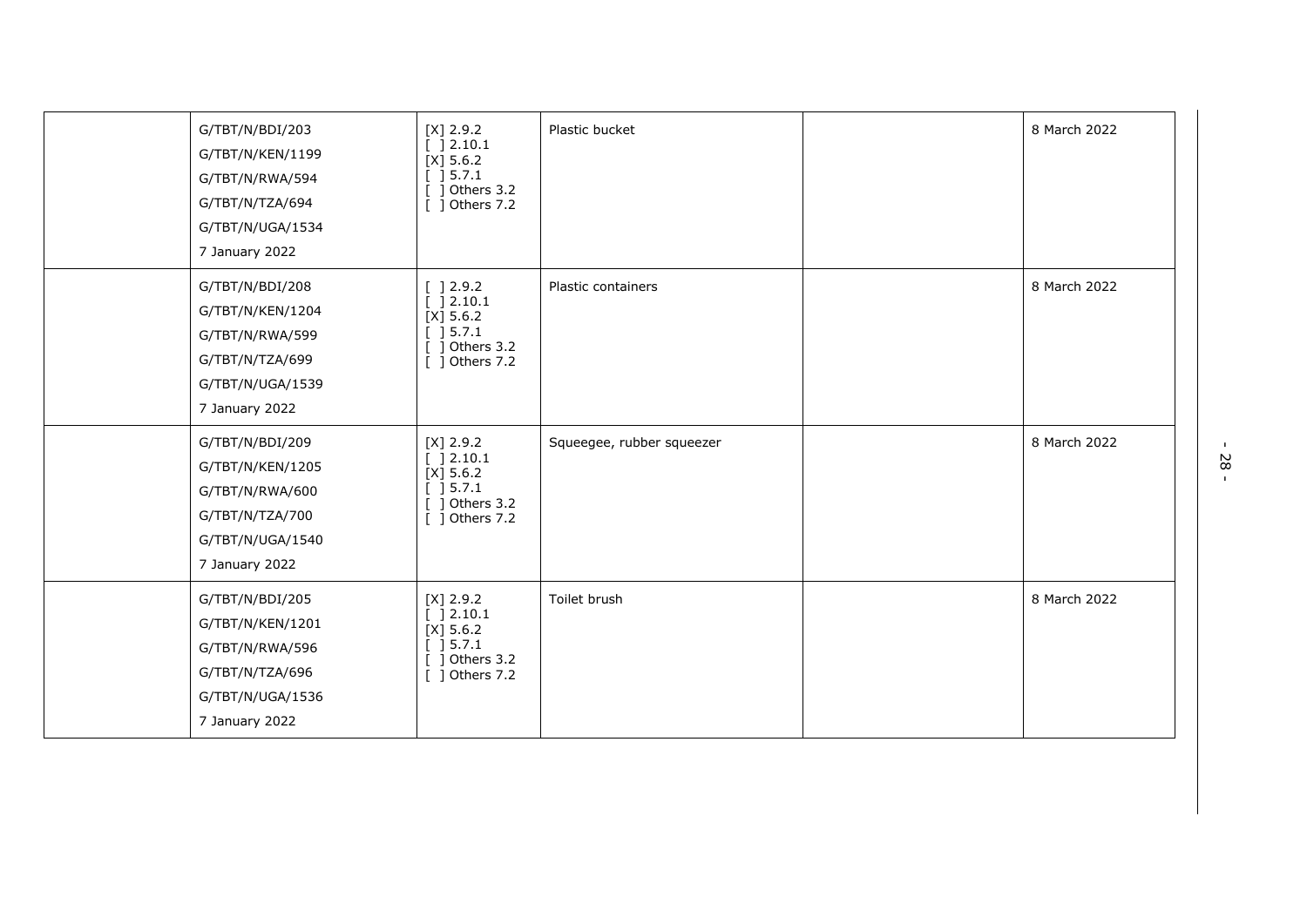| G/TBT/N/BDI/204<br>G/TBT/N/KEN/1200<br>G/TBT/N/RWA/595<br>G/TBT/N/TZA/695<br>G/TBT/N/UGA/1535<br>7 January 2022 | $[X]$ 2.9.2<br>[ ]2.10.1<br>$[X]$ 5.6.2<br>[ ] 5.7.1<br>$[$ ] Others 3.2<br>[ ] Others 7.2             | Plastic Basin                        | 8 March 2022  |
|-----------------------------------------------------------------------------------------------------------------|--------------------------------------------------------------------------------------------------------|--------------------------------------|---------------|
| G/TBT/N/BDI/207<br>G/TBT/N/KEN/1203<br>G/TBT/N/RWA/598<br>G/TBT/N/TZA/698<br>G/TBT/N/UGA/1538<br>7 January 2022 | $[X]$ 2.9.2<br>[ ] 2.10.1<br>$[X]$ 5.6.2<br>[ ] 5.7.1<br>$\overline{$ ] Others 3.2<br>[ ] Others 7.2   | Cobweb duster                        | 8 March 2022  |
| G/TBT/N/KEN/1207<br>14 January 2022                                                                             | $[X]$ 2.9.2<br>[ ] 2.10.1<br>$[X]$ 5.6.2<br>[ ] 5.7.1<br>$[$ ] Others 3.2<br>$\overline{$ ] Others 7.2 | Dairy based desserts - Specification | 15 March 2022 |
| G/TBT/N/KEN/1213<br>14 January 2022                                                                             | $[X]$ 2.9.2<br>[ ] 2.10.1<br>[ ] 5.6.2]<br>[ ] 5.7.1<br>$[$ ] Others 3.2<br>[ ] Others 7.2             |                                      | 15 March 2022 |
| G/TBT/N/KEN/1206<br>14 January 2022                                                                             | $[X]$ 2.9.2<br>[ ] 2.10.1<br>$[X]$ 5.6.2<br>[ ] 5.7.1<br>$[$ ] Others 3.2<br>[ ] Others 7.2            |                                      | 15 March 2022 |

G/TBT/GEN/N/<br>- 29 -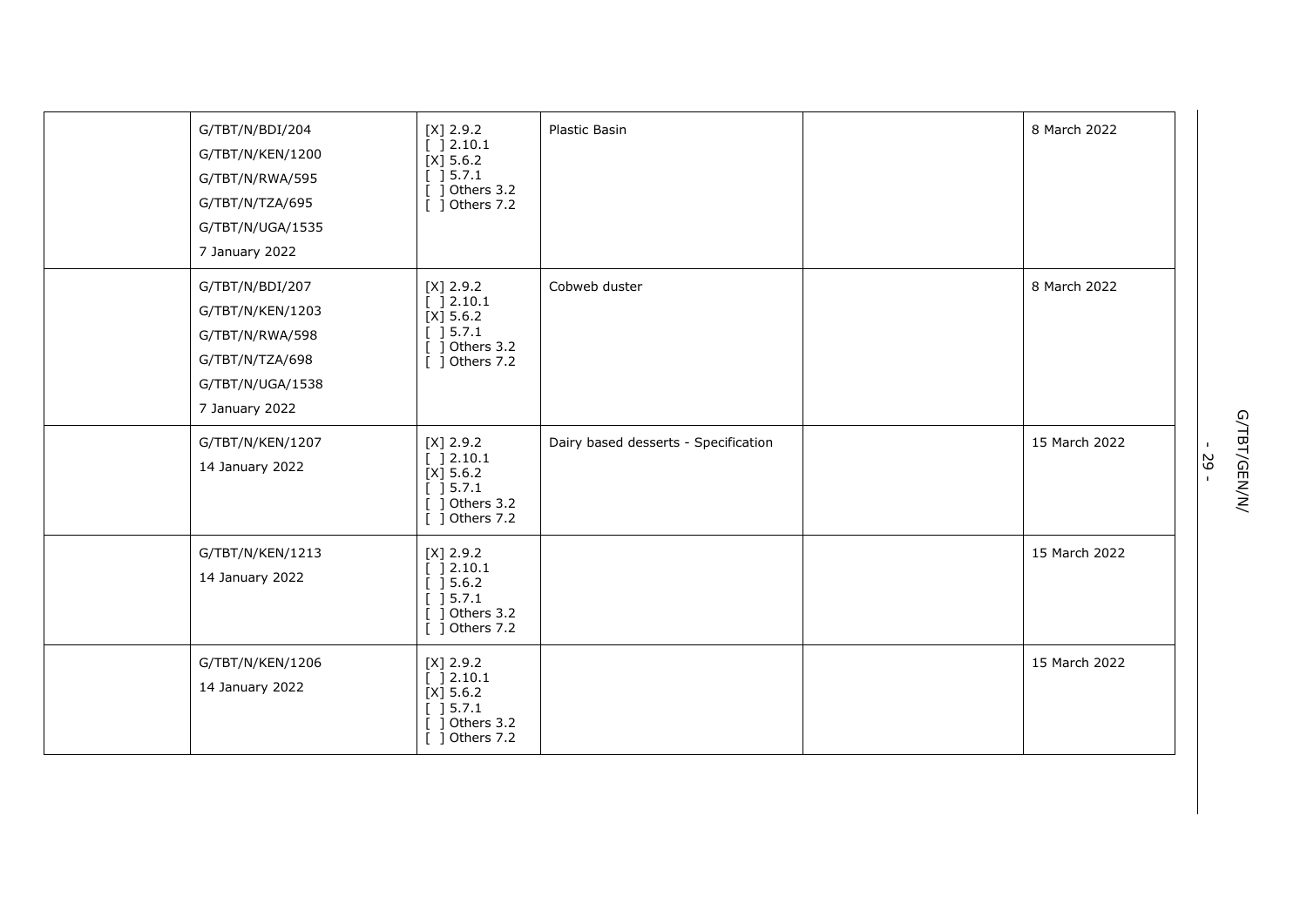| G/TBT/N/KEN/1209<br>14 January 2022 | $[X]$ 2.9.2<br>[ ] 2.10.1<br>$[X]$ 5.6.2<br>[ ] 5.7.1<br>[ ] Others 3.2<br>$\overline{[}$ ] Others 7.2    |  | 15 March 2022 |
|-------------------------------------|-----------------------------------------------------------------------------------------------------------|--|---------------|
| G/TBT/N/KEN/1208<br>14 January 2022 | $[X]$ 2.9.2<br>[ ] 2.10.1<br>$[X]$ 5.6.2<br>[ ] 5.7.1<br>$[$ ] Others 3.2<br>$\overline{$ ] Others 7.2    |  | 15 March 2022 |
| G/TBT/N/KEN/1210<br>14 January 2022 | $[X]$ 2.9.2<br>[ ] 2.10.1<br>$[X]$ 5.6.2<br>$[$ ] 5.7.1<br>$[$ ] Others 3.2<br>$\frac{1}{2}$ Others 7.2   |  | 15 March 2022 |
| G/TBT/N/KEN/1211<br>14 January 2022 | $[X]$ 2.9.2<br>[ ] 2.10.1<br>$[X]$ 5.6.2<br>[ ] 5.7.1<br>$[$ ] Others 3.2<br>[ ] Others 7.2               |  | 15 March 2022 |
| G/TBT/N/KEN/1212<br>14 January 2022 | $[X]$ 2.9.2<br>[ ] 2.10.1<br>[ ] 5.6.2]<br>[ ] 5.7.1<br>] Others 3.2<br>T.<br>$\overline{[}$ ] Others 7.2 |  | 15 March 2022 |
| G/TBT/N/KEN/1214<br>1 February 2022 | $[X]$ 2.9.2<br>[ ] 2.10.1<br>[ ] 5.6.2]<br>[ ] 5.7.1<br>] Others 3.2<br>[ ] Others 7.2                    |  | 2 April 2022  |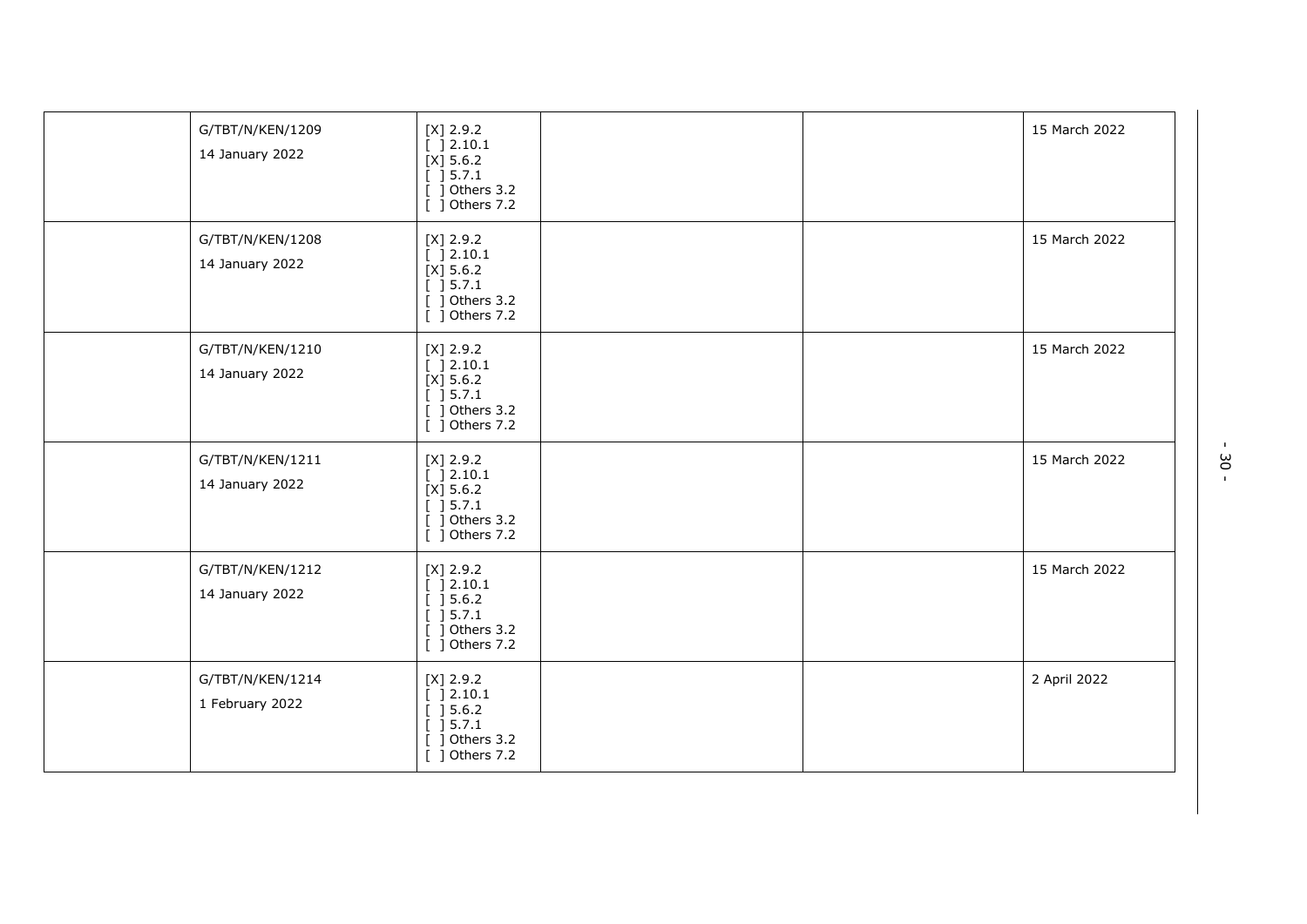| Korea, Republic of | G/TBT/N/KOR/1049<br>6 January 2022  | $[X]$ 2.9.2<br>[ ] 2.10.1<br>[ ] 5.6.2]<br>[ ] 5.7.1<br>$[$ ] Others 3.2<br>$\lceil$ 1 Others 7.2 | Food                                                                                                                                                                                                                                                                                                                                                                                  | To better inform consumers for<br>public health promotion<br>purposes                                                                                                                                                                            | 27 December 2021 |
|--------------------|-------------------------------------|---------------------------------------------------------------------------------------------------|---------------------------------------------------------------------------------------------------------------------------------------------------------------------------------------------------------------------------------------------------------------------------------------------------------------------------------------------------------------------------------------|--------------------------------------------------------------------------------------------------------------------------------------------------------------------------------------------------------------------------------------------------|------------------|
|                    | G/TBT/N/KOR/1050<br>6 January 2022  | $[X]$ 2.9.2<br>[ ] 2.10.1<br>[ ] 5.6.2]<br>$[$ ] 5.7.1<br>$[$ ] Others 3.2<br>[ ] Others 7.2      | Rules on the standards, etc. on<br>packaging materials and packaging<br>methods of products [Attachment 1]<br>Products to which the standards on<br>packaging methods by product type -<br>processed food, beverage, alcoholic<br>beverages, confectionery, health<br>functional food, cosmetics, detergents,<br>toy dolls, stationery, miscellaneous<br>goods, quasi-drugs, clothing | In order to fundamentally<br>reduce packaging waste, it is<br>necessary for manufacturers to<br>be examined on the packaging<br>material and packaging method<br>before product launch, and<br>provide the inspection result to<br>the consumer. | 7 March 2022     |
|                    | G/TBT/N/KOR/1051<br>10 January 2022 | $[X]$ 2.9.2<br>[ ] 2.10.1<br>[ ] 5.6.2]<br>[ ] 5.7.1<br>$[$ ] Others 3.2<br>[ ] Others 7.2        | Pharmaceuticals                                                                                                                                                                                                                                                                                                                                                                       |                                                                                                                                                                                                                                                  | 11 March 2022    |
|                    | G/TBT/N/KOR/1052<br>12 January 2022 | $[X]$ 2.9.2<br>[ ] 2.10.1<br>[ ] 5.6.2]<br>[ ] 5.7.1<br>$\lceil$ 1 Others 3.2<br>[ ] Others 7.2   | Low-voltage switchgear and<br>controlgear, multimedia equipment,<br>lighting equipment, radio equipment,<br>household appliances and electric<br>tools, industrial, scientific and medical<br>equipment                                                                                                                                                                               | Harmonization with<br>international standards                                                                                                                                                                                                    | 12 March 2022    |
|                    | G/TBT/N/KOR/1053<br>26 January 2022 | $[X]$ 2.9.2<br>[ ] 2.10.1<br>$[X]$ 5.6.2<br>$[$ 15.7.1<br>$[$ ] Others 3.2<br>$[$ ] Others 7.2    | <b>Medical Device</b>                                                                                                                                                                                                                                                                                                                                                                 |                                                                                                                                                                                                                                                  | 27 March 2022    |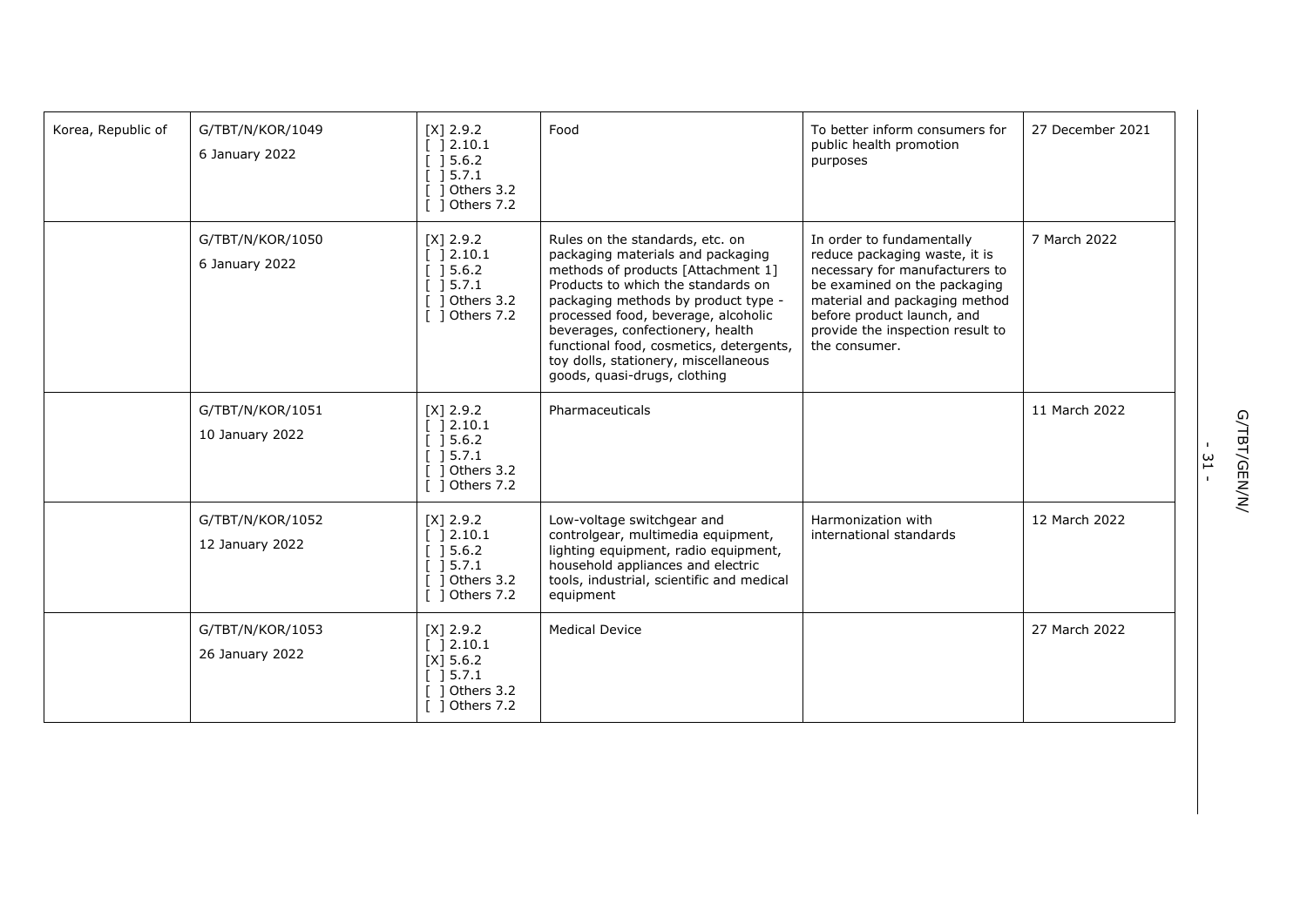|          | G/TBT/N/KOR/1054<br>28 January 2022 | $[X]$ 2.9.2<br>$\begin{array}{c} \end{array}$ ] 2.10.1<br>$[] 5.6.2$<br>] 5.7.1<br>Others 3.2<br>Others 7.2 | <b>Cosmetic Product</b>                                                                                                                                                                                                                                                                                                                                    |                                                                                                                                                                                                                                                                                                                                                                                                                                                | 29 March 2022 |
|----------|-------------------------------------|-------------------------------------------------------------------------------------------------------------|------------------------------------------------------------------------------------------------------------------------------------------------------------------------------------------------------------------------------------------------------------------------------------------------------------------------------------------------------------|------------------------------------------------------------------------------------------------------------------------------------------------------------------------------------------------------------------------------------------------------------------------------------------------------------------------------------------------------------------------------------------------------------------------------------------------|---------------|
| Malaysia | G/TBT/N/MYS/110<br>6 January 2022   | $[X]$ 2.9.2<br>] 2.10.1<br>$[X]$ 5.6.2<br>] 5.7.1<br>Others 3.2<br>Others 7.2                               | The user equipment that are intended<br>for use in connection with IMT-2020<br>public mobile communications services<br>which may include, but not limited to,<br>cellular mobile terminals, handheld,<br>portable and vehicle-mounted<br>equipment, and Radio Frequency (RF)<br>interface cards and modems.<br>Telecommunication systems<br>(ICS: 33.040) | To ensure that all UE that are<br>intended for use in connection<br>with IMT-2020 public mobile<br>telecommunications service in<br>Malaysia are certified according<br>to the applicable Malaysian<br>Standards, Technical Codes or<br>through Technical Declaration in<br>accordance to the<br>Communications and Multimedia<br>Act 1998, its subsidiary<br>legislations, statutory<br>requirements and established<br>rules and procedures. | 7 March 2022  |
|          | G/TBT/N/MYS/109<br>6 January 2022   | $[X]$ 2.9.2<br>] 2.10.1<br>] 5.6.2<br>] 5.7.1<br>] Others 3.2<br>Others 7.2                                 |                                                                                                                                                                                                                                                                                                                                                            |                                                                                                                                                                                                                                                                                                                                                                                                                                                | 7 March 2022  |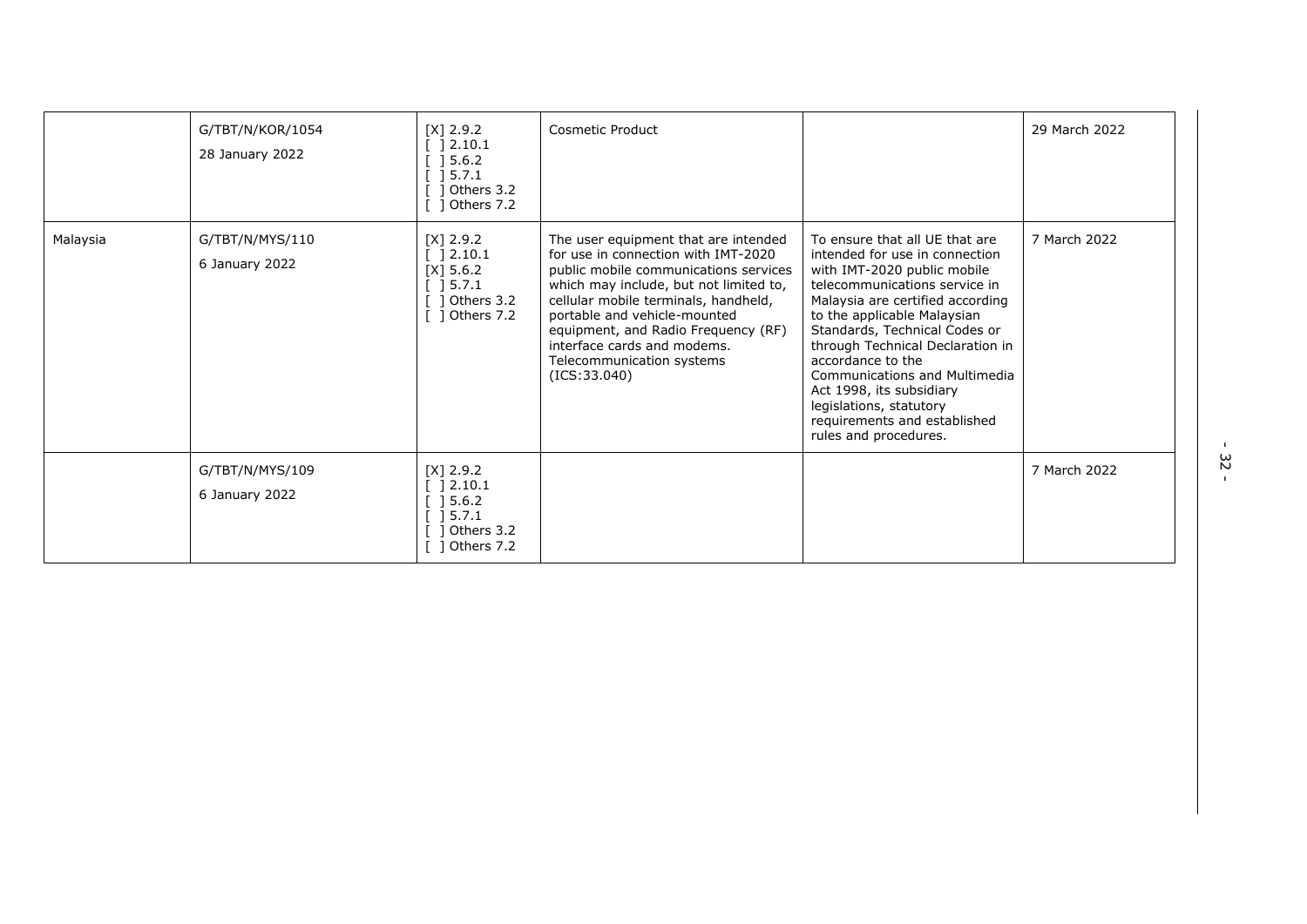| G/TBT/N/MYS/107<br>6 January 2022 | $[X]$ 2.9.2<br>$\lceil$ 12.10.1<br>$[X]$ 5.6.2<br>$\begin{bmatrix} 1 & 5 & 7 & 1 \end{bmatrix}$<br>$[$ ] Others 3.2<br>$\lceil$ 1 Others 7.2 | i. Recovered (waste and scrap) paper<br>and paperboard: HS Code 4707.10:<br>Unbleached kraft paper or paperboard<br>or corrugated paper or paperboard HS<br>Code 4707.20: Other paper or<br>paperboard made mainly of bleached<br>chemical pulp, not coloured in the<br>mass HS Code 4707.30: Paper or<br>paperboard made mainly of<br>mechanical pulp (for example,<br>newspapers, journals and similar<br>printed matter) ii. Waste and scrap<br>metal: HS Code 7204: Ferrous waste<br>and scrap; re-melting scrap ingots of<br>iron or steel HS Code 7404: Copper<br>waste and scrap HS Code 7602: | To facilitate genuine importation<br>while protecting the<br>environment from hazardous<br>contaminants in line with the<br>United Nations Sustainable<br>Development Goals (SDG) Goal<br>12: Ensure Sustainable<br>Consumption and Production<br>Patterns as well as in upholding<br>the Environment, Social and<br>Governance (ESG) principles.                                                         | 9 January 2022 |
|-----------------------------------|----------------------------------------------------------------------------------------------------------------------------------------------|-------------------------------------------------------------------------------------------------------------------------------------------------------------------------------------------------------------------------------------------------------------------------------------------------------------------------------------------------------------------------------------------------------------------------------------------------------------------------------------------------------------------------------------------------------------------------------------------------------|-----------------------------------------------------------------------------------------------------------------------------------------------------------------------------------------------------------------------------------------------------------------------------------------------------------------------------------------------------------------------------------------------------------|----------------|
| G/TBT/N/MYS/113<br>6 January 2022 | $[X]$ 2.9.2<br>[ ] 2.10.1<br>$[X]$ 5.6.2<br>[ ] 5.7.1<br>$[$ ] Others 3.2<br>$\lceil$ 1 Others 7.2                                           | Aluminium waste or scrap<br>Low power cellular booster equipment<br>designed or intended for use with IMT-<br>2020 networks Telecommunication<br>systems (ICS:33.040)                                                                                                                                                                                                                                                                                                                                                                                                                                 | To ensure that all CBE designed<br>or intended for use with IMT-<br>2020 networks in Malaysia are<br>certified according to the<br>applicable Malaysian Standards,<br>Technical Codes or through<br><b>Technical Declaration in</b><br>accordance to the<br>Communications and Multimedia<br>Act 1998, its subsidiary<br>legislations, statutory<br>requirements and established<br>rules and procedures. | 7 March 2022   |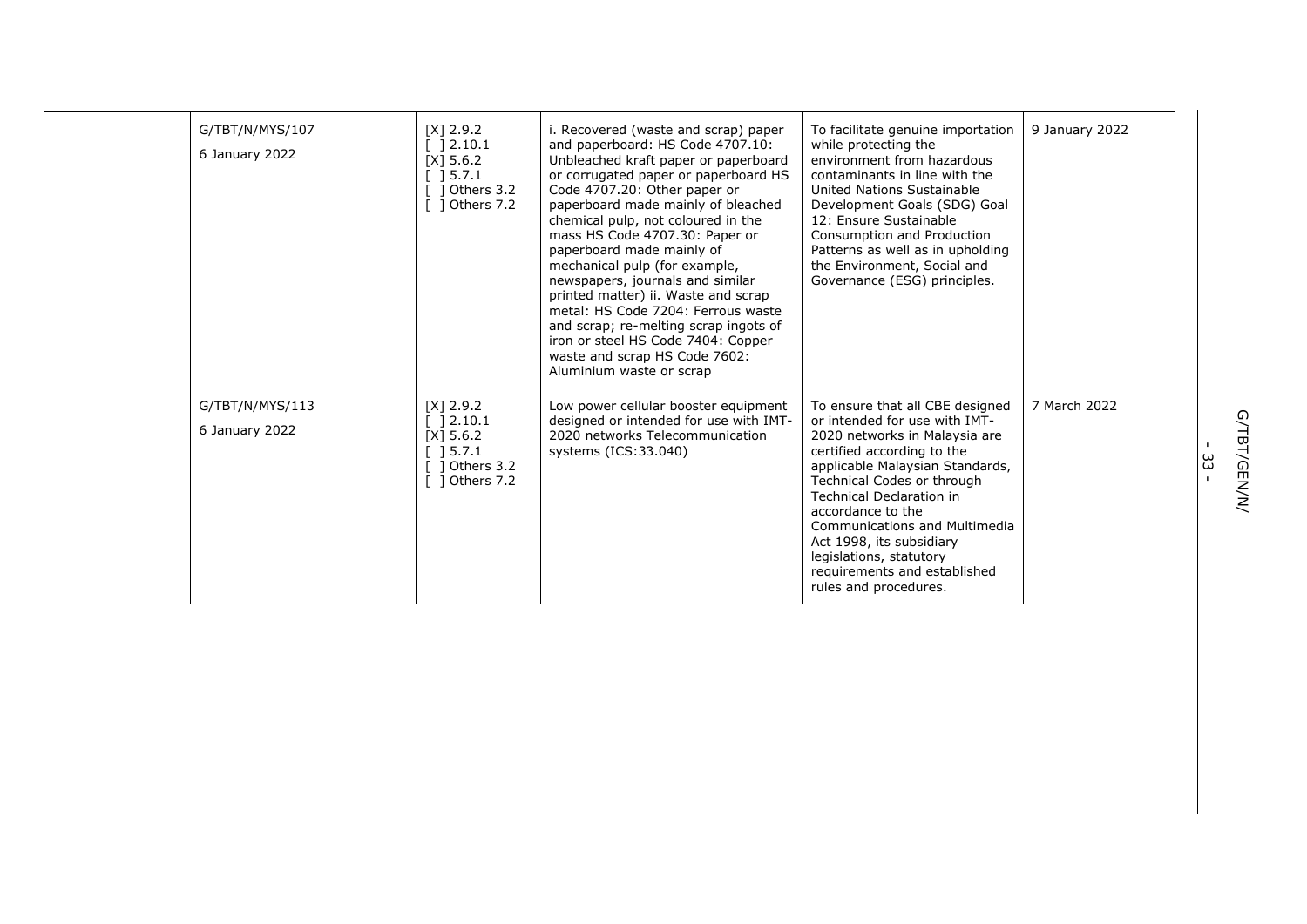|                      | G/TBT/N/MYS/111<br>6 January 2022 | $[X]$ 2.9.2<br>[ ] 2.10.1<br>$[X]$ 5.6.2<br>[ ] 5.7.1<br>$[$ ] Others 3.2<br>$\lceil$ 1 Others 7.2   | The base stations that are intended for<br>use in IMT-2020 mobile<br>telecommunications systems.<br>Telecommunication systems<br>(ICS: 33.040)                                                                        | To ensure that base stations<br>that are intended for use in<br>IMT-2020 mobile<br>telecommunications systems in<br>Malaysia are certified according<br>to the applicable Malaysian<br>Standards, Technical Codes or<br>through Technical Declaration in<br>accordance to the<br>Communications and Multimedia<br>Act 1998, its subsidiary<br>legislations, statutory<br>requirements and established<br>rules and procedures. | 7 March 2022  |
|----------------------|-----------------------------------|------------------------------------------------------------------------------------------------------|-----------------------------------------------------------------------------------------------------------------------------------------------------------------------------------------------------------------------|--------------------------------------------------------------------------------------------------------------------------------------------------------------------------------------------------------------------------------------------------------------------------------------------------------------------------------------------------------------------------------------------------------------------------------|---------------|
|                      | G/TBT/N/MYS/108<br>6 January 2022 | $[X]$ 2.9.2<br>$[$ 12.10.1<br>$\lceil$ 15.6.2<br>15.7.1<br>Others 3.2<br>$\lceil$ 1 Others 7.2       | Electronic Cigarette Device (HS<br>8543.70)                                                                                                                                                                           |                                                                                                                                                                                                                                                                                                                                                                                                                                | 7 March 2022  |
|                      | G/TBT/N/MYS/112<br>6 January 2022 | $[X]$ 2.9.2<br>[ ] 2.10.1<br>$[X]$ 5.6.2<br>$[$ 15.7.1<br>$[$ ] Others 3.2<br>$\lceil$ 1 Others 7.2  | Low power cellular booster equipment<br>designed or intended for use with<br>Global System for Mobile<br>Communications (GSM) and Long<br>Term Evolution (LTE) networks<br>Telecommunication systems<br>(ICS: 33.040) | To ensure that all CBE designed<br>or intended for use with GSM<br>and LTE networks in Malaysia<br>are certified according to the<br>applicable Malaysian Standards,<br>Technical Codes or through<br><b>Technical Declaration in</b><br>accordance to the<br><b>Communications and Multimedia</b><br>Act 1998, its subsidiary<br>legislations, statutory<br>requirements and established<br>rules and procedures.             | 7 March 2022  |
| Moldova, Republic of | G/TBT/N/MDA/54<br>24 January 2022 | $[X]$ 2.9.2<br>$\lceil$ 12.10.1<br>[ ] 5.6.2]<br>$[$ 15.7.1<br>1 Others 3.2<br>$\lceil$ 1 Others 7.2 | Appliances burning gaseous fuels                                                                                                                                                                                      |                                                                                                                                                                                                                                                                                                                                                                                                                                | 25 March 2022 |

-<br>34 -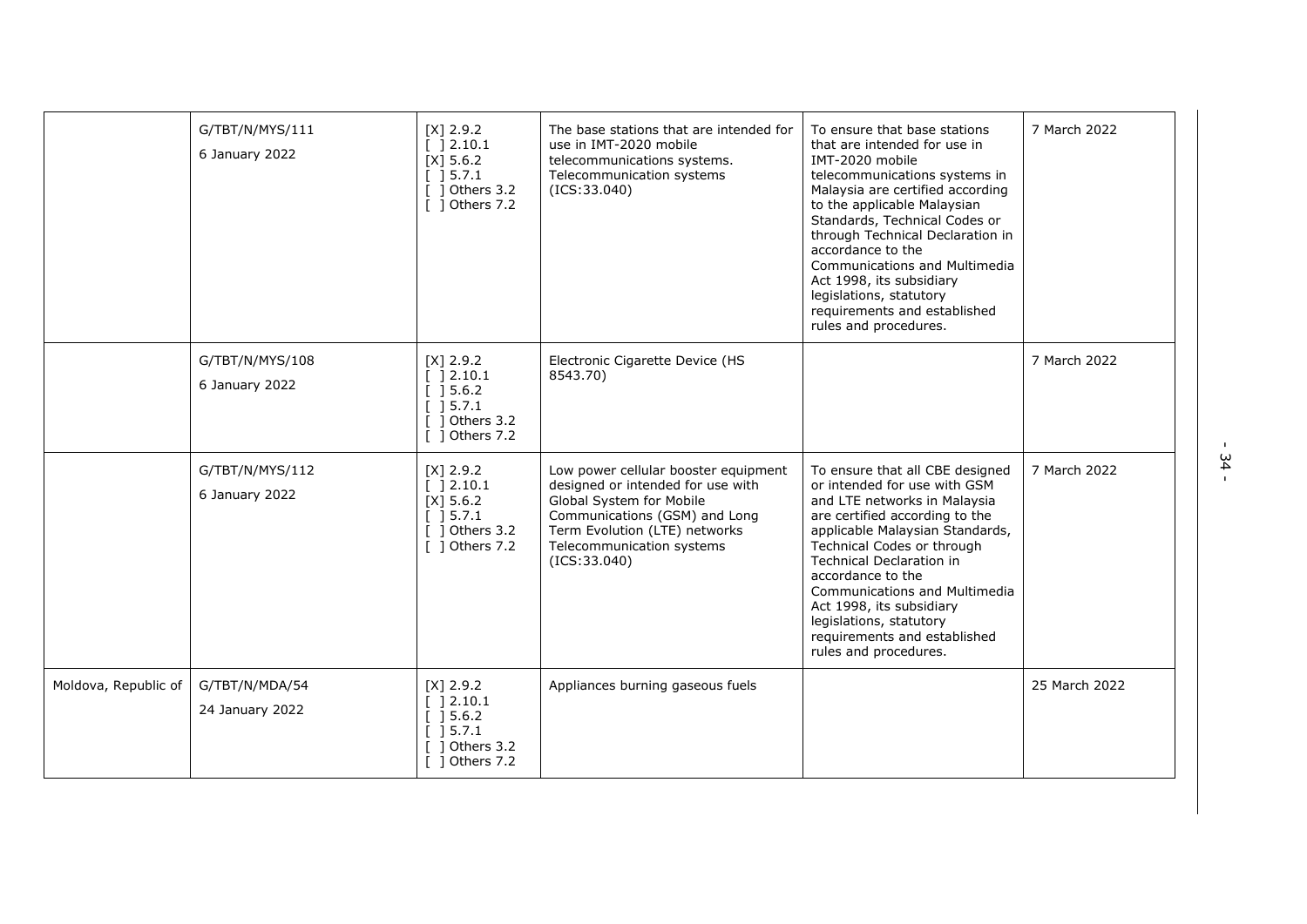| Peru | G/TBT/N/PER/139<br>5 January 2022 | $[X]$ 2.9.2<br>[ ] 2.10.1<br>$[$ 15.6.2<br>$[$ 15.7.1<br>$\lceil$ 1 Others 3.2<br>$\lceil$ 1 Others 7.2 | National subheading description:<br>2612.10.00.00 Uranium ores and<br>concentrates; 2612.20.00.00 Thorium<br>ores and concentrates; 2844.10.00.00<br>Natural uranium and its compounds;<br>alloys, dispersions (including cermets),<br>ceramic products and mixtures<br>containing natural uranium or natural<br>uranium compounds; 2844.20.00.00<br>Uranium enriched in U 235 and its<br>compounds; plutonium and its<br>compounds; alloys, dispersions<br>(including cermets), ceramic products<br>and mixtures containing uranium<br>enriched in U 235, plutonium or<br>compounds of these products;<br>2844.30.00.00 Uranium depleted in U<br>235 and its compounds; thorium and<br>its compounds; alloys, dispersions<br>(including cermets), ceramic products<br>and mixtures containing uranium<br>depleted in U 235, thorium or<br>compounds of these products;<br>2844.40.10.00 Radioactive residues;<br>2844.40.90.00 Radioimmunoassay<br>(RIA) kits and radioactive sources;<br>2844.50.00.00 Spent (irradiated) fuel<br>elements (cartridges) of nuclear<br>reactors; 2845.10.00.00 Heavy water<br>(deuterium oxide); 8401.10.00.00<br>Nuclear reactors; 8401.20.00.00<br>Machinery and apparatus for isotopic<br>separation, and parts thereof;<br>8401.30.00.00 Fuel elements<br>(cartridges), non-irradiated;<br>8401.40.00.00 Parts of nuclear<br>reactors; 8535.40.10.00 Only:<br>Ionizing lightning arrestors<br>(radioactive); 8543.10.00.00 Particle<br>accelerators (cyclotron, synchrotron);<br>9022.12.00.00 Computed tomography<br>apparatus; 9022.13.00.00 Other, for<br>dental uses; 9022.14.00.00 Only:<br>Bone densitometers, mammography<br>devices and other medical, surgical or | Update of the annexes to the<br>existing Regulations, taking into<br>account the modification of the<br>tariff headings, and clarification<br>of the requirements to be met<br>in order to obtain authorization<br>to sell ionizing radiation<br>equipment or sources; Other | 6 March 2022 |
|------|-----------------------------------|---------------------------------------------------------------------------------------------------------|-----------------------------------------------------------------------------------------------------------------------------------------------------------------------------------------------------------------------------------------------------------------------------------------------------------------------------------------------------------------------------------------------------------------------------------------------------------------------------------------------------------------------------------------------------------------------------------------------------------------------------------------------------------------------------------------------------------------------------------------------------------------------------------------------------------------------------------------------------------------------------------------------------------------------------------------------------------------------------------------------------------------------------------------------------------------------------------------------------------------------------------------------------------------------------------------------------------------------------------------------------------------------------------------------------------------------------------------------------------------------------------------------------------------------------------------------------------------------------------------------------------------------------------------------------------------------------------------------------------------------------------------------------------------------------------------------------------------|------------------------------------------------------------------------------------------------------------------------------------------------------------------------------------------------------------------------------------------------------------------------------|--------------|
|------|-----------------------------------|---------------------------------------------------------------------------------------------------------|-----------------------------------------------------------------------------------------------------------------------------------------------------------------------------------------------------------------------------------------------------------------------------------------------------------------------------------------------------------------------------------------------------------------------------------------------------------------------------------------------------------------------------------------------------------------------------------------------------------------------------------------------------------------------------------------------------------------------------------------------------------------------------------------------------------------------------------------------------------------------------------------------------------------------------------------------------------------------------------------------------------------------------------------------------------------------------------------------------------------------------------------------------------------------------------------------------------------------------------------------------------------------------------------------------------------------------------------------------------------------------------------------------------------------------------------------------------------------------------------------------------------------------------------------------------------------------------------------------------------------------------------------------------------------------------------------------------------|------------------------------------------------------------------------------------------------------------------------------------------------------------------------------------------------------------------------------------------------------------------------------|--------------|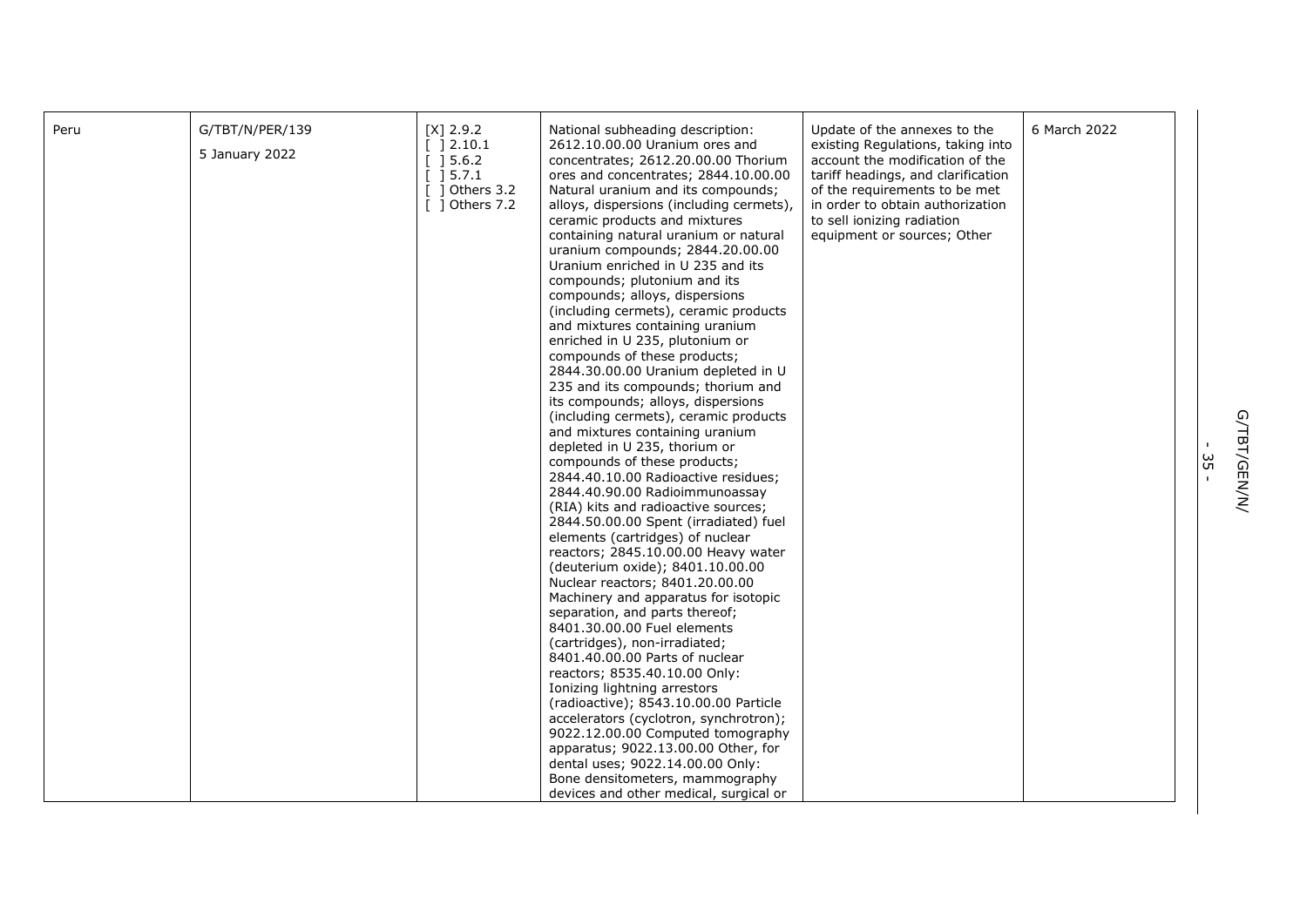|             |                                    |                                                                                                                           | veterinary equipment; 9022.19.00.00<br>Only: Apparatus for monitoring,<br>diffraction or analysis containing<br>radioactive material; 9022.21.00.00<br>Only: Caesium-137 teletherapy units<br>for medical use; 9022.21.00.00 Only:<br>Apparatus for medical, surgical, dental<br>or veterinary use; 9022.29.00.00<br>Only: Linear accelerators and<br>teletherapy units, nuclear gauges<br>(densitometers; level, weight,<br>moisture, fill, thickness, grammage<br>gauges, etc.), high dose rate (HDR) or<br>low dose rate (LDR) equipment<br>containing radioactive material;<br>9022.30.00.00 X-ray tubes;<br>9025.80.30.00 Only: Densitometers<br>containing radioactive material;<br>9026.10.12.00 Only: Level gauges<br>containing radioactive material;<br>9026.10.19.00 Only: Others<br>containing radioactive material |                 |
|-------------|------------------------------------|---------------------------------------------------------------------------------------------------------------------------|---------------------------------------------------------------------------------------------------------------------------------------------------------------------------------------------------------------------------------------------------------------------------------------------------------------------------------------------------------------------------------------------------------------------------------------------------------------------------------------------------------------------------------------------------------------------------------------------------------------------------------------------------------------------------------------------------------------------------------------------------------------------------------------------------------------------------------|-----------------|
| Philippines | G/TBT/N/PHL/278<br>21 January 2022 | $[X]$ 2.9.2<br>2.10.1<br>] 5.6.2<br>15.7.1<br>Others 3.2<br>1 Others 7.2                                                  | Health products                                                                                                                                                                                                                                                                                                                                                                                                                                                                                                                                                                                                                                                                                                                                                                                                                 | 27 January 2022 |
|             | G/TBT/N/PHL/279<br>26 January 2022 | $[X]$ 2.9.2<br>] 2.10.1<br>] 5.6.2<br>$\begin{array}{c} \end{array}$ ] 5.7.1<br>$\lceil$ ] Others 3.2<br>$[$ ] Others 7.2 | In-Vitro Diagnostic Medical Devices                                                                                                                                                                                                                                                                                                                                                                                                                                                                                                                                                                                                                                                                                                                                                                                             | 7 February 2022 |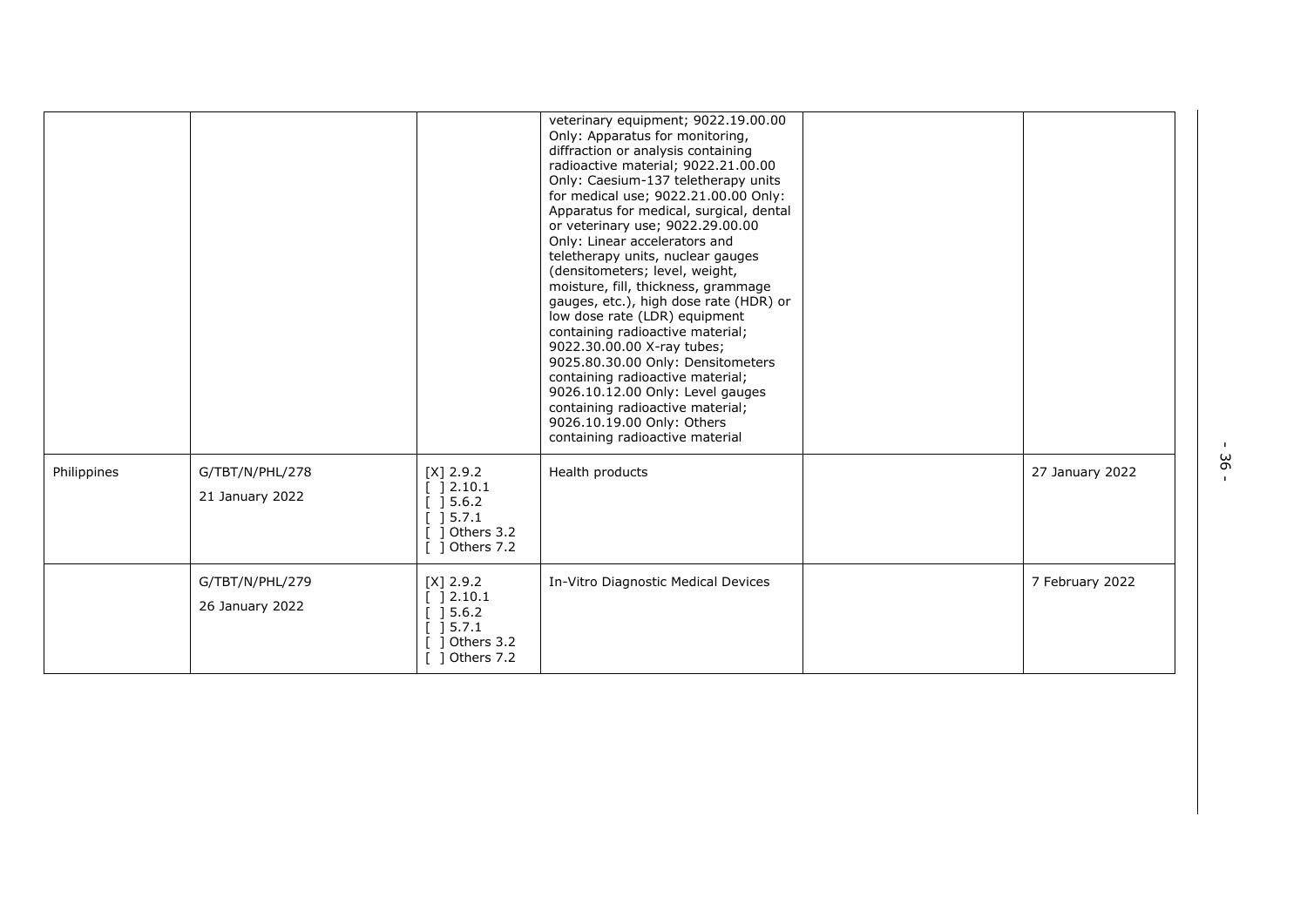| Rwanda | G/TBT/N/BDI/209<br>G/TBT/N/KEN/1205<br>G/TBT/N/RWA/600<br>G/TBT/N/TZA/700<br>G/TBT/N/UGA/1540<br>7 January 2022 | $[X]$ 2.9.2<br>[ ] 2.10.1<br>$[X]$ 5.6.2<br>[ ] 5.7.1<br>[ ] Others 3.2<br>[ ] Others 7.2                                  | Squeegee, rubber squeezer | 8 March 2022 |
|--------|-----------------------------------------------------------------------------------------------------------------|----------------------------------------------------------------------------------------------------------------------------|---------------------------|--------------|
|        | G/TBT/N/BDI/208<br>G/TBT/N/KEN/1204<br>G/TBT/N/RWA/599<br>G/TBT/N/TZA/699<br>G/TBT/N/UGA/1539<br>7 January 2022 | [ ] 2.9.2<br>[ ] 2.10.1<br>$[X]$ 5.6.2<br>$\left[\begin{array}{c}\right]$ 5.7.1<br>$[$ ] Others 3.2 $\,$<br>[ ] Others 7.2 | Plastic containers        | 8 March 2022 |
|        | G/TBT/N/BDI/203<br>G/TBT/N/KEN/1199<br>G/TBT/N/RWA/594<br>G/TBT/N/TZA/694<br>G/TBT/N/UGA/1534<br>7 January 2022 | $[X]$ 2.9.2<br>[ ] 2.10.1<br>$[X]$ 5.6.2<br>[ ] 5.7.1<br>$[$ ] Others 3.2<br>[ ] Others 7.2                                | Plastic bucket            | 8 March 2022 |
|        | G/TBT/N/BDI/204<br>G/TBT/N/KEN/1200<br>G/TBT/N/RWA/595<br>G/TBT/N/TZA/695<br>G/TBT/N/UGA/1535<br>7 January 2022 | $[X]$ 2.9.2<br>$[$ ] 2.10.1<br>$[X]$ 5.6.2<br>$[$ ] 5.7.1<br>$[$ ] Others 3.2<br>[ ] Others 7.2                            | Plastic Basin             | 8 March 2022 |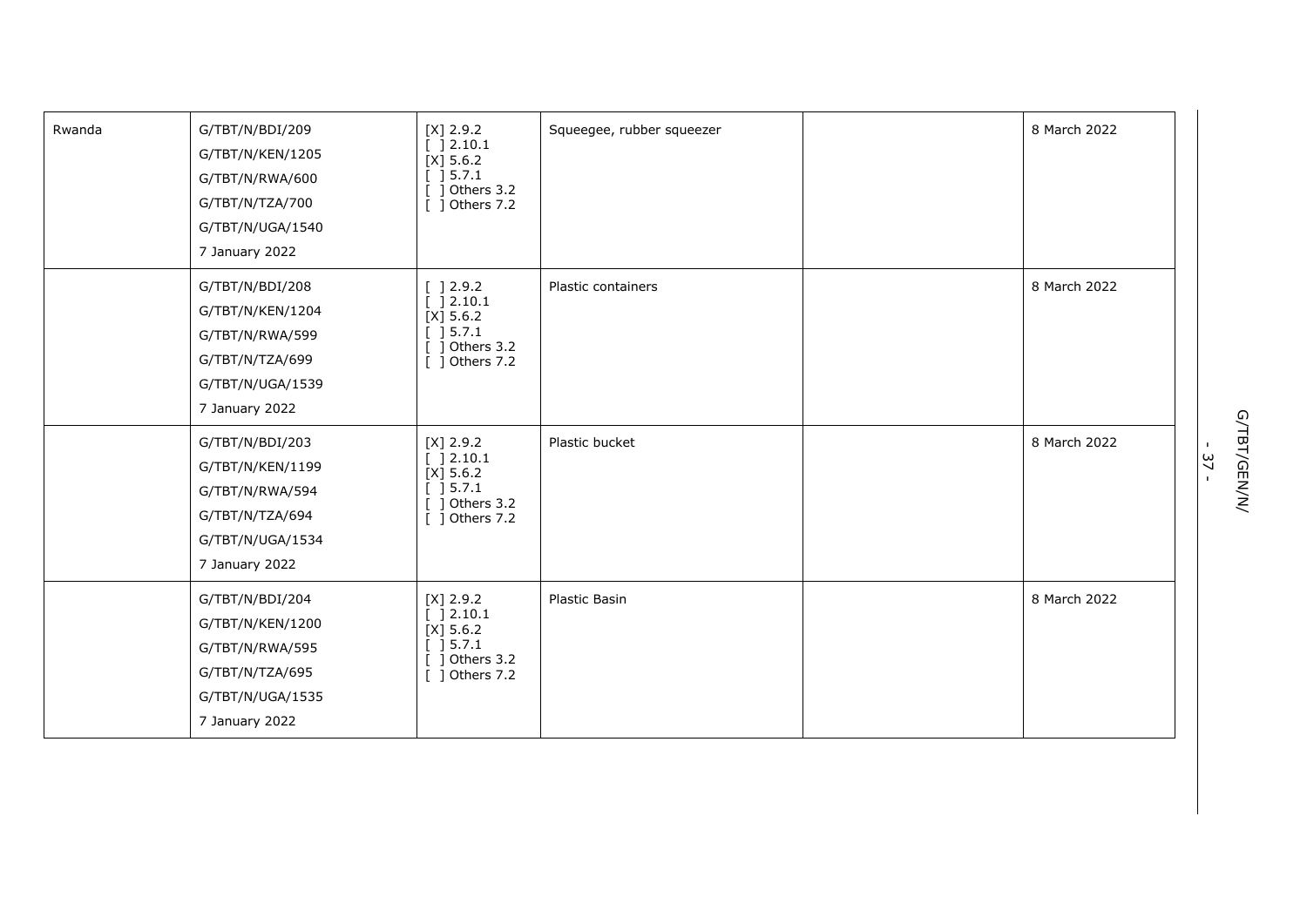| G/TBT/N/BDI/205<br>G/TBT/N/KEN/1201<br>G/TBT/N/RWA/596<br>G/TBT/N/TZA/696<br>G/TBT/N/UGA/1536<br>7 January 2022 | $[X]$ 2.9.2<br>[ ] 2.10.1<br>$[X]$ 5.6.2<br>[ ] 5.7.1<br>$[$ ] Others 3.2<br>[ ] Others 7.2                        | Toilet brush                | 8 March 2022  |
|-----------------------------------------------------------------------------------------------------------------|--------------------------------------------------------------------------------------------------------------------|-----------------------------|---------------|
| G/TBT/N/BDI/206<br>G/TBT/N/KEN/1202<br>G/TBT/N/RWA/597<br>G/TBT/N/TZA/697<br>G/TBT/N/UGA/1537<br>7 January 2022 | $[X]$ 2.9.2<br>[ ] 2.10.1<br>$[X]$ 5.6.2<br>[ ] 5.7.1<br>$\lceil$ 1 Others 3.2<br>[ ] Others 7.2                   | Sweeping brooms, push brush | 8 March 2022  |
| G/TBT/N/BDI/207<br>G/TBT/N/KEN/1203<br>G/TBT/N/RWA/598<br>G/TBT/N/TZA/698<br>G/TBT/N/UGA/1538<br>7 January 2022 | $[X]$ 2.9.2<br>[ ] 2.10.1<br>$[X]$ 5.6.2<br>[ ] 5.7.1<br>$\overline{$ ] Others 3.2<br>[ ] Others 7.2               | Cobweb duster               | 8 March 2022  |
| G/TBT/N/RWA/602<br>14 January 2022                                                                              | $[X]$ 2.9.2<br>[ ] 2.10.1<br>[ ] 5.6.2]<br>[ ] 5.7.1<br>$\overline{$ [ $\overline{)}$ Others 3.2<br>[ ] Others 7.2 |                             | 15 March 2022 |
| G/TBT/N/RWA/603<br>14 January 2022                                                                              | $[X]$ 2.9.2<br>[ ] 2.10.1<br>[ ] 5.6.2]<br>[ ] 5.7.1<br>$[$ ] Others 3.2<br>[ ] Others 7.2                         |                             | 15 March 2022 |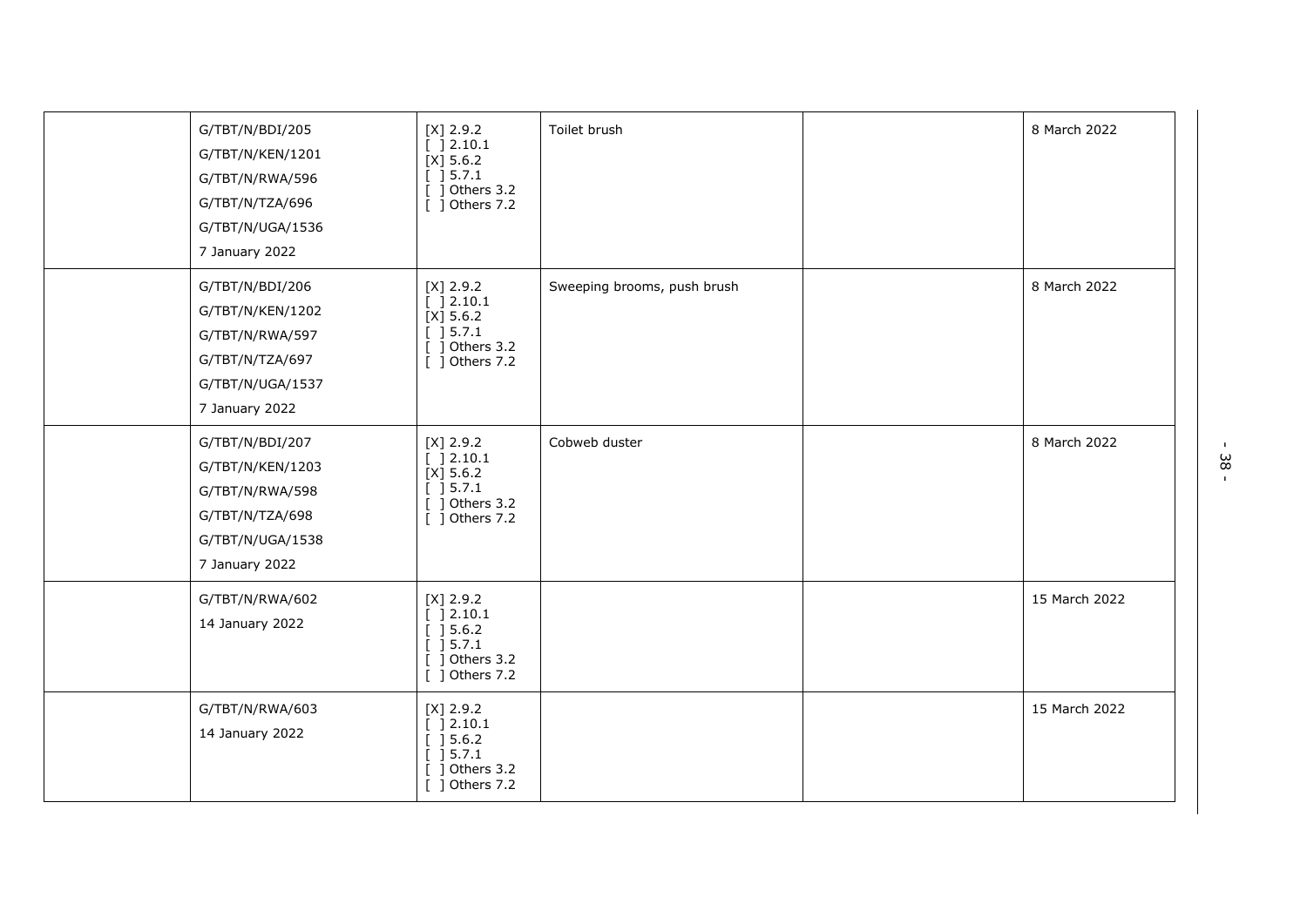| G/TBT/N/RWA/601<br>14 January 2022 | $[X]$ 2.9.2<br>[ ] 2.10.1<br>[ ] 5.6.2]<br>] 5.7.1<br>Others 3.2<br>$[$ ] Others 7.2                    |  | 15 March 2022                                        |
|------------------------------------|---------------------------------------------------------------------------------------------------------|--|------------------------------------------------------|
| G/TBT/N/RWA/618<br>21 January 2022 | $[X]$ 2.9.2<br>[ ] 2.10.1<br>[ ] 5.6.2]<br>[ ] 5.7.1<br>$[$ ] Others 3.2<br>Others 7.2                  |  | 22 March 2022                                        |
| G/TBT/N/RWA/608<br>21 January 2022 | $[X]$ 2.9.2<br>[ ] 2.10.1<br>[ ] 5.6.2]<br>[ ] 5.7.1<br>$[$ ] Others 3.2<br>$\overline{$ [ ] Others 7.2 |  | 22 March 2022                                        |
| G/TBT/N/RWA/615<br>21 January 2022 | $[X]$ 2.9.2<br>[ ] 2.10.1<br>[ ] 5.6.2]<br>$\overline{$ [ ] 5.7.1<br>$[$ ] Others 3.2<br>[ ] Others 7.2 |  | 60 days after<br>circulation of the<br>notification. |
| G/TBT/N/RWA/606<br>21 January 2022 | $[X]$ 2.9.2<br>[ ] 2.10.1<br>[ ] 5.6.2]<br>[ ] 5.7.1<br>Others 3.2<br>-1<br>$[$ ] Others 7.2            |  | 22 March 2022                                        |
| G/TBT/N/RWA/607<br>21 January 2022 | $[X]$ 2.9.2<br>[ ] 2.10.1<br>[ ] 5.6.2]<br>[ ] 5.7.1<br>$\lceil$ 1 Others 3.2<br>$[$ ] Others 7.2       |  | 22 March 2022                                        |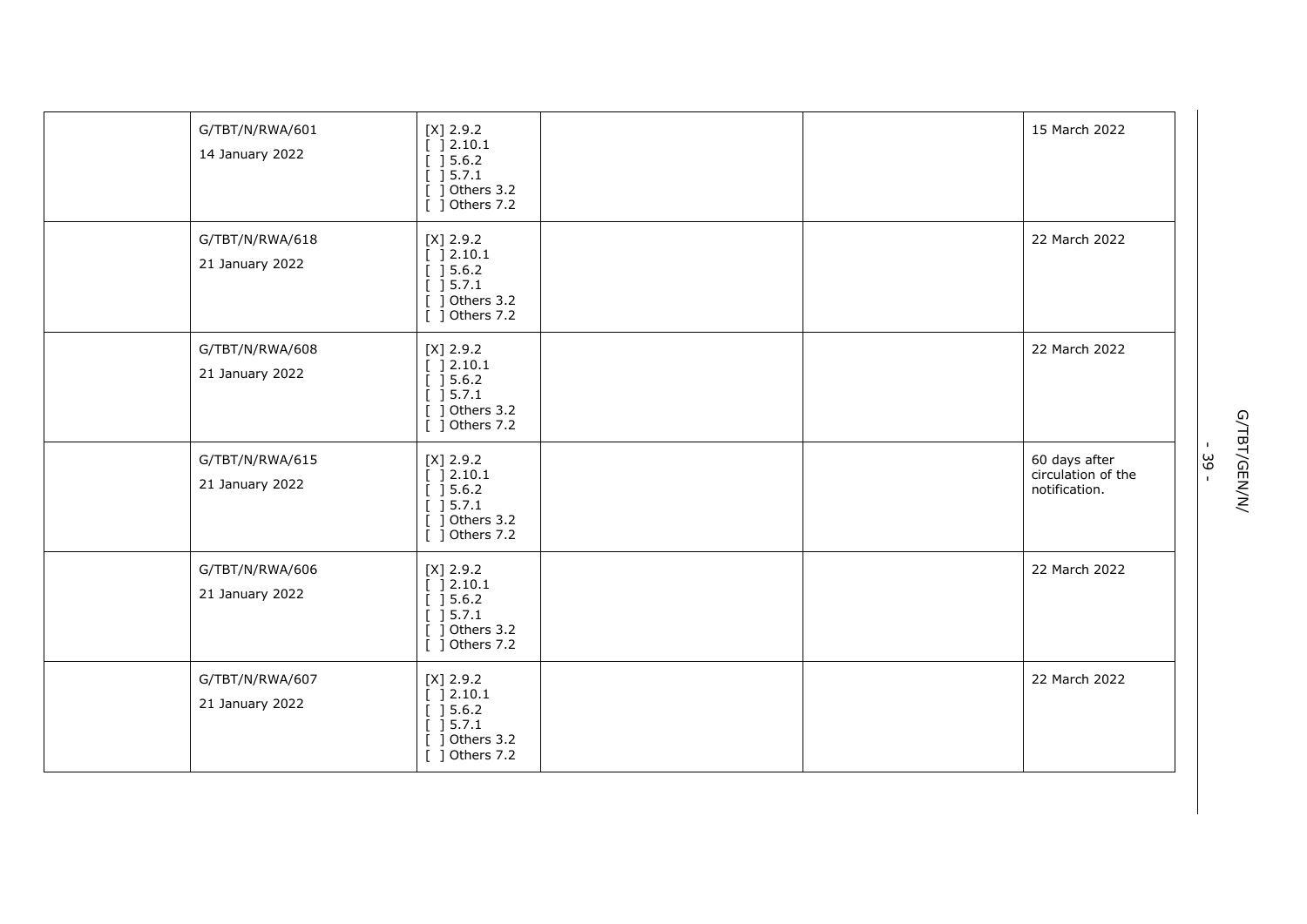| G/TBT/N/RWA/621<br>21 January 2022 | $[X]$ 2.9.2<br>[ ] 2.10.1<br>[ ] 5.6.2]<br>[ ] 5.7.1<br>Others 3.2<br>[ ] Others 7.2       |  | 22 March 2022 |
|------------------------------------|--------------------------------------------------------------------------------------------|--|---------------|
| G/TBT/N/RWA/604<br>21 January 2022 | $[X]$ 2.9.2<br>[ ] 2.10.1<br>[ ] 5.6.2]<br>[ ] 5.7.1<br>$[$ ] Others 3.2<br>[ ] Others 7.2 |  | 22 March 2022 |
| G/TBT/N/RWA/611<br>21 January 2022 | $[X]$ 2.9.2<br>[ ] 2.10.1<br>[ ] 5.6.2]<br>[ ] 5.7.1<br>] Others 3.2<br>[ ] Others 7.2     |  | 22 March 2022 |
| G/TBT/N/RWA/605<br>21 January 2022 | $[X]$ 2.9.2<br>[ ] 2.10.1<br>] 5.6.2<br>[ ] 5.7.1<br>] Others 3.2<br>[ ] Others 7.2        |  | 22 March 2022 |
| G/TBT/N/RWA/612<br>21 January 2022 | $[X]$ 2.9.2<br>[ ] 2.10.1<br>[ ] 5.6.2]<br>] 5.7.1<br>Others 3.2<br>-1<br>[ ] Others 7.2   |  | 22 March 2022 |
| G/TBT/N/RWA/617<br>21 January 2022 | $[X]$ 2.9.2<br>] 2.10.1<br>] 5.6.2<br>[ ] 5.7.1<br>Others 3.2<br>-1<br>[ ] Others 7.2      |  | 22 March 2022 |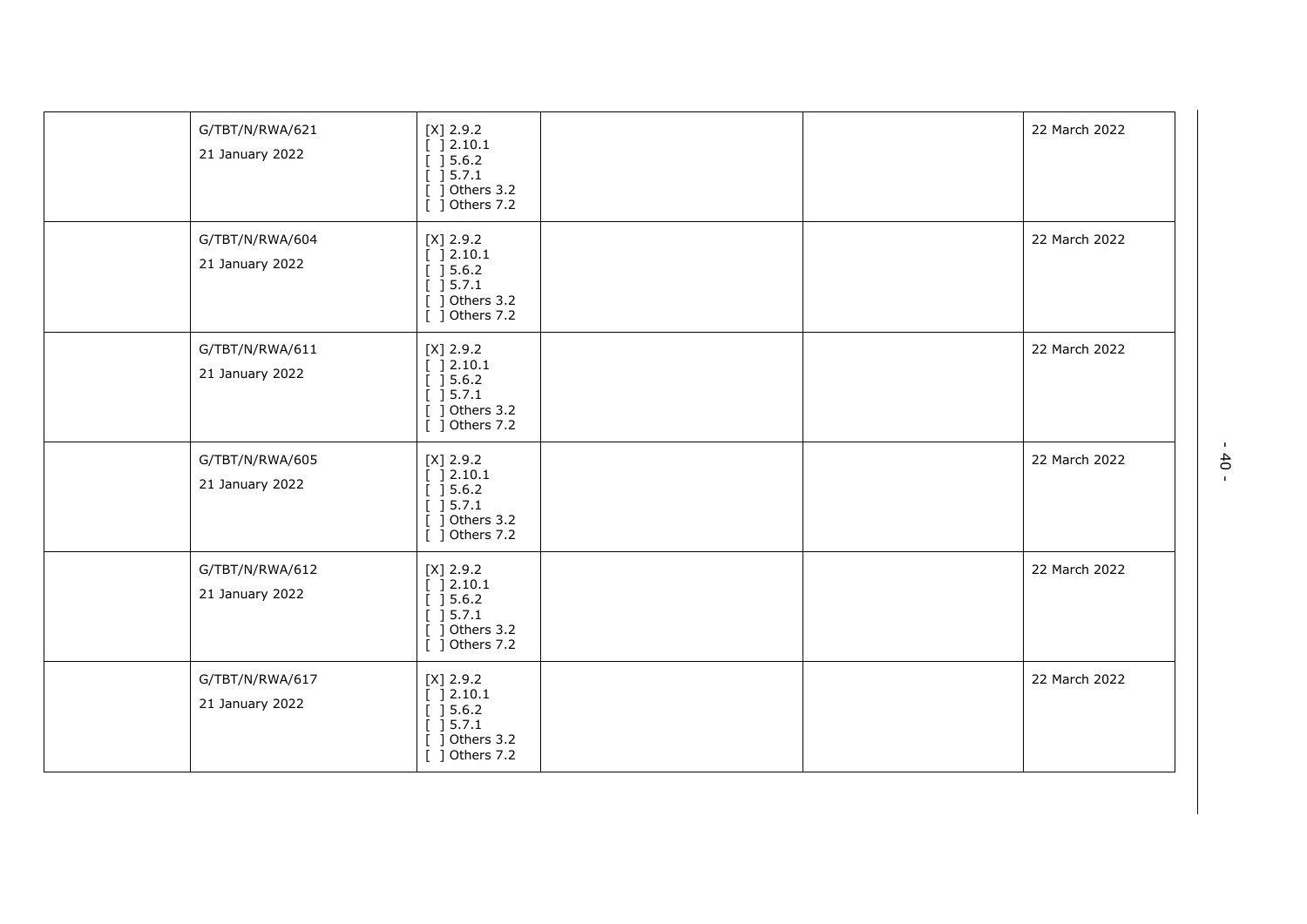| G/TBT/N/RWA/614<br>21 January 2022 | $[X]$ 2.9.2<br>[ ] 2.10.1<br>[ ] 5.6.2]<br>] 5.7.1<br>Others 3.2<br>$[$ ] Others 7.2                    |  | 22 March 2022 |
|------------------------------------|---------------------------------------------------------------------------------------------------------|--|---------------|
| G/TBT/N/RWA/616<br>21 January 2022 | $[X]$ 2.9.2<br>[ ] 2.10.1<br>$[$ ] 5.6.2<br>[ ] 5.7.1<br>$[$ ] Others 3.2<br>Others 7.2                 |  | 22 March 2022 |
| G/TBT/N/RWA/609<br>21 January 2022 | $[X]$ 2.9.2<br>[ ] 2.10.1<br>[ ] 5.6.2]<br>[ ] 5.7.1<br>$[$ ] Others 3.2<br>$\overline{$ [ ] Others 7.2 |  | 22 March 2022 |
| G/TBT/N/RWA/620<br>21 January 2022 | $[X]$ 2.9.2<br>[ ] 2.10.1<br>[ ] 5.6.2]<br>$\overline{$ [ ] 5.7.1<br>$[$ ] Others 3.2<br>[ ] Others 7.2 |  | 22 March 2022 |
| G/TBT/N/RWA/610<br>21 January 2022 | $[X]$ 2.9.2<br>[ ] 2.10.1<br>[ ] 5.6.2]<br>[ ] 5.7.1<br>$[$ ] Others 3.2<br>$[$ ] Others 7.2            |  | 22 March 2022 |
| G/TBT/N/RWA/619<br>21 January 2022 | $[X]$ 2.9.2<br>$[$ 1 2.10.1<br>[ ] 5.6.2]<br>[ ] 5.7.1<br>$[$ ] Others 3.2<br>$[$ ] Others 7.2          |  | 22 March 2022 |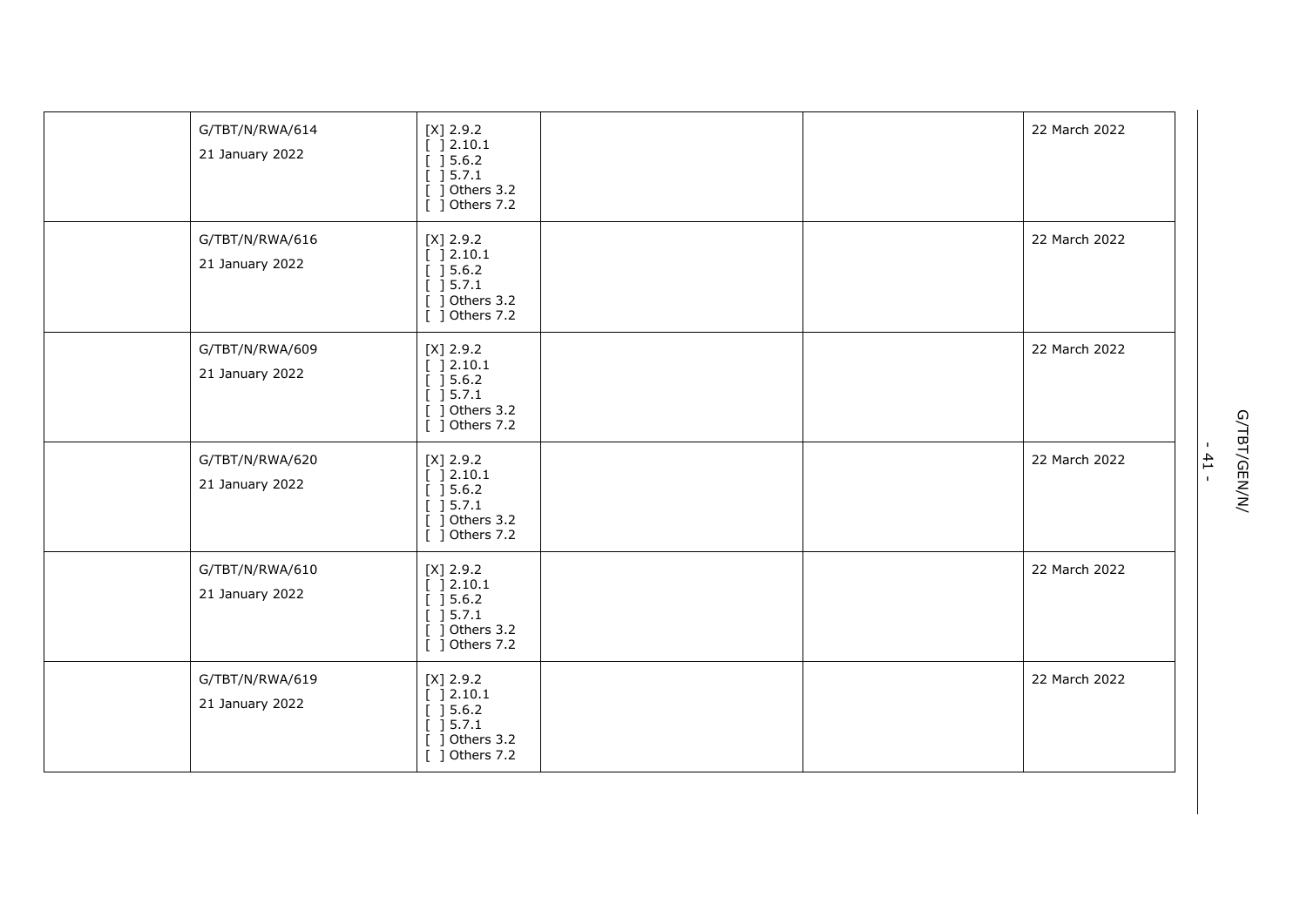|                             | G/TBT/N/RWA/613<br>21 January 2022  | $[X]$ 2.9.2<br>[ ] 2.10.1<br>$[$ ] 5.6.2<br>$[$ ] 5.7.1<br>$[$ ] Others 3.2<br>[ ] Others 7.2         |                                                                      | 22 March 2022 |
|-----------------------------|-------------------------------------|-------------------------------------------------------------------------------------------------------|----------------------------------------------------------------------|---------------|
| Saudi Arabia,<br>Kingdom of | G/TBT/N/SAU/1228<br>24 January 2022 | $[X]$ 2.9.2<br>[ ] 2.10.1<br>[ ] 5.6.2]<br>[ ] 5.7.1<br>[ ] Others 3.2<br>[ ] Others 7.2              | 8715 9401                                                            | 25 March 2022 |
|                             | G/TBT/N/SAU/1229<br>28 January 2022 | $[X]$ 2.9.2<br>$[$ ] 2.10.1<br>$[$ ] 5.6.2<br>[ ] 5.7.1<br>$[$ ] Others 3.2<br>[ ] Others 7.2         | 8428 8431                                                            | 29 March 2022 |
| Slovenia                    | G/TBT/N/SVN/115<br>5 January 2022   | $[X]$ 2.9.2<br>[ ] 2.10.1<br>[ ] 5.6.2]<br>$\overline{$ [ ] 5.7.1<br>[ ] Others 3.2<br>[ ] Others 7.2 | Fresh, chilled and frozen beef, pig,<br>sheep, goat and poultry meat | 6 March 2022  |
|                             | G/TBT/N/SVN/116<br>5 January 2022   | $[X]$ 2.9.2<br>[ ] 2.10.1<br>$[$ ] 5.6.2<br>[ ] 5.7.1<br>[ ] Others 3.2<br>[ ] Others 7.2             | Propagating and planting material,<br>other than seed                | 6 March 2022  |
|                             | G/TBT/N/SVN/114<br>5 January 2022   | $[X]$ 2.9.2<br>[ ] 2.10.1<br>$[$ ] 5.6.2<br>$[$ ] 5.7.1<br>$[$ ] Others 3.2<br>[ ] Others 7.2         | Vegetable oils, vegetable fats and<br>mayonnaise                     | 6 March 2022  |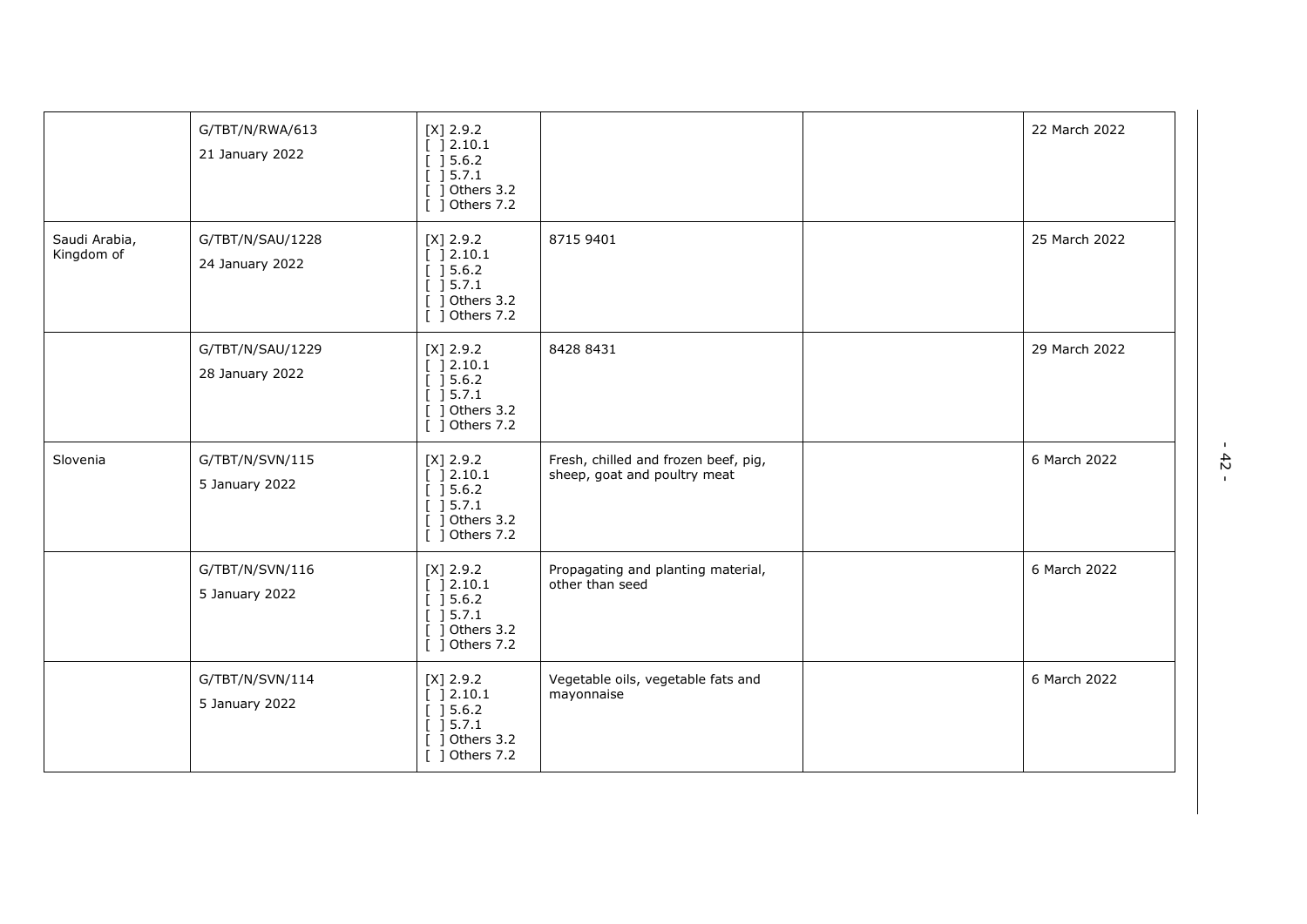| <b>Sri Lanka</b> | G/TBT/N/LKA/42<br>1 February 2022  | $[X]$ 2.9.2<br>[ ] 2.10.1<br>[ ] 5.6.2]<br>[ ] 5.7.1<br>[ ] Others 3.2<br>[ ] Others 7.2                        |                                                                                                                                                                                                                                                                | <b>Consumer Protection and</b><br>quality of product to be in<br>line with Food<br>(Preservatives) Regulations<br>in 2019 of Food Act 26 of<br>1980.       | <b>26 March 2022</b> |
|------------------|------------------------------------|-----------------------------------------------------------------------------------------------------------------|----------------------------------------------------------------------------------------------------------------------------------------------------------------------------------------------------------------------------------------------------------------|------------------------------------------------------------------------------------------------------------------------------------------------------------|----------------------|
|                  | G/TBT/N/LKA/41<br>1 February 2022  | $[X]$ 2.9.2<br>[ ] 2.10.1<br>[ ] 5.6.2]<br>[ ] 5.7.1<br>[ ] Others 3.2<br>[ ] Others 7.2                        |                                                                                                                                                                                                                                                                | <b>Consumer Protection quality</b><br>of product to be in line with<br><b>Food (Preservatives)</b><br><b>Regulation in 2019 of Food</b><br>Act 26 of 1980. | <b>26 March 2022</b> |
| Switzerland      | G/TBT/N/CHE/266<br>21 January 2022 | $[X]$ 2.9.2<br>[ ] 2.10.1<br>[ ] 5.6.2]<br>[ ] 5.7.1<br>] Others 3.2<br>$\lceil$ 1 Others 7.2                   | All food stuffs containing the enzymes<br>listed in section 6 hereafter.                                                                                                                                                                                       |                                                                                                                                                            | 11 February 2022     |
|                  | G/TBT/N/CHE/267<br>21 January 2022 | $[X]$ 2.9.2<br>[ ]2.10.1<br>$\left[\begin{array}{c}$ 15.6.2<br>[ ] 5.7.1<br>Others 3.2<br>$\lceil$ ] Others 7.2 | Telecommunication equipment, radio<br>equipment and telecommunication<br>terminal equipment                                                                                                                                                                    | The OOIT has to be updated to<br>follow the latest frequency<br>management developments.                                                                   | 28 February 2022     |
| Chinese Taipei   | G/TBT/N/TPKM/476<br>5 January 2022 | $[X]$ 2.9.2<br>[ ] 2.10.1<br>$[X]$ 5.6.2<br>$[$ 15.7.1<br>1 Others 3.2<br>[ ] Others 7.2                        | 4809.90.10.00.4; 4811.90.00.10.0;<br>4811.90.00.20.8; 4811.90.00.90.3;<br>4816.90.10.00.5; 4821.10.00.00.7;<br>4821.90.00.00.0; 4823.90.00.10.6;<br>4823.90.00.20.4; 4823.90.00.31.1;<br>4823.90.00.39.3; 4823.90.00.90.9;<br>4908.10.00.00.3; 4908.90.00.00.6 |                                                                                                                                                            | 6 March 2022         |
|                  | G/TBT/N/TPKM/477<br>6 January 2022 | $[X]$ 2.9.2<br>] 2.10.1<br>[ ] 5.6.2]<br>15.7.1<br>Others 3.2<br>$\lceil$ 1 Others 7.2                          | Medical devices                                                                                                                                                                                                                                                |                                                                                                                                                            | 7 March 2022         |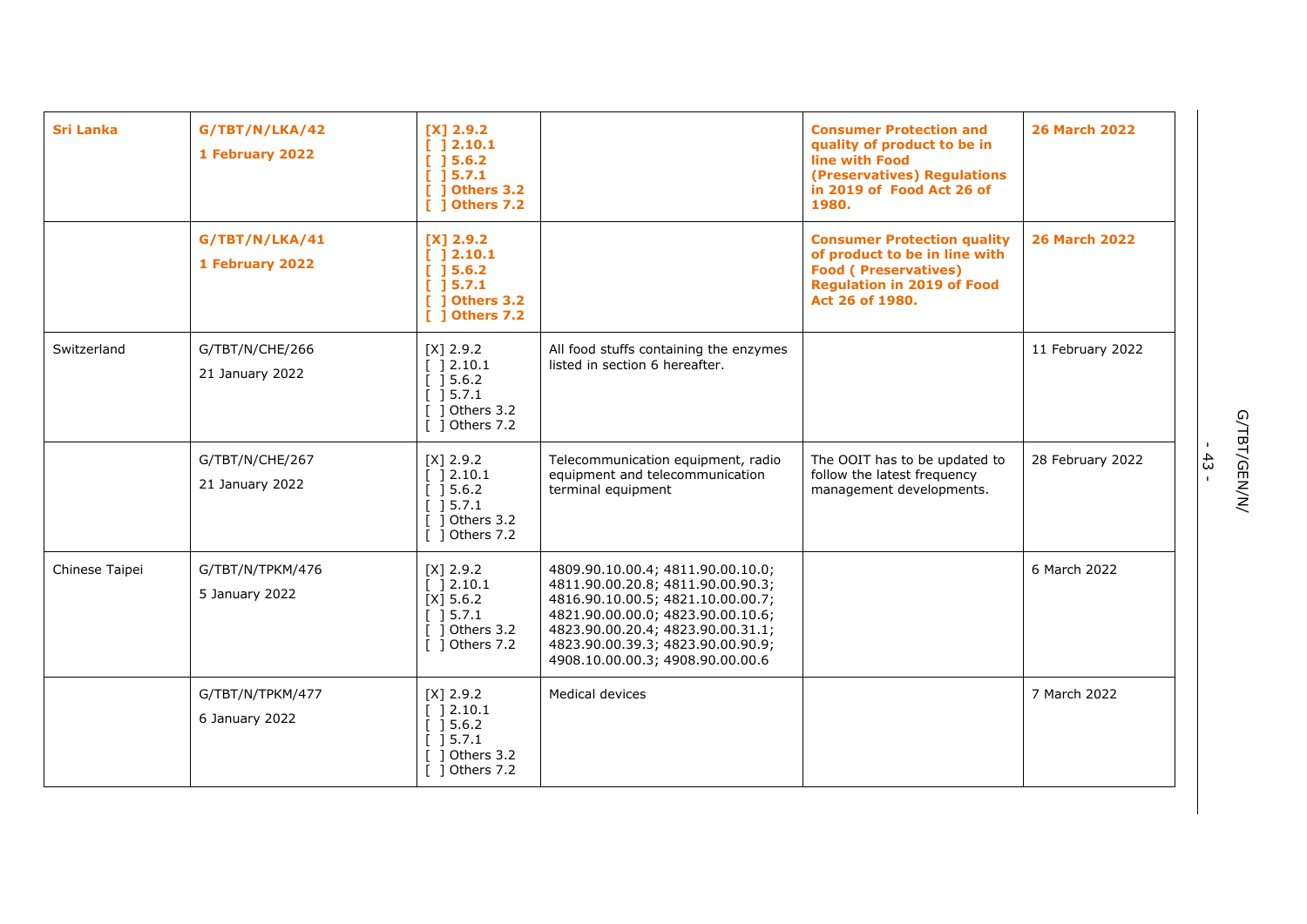| G/TBT/N/TPKM/478<br>6 January 2022  | $[X]$ 2.9.2<br>$[$ 1 2.10.1<br>$[X]$ 5.6.2<br>$[$ ] 5.7.1<br>$[$ ] Others 3.2<br>[ ] Others 7.2    | Polyvinyl Chloride Floorcoverings (<br>HS/CCCN 3918.10.10.00-1,<br>3918.10.90.10-2, 3918.10.90.90-5A)                                                                                                                                                                                                                                                                                                                                                                          |                                                                                                                                              | 5 February 2022  |
|-------------------------------------|----------------------------------------------------------------------------------------------------|--------------------------------------------------------------------------------------------------------------------------------------------------------------------------------------------------------------------------------------------------------------------------------------------------------------------------------------------------------------------------------------------------------------------------------------------------------------------------------|----------------------------------------------------------------------------------------------------------------------------------------------|------------------|
| G/TBT/N/TPKM/479<br>7 January 2022  | $[X]$ 2.9.2<br>$[$ ] 2.10.1<br>$[$ ] 5.6.2<br>$[$ ] 5.7.1<br>] Others 3.2<br>$\lceil$ 1 Others 7.2 | Cosmetics                                                                                                                                                                                                                                                                                                                                                                                                                                                                      |                                                                                                                                              | 8 March 2022     |
| G/TBT/N/TPKM/480<br>24 January 2022 | $[X]$ 2.9.2<br>[ ] 2.10.1<br>$[X]$ 5.6.2<br>$[$ ] 5.7.1<br>$[$ ] Others 3.2<br>[ ] Others 7.2      | Non-ducted air conditioning machines<br>(CCCN 8415.10, 8415.90, 8415.81,<br>8415.82). Window or wall types, self-<br>contained or "split-system" (HS:<br>841510), - Incorporating a<br>refrigerating unit and a valve for<br>reversal of the cooling/heat cycle<br>(reversible heat pumps) (HS:<br>841581), - Other, incorporating a<br>refrigerating unit (HS: 841582), -<br>Parts (HS: 841590).                                                                              | Promoting high energy<br>efficiency electric appliances<br>and achieving the goal of<br>energy conservation and<br>environmental protection. | 25 March 2022    |
| G/TBT/N/TPKM/481<br>28 January 2022 | $[X]$ 2.9.2<br>$[$ 1 2.10.1<br>$[$ ] 5.6.2<br>$[$ ] 5.7.1<br>[ ] Others 3.2<br>[ ] Others 7.2      | Electric Instantaneous Water Heaters<br>(C.C.C. Code: 8516.10.00.00.9A)<br>Electric instantaneous or storage water<br>heaters and immersion heaters<br>(HS:851610) Children's Raincoats<br>(Inspection scope confined to<br>raincoats labelled with "children's<br>raincoat" or "suitable height between<br>70cm and 150cm", waterproof textiles<br>not included.) (C.C.C. Code<br>:3926.20.00.90-2, 6210.20.00.00-0,<br>6210.30.00.00-8, 6210.40.00.00-6,<br>6210.50.00.00-3) |                                                                                                                                              | 27 February 2022 |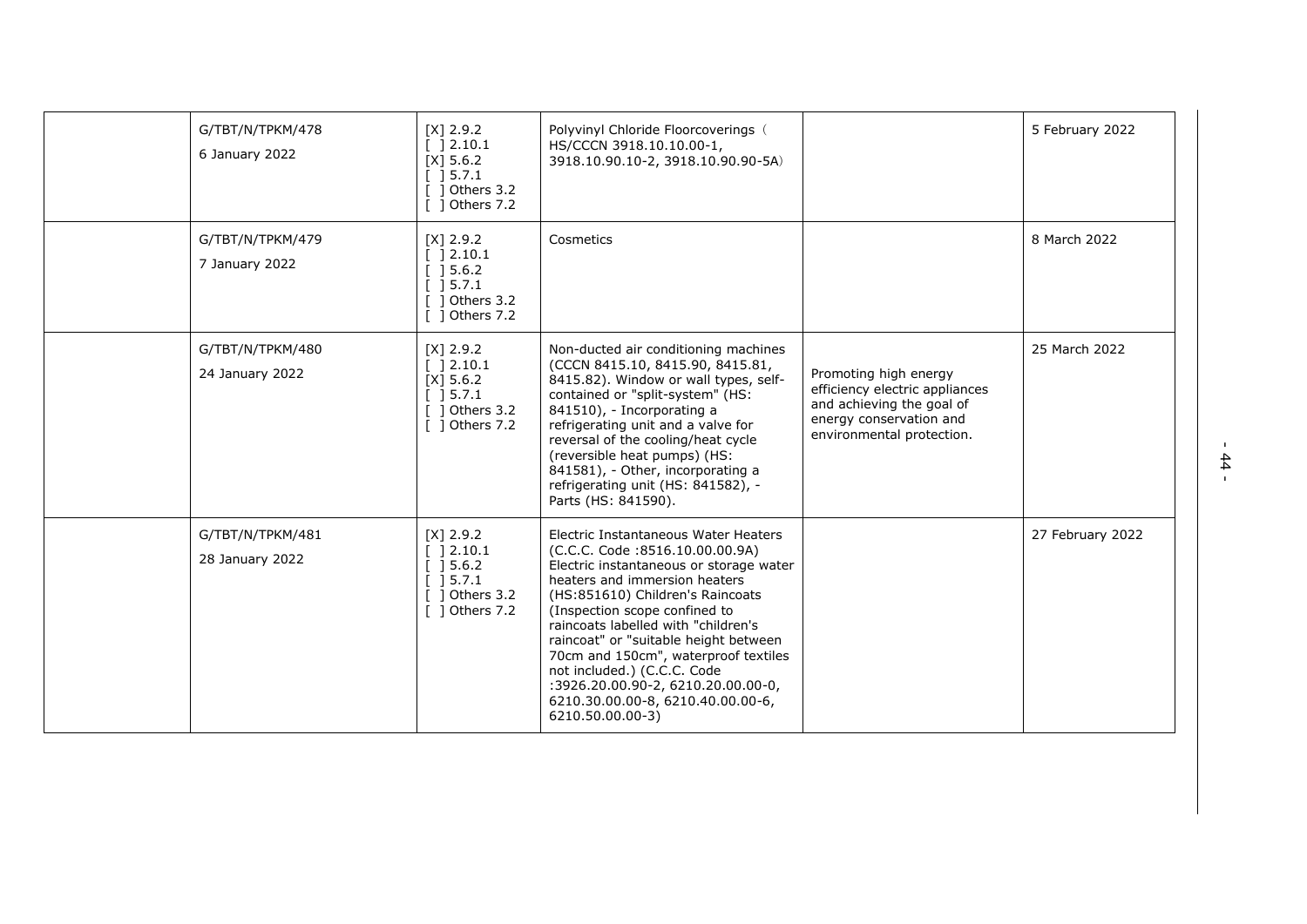| Tajikistan | G/TBT/N/TJK/13<br>5 January 2022 | $[X]$ 2.9.2<br>[ ] 2.10.1<br>[ ] 5.6.2]<br>[ ] 5.7.1<br>$[$ ] Others 3.2<br>[ ] Others 7.2          |  | 6 March 2022 |
|------------|----------------------------------|-----------------------------------------------------------------------------------------------------|--|--------------|
|            | G/TBT/N/TJK/11<br>5 January 2022 | $[X]$ 2.9.2<br>[ ] 2.10.1<br>[ ] 5.6.2]<br>[ ] 5.7.1<br>[ ] Others 3.2<br>$\overline{$ ] Others 7.2 |  | 6 March 2022 |
|            | G/TBT/N/TJK/15<br>6 January 2022 | $[X]$ 2.9.2<br>[ ] 2.10.1<br>[ ] 5.6.2]<br>[ ] 5.7.1<br>$[$ ] Others 3.2 $\,$<br>[ ] Others 7.2     |  | 7 March 2022 |
|            | G/TBT/N/TJK/18<br>6 January 2022 | $[X]$ 2.9.2<br>[ ] 2.10.1<br>$[$ ] 5.6.2<br>[ ] 5.7.1<br>[ ] Others 3.2<br>[ ] Others 7.2           |  | 7 March 2022 |
|            | G/TBT/N/TJK/22<br>6 January 2022 | $[X]$ 2.9.2<br>[ ] 2.10.1<br>[ ] 5.6.2]<br>[ ] 5.7.1<br>$[$ ] Others 3.2<br>[ ] Others 7.2          |  | 7 March 2022 |
|            | G/TBT/N/TJK/12<br>6 January 2022 | $[X]$ 2.9.2<br>[ ] 2.10.1<br>[ ] 5.6.2]<br>[ ] 5.7.1<br>$[$ ] Others 3.2<br>[ ] Others 7.2          |  | 7 March 2022 |

G/TBT/GEN/N/<br>- 45 -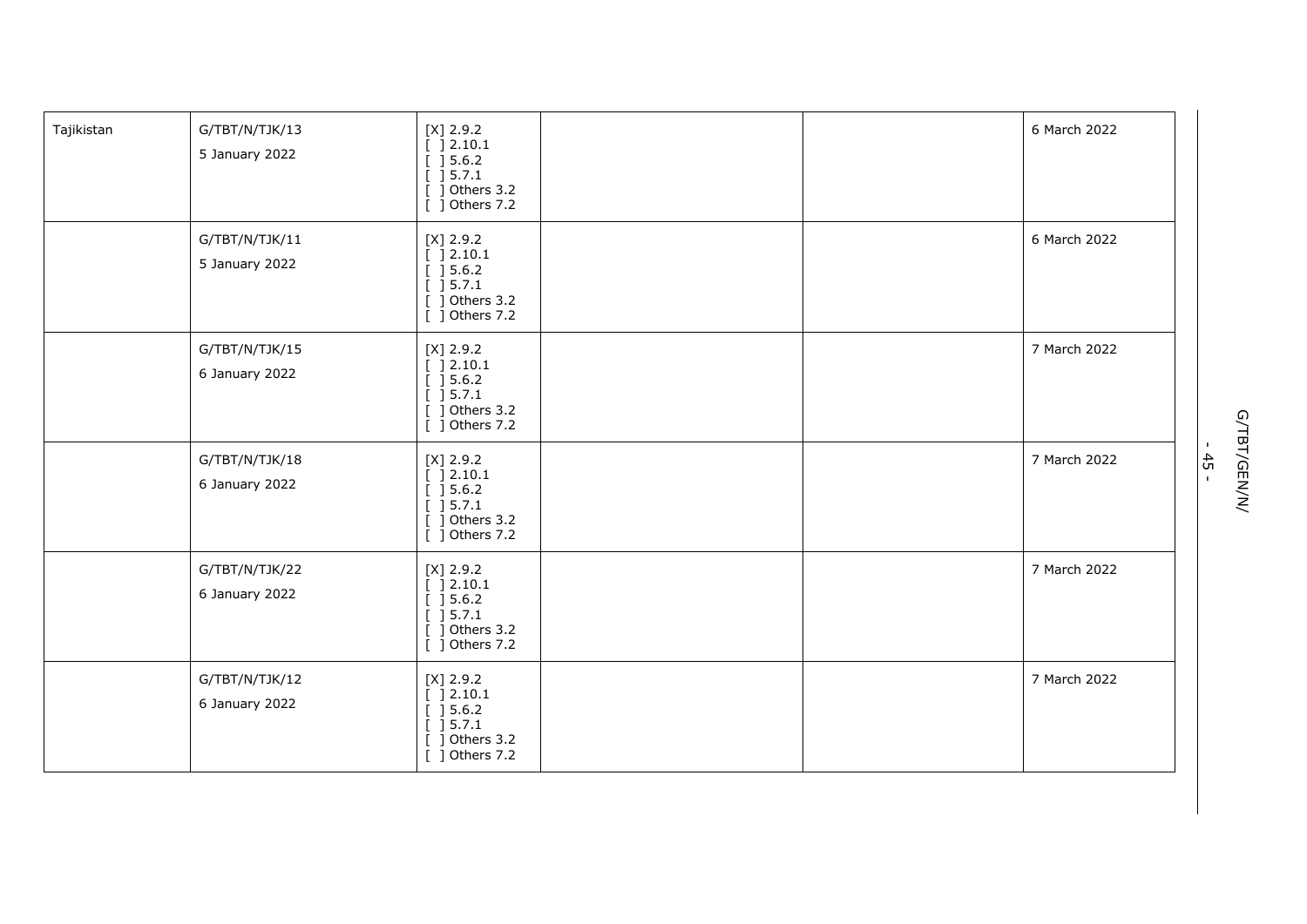| G/TBT/N/TJK/19<br>6 January 2022 | $[X]$ 2.9.2<br>[ ] 2.10.1<br>[ ] 5.6.2]<br>[ ] 5.7.1<br>[ ] Others 3.2<br>$\overline{$ [ $\overline{)}$ Others 7.2 |  | 7 March 2022 |
|----------------------------------|--------------------------------------------------------------------------------------------------------------------|--|--------------|
| G/TBT/N/TJK/20<br>6 January 2022 | $[X]$ 2.9.2<br>[ ] 2.10.1<br>[ ] 5.6.2]<br>$\overline{$ [ ] 5.7.1<br>$[$ ] Others 3.2<br>$[$ ] Others 7.2          |  | 7 March 2022 |
| G/TBT/N/TJK/21<br>6 January 2022 | $[X]$ 2.9.2<br>[ ] 2.10.1<br>[ ] 5.6.2]<br>[ ] 5.7.1<br>] Others 3.2<br>$[$ ] Others 7.2                           |  | 7 March 2022 |
| G/TBT/N/TJK/17<br>6 January 2022 | $[X]$ 2.9.2<br>[ ] 2.10.1<br>[ ] 5.6.2]<br>[ ] 5.7.1<br>$[$ ] Others 3.2<br>$[$ ] Others 7.2                       |  | 7 March 2022 |
| G/TBT/N/TJK/14<br>6 January 2022 | $[X]$ 2.9.2<br>[ ] 2.10.1<br>[ ] 5.6.2]<br>$[$ ] 5.7.1<br>] Others 3.2<br>$\overline{[}$ ] Others 7.2              |  | 7 March 2022 |
| G/TBT/N/TJK/16<br>6 January 2022 | $[X]$ 2.9.2<br>[ ] 2.10.1<br>[ ] 5.6.2]<br>[ ] 5.7.1<br>Others 3.2<br>ı<br>[ ] Others 7.2                          |  | 7 March 2022 |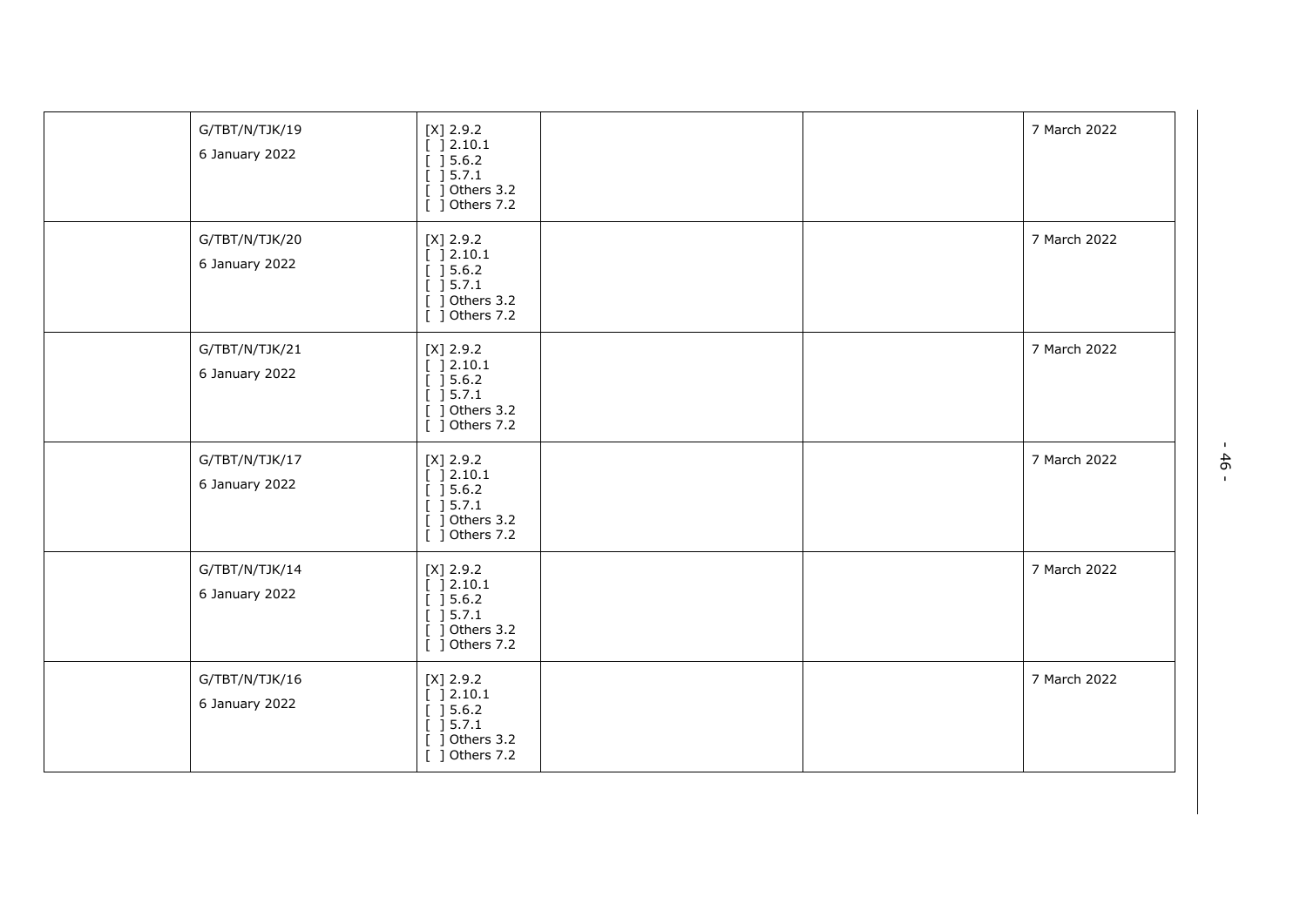| Tanzania | G/TBT/N/TZA/691<br>7 January 2022                                                                               | $[X]$ 2.9.2<br>[ ] 2.10.1<br>$[X]$ 5.6.2<br>$\left[\begin{array}{c}15.7.1\end{array}\right]$<br>$[$ ] Others 3.2<br>$\lceil$ 1 Others 7.2 |                             | 8 March 2022 |
|----------|-----------------------------------------------------------------------------------------------------------------|-------------------------------------------------------------------------------------------------------------------------------------------|-----------------------------|--------------|
|          | G/TBT/N/BDI/208<br>G/TBT/N/KEN/1204<br>G/TBT/N/RWA/599<br>G/TBT/N/TZA/699<br>G/TBT/N/UGA/1539<br>7 January 2022 | $\left[\begin{array}{c}\n1.2.9.2\n\end{array}\right]$<br>[ ] 2.10.1<br>$[X]$ 5.6.2<br>$[ ] 5.7.1$<br>$[$ ] Others 3.2<br>[ ] Others 7.2   | Plastic containers          | 8 March 2022 |
|          | G/TBT/N/BDI/206<br>G/TBT/N/KEN/1202<br>G/TBT/N/RWA/597<br>G/TBT/N/TZA/697<br>G/TBT/N/UGA/1537<br>7 January 2022 | $[X]$ 2.9.2<br>[ ] 2.10.1<br>$[X]$ 5.6.2<br>$[ ] 5.7.1$<br>$[$ ] Others 3.2<br>[ ] Others 7.2                                             | Sweeping brooms, push brush | 8 March 2022 |
|          | G/TBT/N/BDI/209<br>G/TBT/N/KEN/1205<br>G/TBT/N/RWA/600<br>G/TBT/N/TZA/700<br>G/TBT/N/UGA/1540<br>7 January 2022 | $[X]$ 2.9.2<br>[ ] 2.10.1<br>$[X]$ 5.6.2<br>[ ] 5.7.1<br>$[$ ] Others 3.2<br>[ ] Others 7.2                                               | Squeegee, rubber squeezer   | 8 March 2022 |
|          | G/TBT/N/TZA/693<br>7 January 2022                                                                               | $[X]$ 2.9.2<br>[ ] 2.10.1<br>[ ] 5.6.2]<br>[ ] 5.7.1<br>$[$ ] Others 3.2<br>[ ] Others 7.2                                                |                             | 8 March 2022 |

G/TBT/GEN/N/<br>- 47 -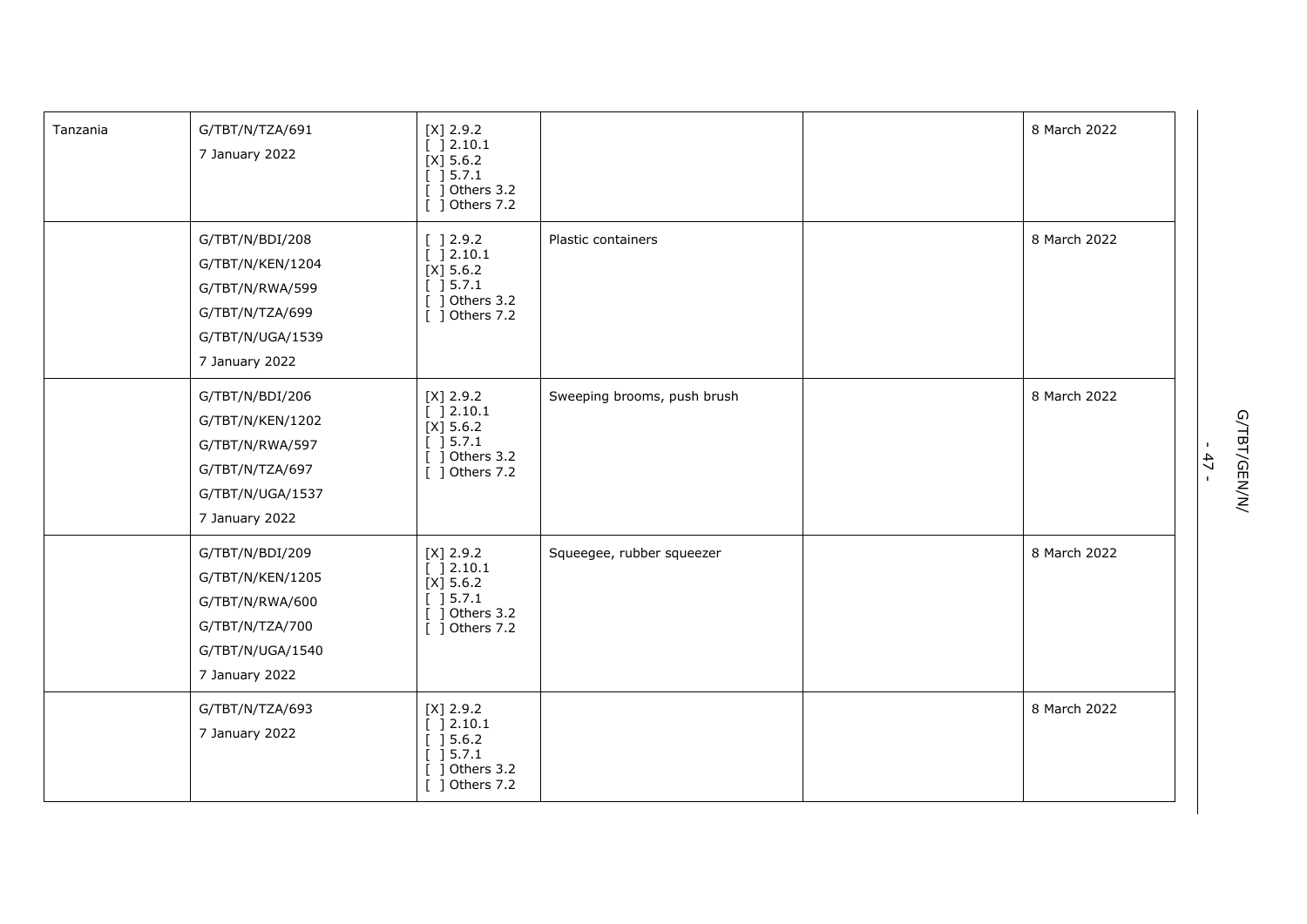| G/TBT/N/BDI/207<br>G/TBT/N/KEN/1203<br>G/TBT/N/RWA/598<br>G/TBT/N/TZA/698<br>G/TBT/N/UGA/1538<br>7 January 2022 | $[X]$ 2.9.2<br>[ ] 2.10.1<br>$[X]$ 5.6.2<br>$[$ ] 5.7.1<br>$[$ ] Others 3.2<br>[ ] Others 7.2           | Cobweb duster  | 8 March 2022 |
|-----------------------------------------------------------------------------------------------------------------|---------------------------------------------------------------------------------------------------------|----------------|--------------|
| G/TBT/N/BDI/204<br>G/TBT/N/KEN/1200<br>G/TBT/N/RWA/595<br>G/TBT/N/TZA/695<br>G/TBT/N/UGA/1535<br>7 January 2022 | $[X]$ 2.9.2<br>[ ] 2.10.1<br>$[X]$ 5.6.2<br>$[$ ] 5.7.1<br>$[$ ] Others 3.2<br>[ ] Others 7.2           | Plastic Basin  | 8 March 2022 |
| G/TBT/N/TZA/692<br>7 January 2022                                                                               | $[X]$ 2.9.2<br>[ ] 2.10.1<br>[ ] 5.6.2]<br>$\overline{[}$ ] 5.7.1<br>$[$ ] Others 3.2<br>[ ] Others 7.2 |                | 8 March 2022 |
| G/TBT/N/BDI/203<br>G/TBT/N/KEN/1199<br>G/TBT/N/RWA/594<br>G/TBT/N/TZA/694<br>G/TBT/N/UGA/1534<br>7 January 2022 | $[X]$ 2.9.2<br>[ ] 2.10.1<br>$[X]$ 5.6.2<br>[ ] 5.7.1<br>$[$ ] Others 3.2<br>[ ] Others 7.2             | Plastic bucket | 8 March 2022 |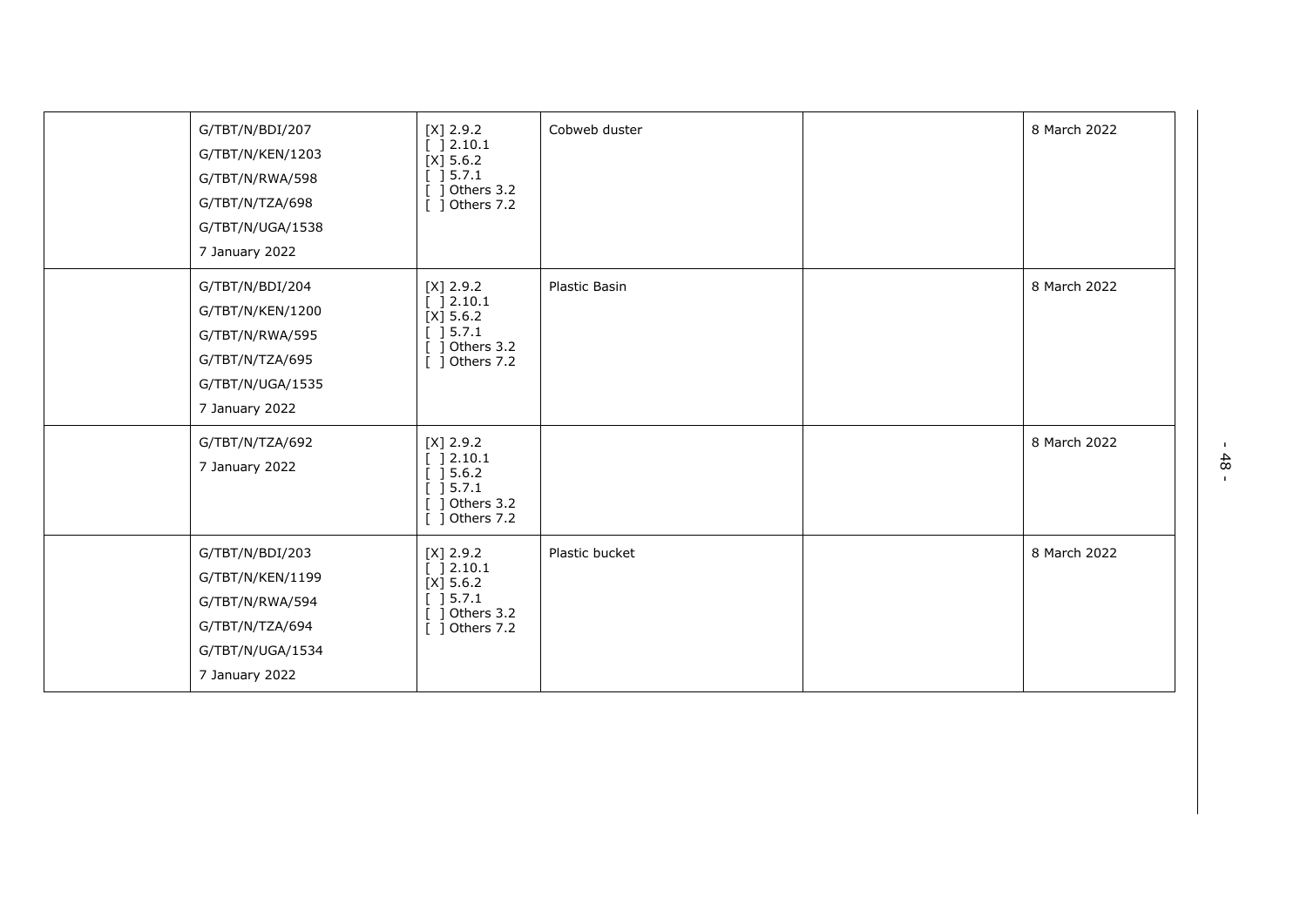| G/TBT/N/BDI/205<br>G/TBT/N/KEN/1201<br>G/TBT/N/RWA/596<br>G/TBT/N/TZA/696<br>G/TBT/N/UGA/1536<br>7 January 2022 | $[X]$ 2.9.2<br>[ ] 2.10.1<br>$[X]$ 5.6.2<br>[ ] 5.7.1<br>] Others 3.2<br>$[$ ] Others 7.2 | Toilet brush | 8 March 2022  |
|-----------------------------------------------------------------------------------------------------------------|-------------------------------------------------------------------------------------------|--------------|---------------|
| G/TBT/N/TZA/701<br>20 January 2022                                                                              | $[X]$ 2.9.2<br>] 2.10.1<br>] 5.6.2<br>] 5.7.1<br>] Others 3.2<br>$[$ ] Others 7.2         |              | 21 March 2022 |
| G/TBT/N/TZA/705<br>21 January 2022                                                                              | $[X]$ 2.9.2<br>[ ]2.10.1<br>[ ] 5.6.2]<br>[ ] 5.7.1<br>$[$ ] Others 3.2<br>[ ] Others 7.2 |              | 22 March 2022 |
| G/TBT/N/TZA/706<br>21 January 2022                                                                              | $[X]$ 2.9.2<br>[ ] 2.10.1<br>[ ] 5.6.2]<br>] 5.7.1<br>Others 3.2<br>] Others 7.2          |              | 22 March 2022 |
| G/TBT/N/TZA/707<br>21 January 2022                                                                              | $[X]$ 2.9.2<br>] 2.10.1<br>] 5.6.2<br>] 5.7.1<br>] Others 3.2<br>$[$ ] Others 7.2         |              | 22 March 2022 |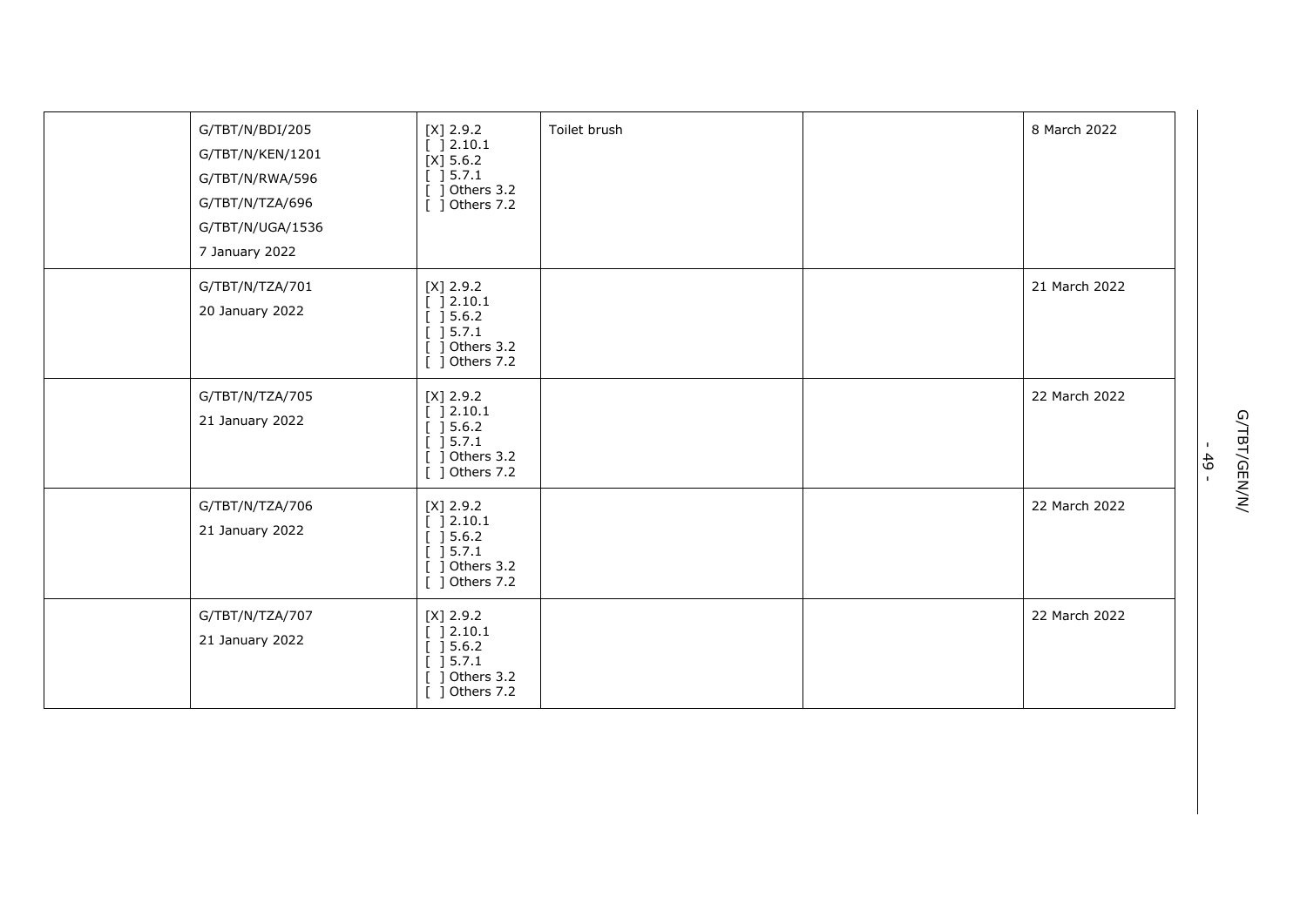|          | G/TBT/N/TZA/703<br>21 January 2022 | $[X]$ 2.9.2<br>[ ] 2.10.1<br>[ ] 5.6.2]<br>] 5.7.1<br>] Others 3.2<br>] Others 7.2                                          |                                           | 22 March 2022 |
|----------|------------------------------------|-----------------------------------------------------------------------------------------------------------------------------|-------------------------------------------|---------------|
|          | G/TBT/N/TZA/702<br>21 January 2022 | $[X]$ 2.9.2<br>[ ] 2.10.1<br>[ ] 5.6.2]<br>] 5.7.1<br>] Others 3.2<br>] Others 7.2                                          |                                           | 22 March 2022 |
|          | G/TBT/N/TZA/704<br>21 January 2022 | $[X]$ 2.9.2<br>[ ] 2.10.1<br>[ ] 5.6.2]<br>[ ] 5.7.1<br>] Others 3.2<br>] Others 7.2                                        |                                           | 22 March 2022 |
| Thailand | G/TBT/N/THA/653<br>27 January 2022 | $[X]$ 2.9.2<br>[ ] 2.10.1<br>$\left[\begin{array}{c} 3.6.2 \end{array}\right]$<br>[ ] 5.7.1<br>] Others 3.2<br>] Others 7.2 | Medical Carbon Dioxide (ICS<br>71.060.20) | 28 March 2022 |
| Uganda   | G/TBT/N/UGA/1541<br>7 January 2022 | $[X]$ 2.9.2<br>[ ] 2.10.1<br>[ ] 5.6.2]<br>[ ] 5.7.1<br>] Others 3.2<br>$[$ ] Others 7.2                                    | Herbal tea                                | 8 March 2022  |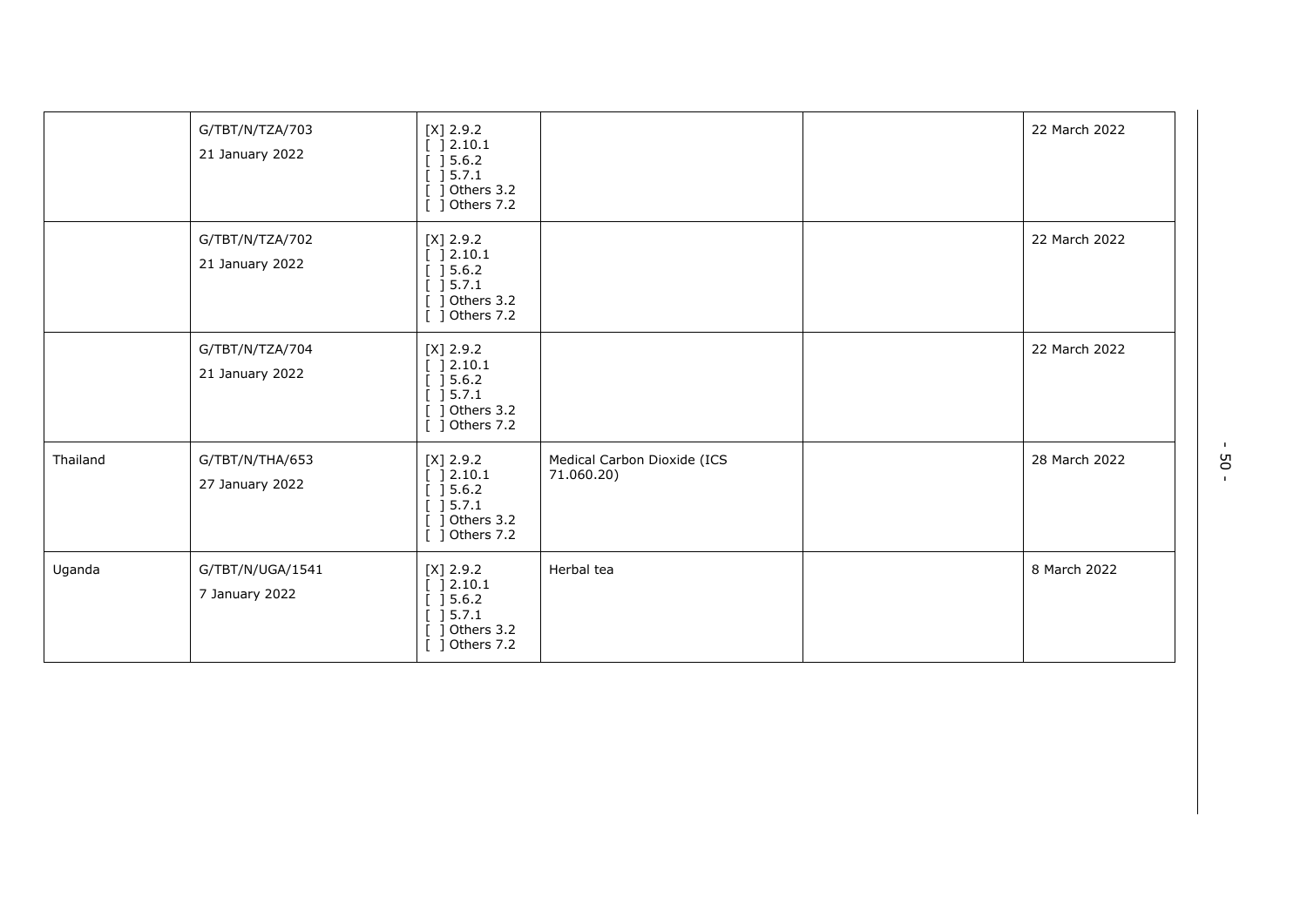| G/TBT/N/BDI/203<br>G/TBT/N/KEN/1199<br>G/TBT/N/RWA/594<br>G/TBT/N/TZA/694<br>G/TBT/N/UGA/1534<br>7 January 2022 | $[X]$ 2.9.2<br>[ ]2.10.1<br>$[X]$ 5.6.2<br>] 5.7.1<br>] Others 3.2<br>[ ] Others 7.2     | Plastic bucket              | 8 March 2022 |
|-----------------------------------------------------------------------------------------------------------------|------------------------------------------------------------------------------------------|-----------------------------|--------------|
| G/TBT/N/BDI/204<br>G/TBT/N/KEN/1200<br>G/TBT/N/RWA/595<br>G/TBT/N/TZA/695<br>G/TBT/N/UGA/1535<br>7 January 2022 | $[X]$ 2.9.2<br>[ ]2.10.1<br>$[X]$ 5.6.2<br>[ ] 5.7.1<br>] Others 3.2<br>$[$ ] Others 7.2 | Plastic Basin               | 8 March 2022 |
| G/TBT/N/BDI/207<br>G/TBT/N/KEN/1203<br>G/TBT/N/RWA/598<br>G/TBT/N/TZA/698<br>G/TBT/N/UGA/1538<br>7 January 2022 | $[X]$ 2.9.2<br>[ ] 2.10.1<br>$[X]$ 5.6.2<br>] 5.7.1<br>] Others 3.2<br>$[$ ] Others 7.2  | Cobweb duster               | 8 March 2022 |
| G/TBT/N/BDI/206<br>G/TBT/N/KEN/1202<br>G/TBT/N/RWA/597<br>G/TBT/N/TZA/697<br>G/TBT/N/UGA/1537<br>7 January 2022 | $[X]$ 2.9.2<br>] 2.10.1<br>$[X]$ 5.6.2<br>] 5.7.1<br>] Others 3.2<br>[ ] Others 7.2      | Sweeping brooms, push brush | 8 March 2022 |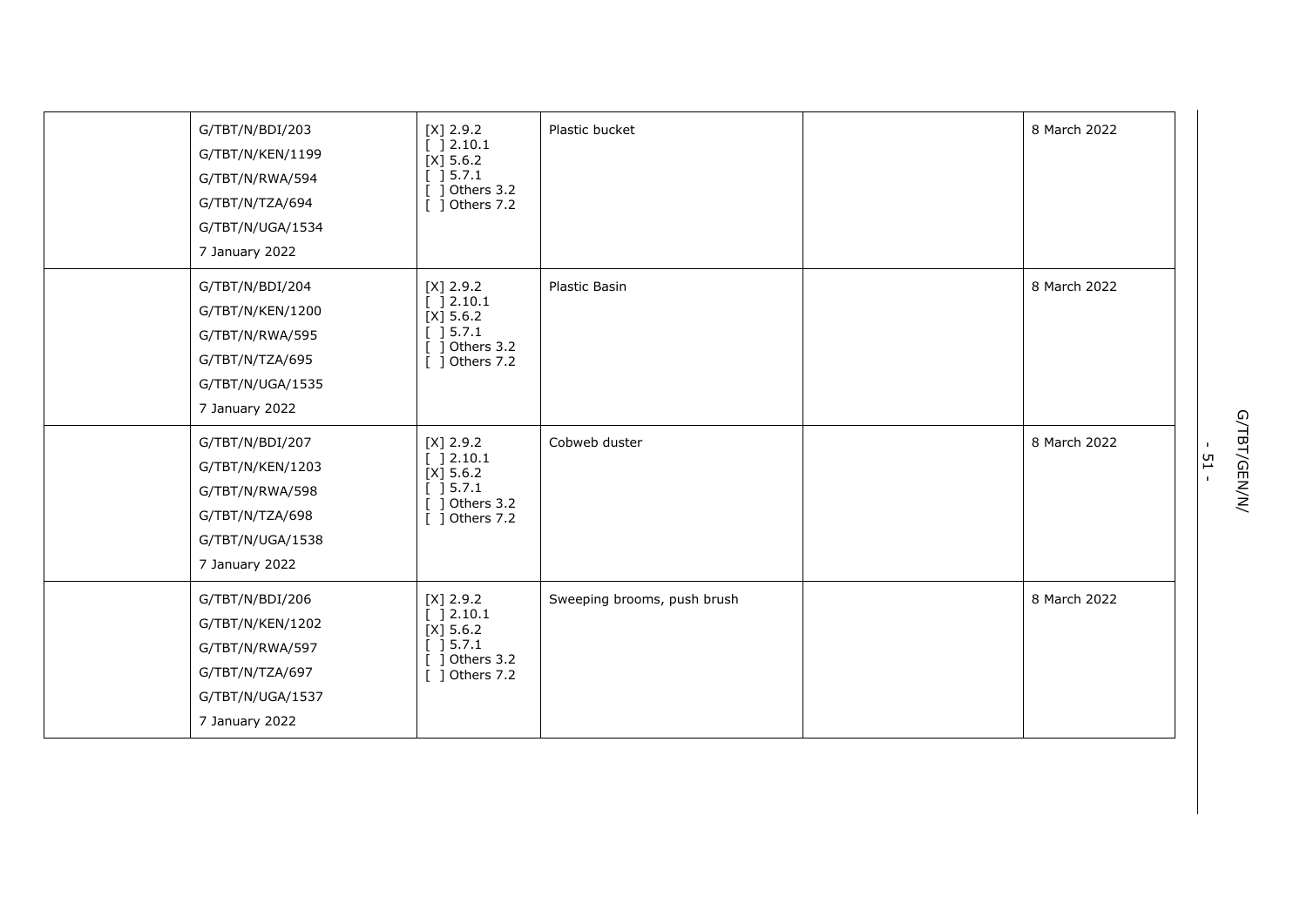|                             | G/TBT/N/BDI/209<br>G/TBT/N/KEN/1205<br>G/TBT/N/RWA/600<br>G/TBT/N/TZA/700<br>G/TBT/N/UGA/1540<br>7 January 2022 | $[X]$ 2.9.2<br>[ ] 2.10.1<br>$[X]$ 5.6.2<br>[ ] 5.7.1<br>$[$ ] Others 3.2<br>[ ] Others 7.2                                       | Squeegee, rubber squeezer | 8 March 2022     |
|-----------------------------|-----------------------------------------------------------------------------------------------------------------|-----------------------------------------------------------------------------------------------------------------------------------|---------------------------|------------------|
|                             | G/TBT/N/BDI/205<br>G/TBT/N/KEN/1201<br>G/TBT/N/RWA/596<br>G/TBT/N/TZA/696<br>G/TBT/N/UGA/1536<br>7 January 2022 | $[X]$ 2.9.2<br>[ ] 2.10.1<br>$[X]$ 5.6.2<br>[ ] 5.7.1<br>$[$ ] Others 3.2<br>[ ] Others 7.2                                       | Toilet brush              | 8 March 2022     |
|                             | G/TBT/N/BDI/208<br>G/TBT/N/KEN/1204<br>G/TBT/N/RWA/599<br>G/TBT/N/TZA/699<br>G/TBT/N/UGA/1539<br>7 January 2022 | $\left[\begin{array}{c} 2.9.2 \end{array}\right]$<br>[ ] 2.10.1<br>$[X]$ 5.6.2<br>[ ] 5.7.1<br>$[$ ] Others 3.2<br>[ ] Others 7.2 | Plastic containers        | 8 March 2022     |
| Ukraine                     | G/TBT/N/UKR/213<br>21 January 2022                                                                              | $[X]$ 2.9.2<br>$\overline{$ [ ] 2.10.1<br>$[X]$ 5.6.2<br>[ ] 5.7.1<br>$[$ ] Others 3.2<br>[ ] Others 7.2                          | Aerosol dispensers        | 22 March 2022    |
| United States of<br>America | G/TBT/N/USA/1817<br>5 January 2022                                                                              | $[X]$ 2.9.2<br>[ ] 2.10.1<br>$[X]$ 5.6.2<br>[ ] 5.7.1<br>$[$ ] Others 3.2<br>[ ] Others 7.2                                       | <b>Dishwashers</b>        | 22 February 2022 |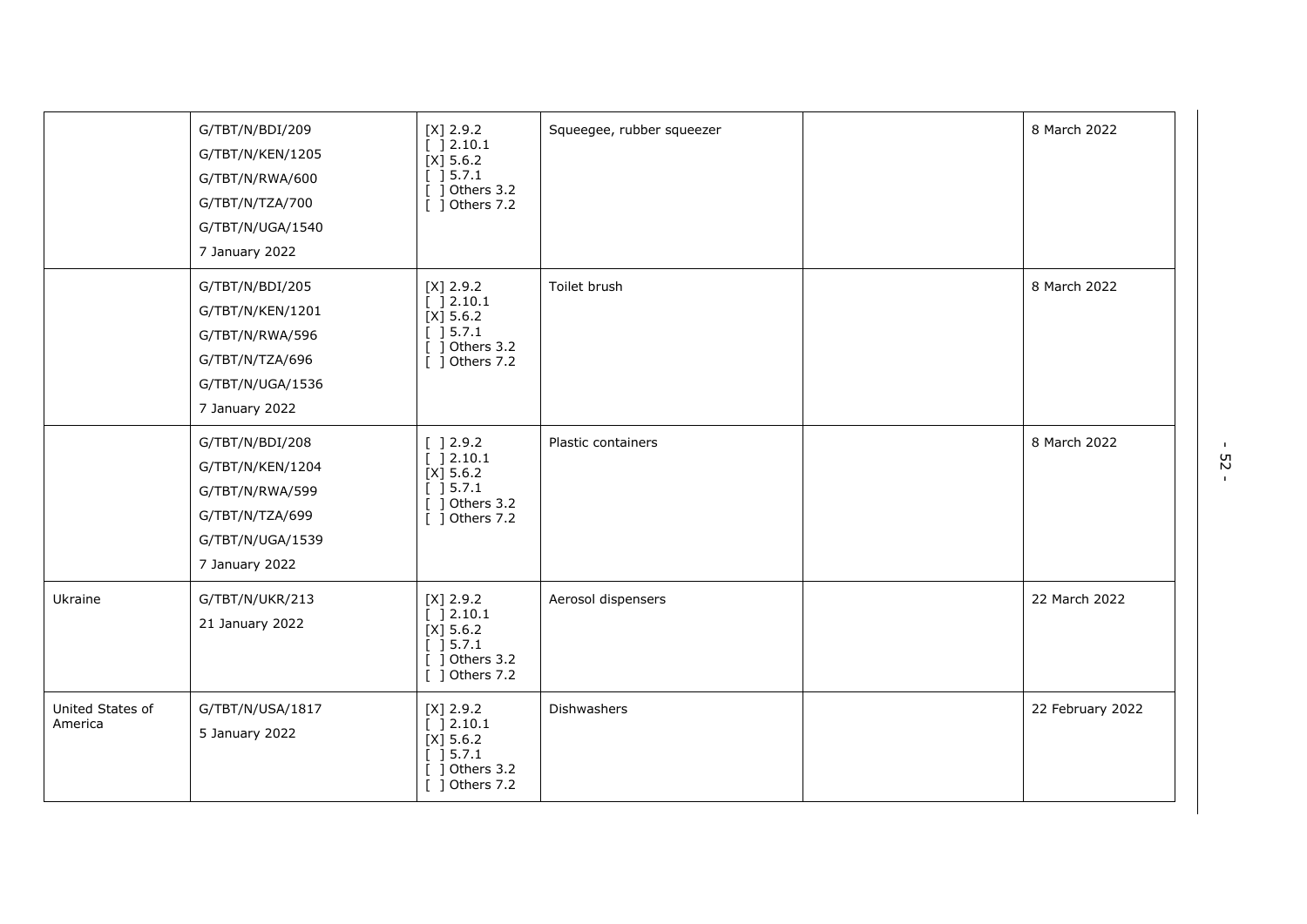| G/TBT/N/USA/1818<br>6 January 2022  | [ ] 2.9.2<br>[ ] 2.10.1<br>[ ] 5.6.2]<br>[ ] 5.7.1<br>$[$ ] Others 3.2<br>$[$ ] Others 7.2                               | Small passenger vessels                                                       | 27 June 2022     |
|-------------------------------------|--------------------------------------------------------------------------------------------------------------------------|-------------------------------------------------------------------------------|------------------|
| G/TBT/N/USA/1819<br>6 January 2022  | $[X]$ 2.9.2<br>[ ] 2.10.1<br>[ ] 5.6.2]<br>[ ] 5.7.1<br>$[$ ] Others 3.2<br>$\overline{$ [ ] Others 7.2                  | Perchloroethylene air emission<br>standards                                   | 10 February 2022 |
| G/TBT/N/USA/1821<br>11 January 2022 | $[X]$ 2.9.2<br>[ ] 2.10.1<br>$[X]$ 5.6.2<br>[ ] 5.7.1<br>$[$ ] Others 3.2<br>$\overline{$ ] Others 7.2                   | Magnets                                                                       | 28 March 2022    |
| G/TBT/N/USA/1820<br>11 January 2022 | $[X]$ 2.9.2<br>[ ] 2.10.1<br>[X] 5.6.2<br>$\overline{$ [ ] 5.7.1<br>$[$ ] Others 3.2<br>[ ] Others 7.2                   | Window covering cords                                                         | 23 March 2022    |
| G/TBT/N/USA/1822<br>12 January 2022 | $[X]$ 2.9.2<br>[ ] 2.10.1<br>$[X]$ 5.6.2<br>[ ] 5.7.1<br>$[$ ] Others 3.2<br>[ ] Others 7.2                              | Consumer water heaters and<br>residential-duty commercial water<br>heaters    | 14 March 2022    |
| G/TBT/N/USA/1823<br>13 January 2022 | $\lbrack 12.9.2\rbrack$<br>[ ] 2.10.1<br>[ ] 5.6.2]<br>$\overline{$ [ ] 5.7.1<br>$\lceil$ 1 Others 3.2<br>[ ] Others 7.2 | Learjet transport category airplane;<br>electronic system security protection | 28 February 2022 |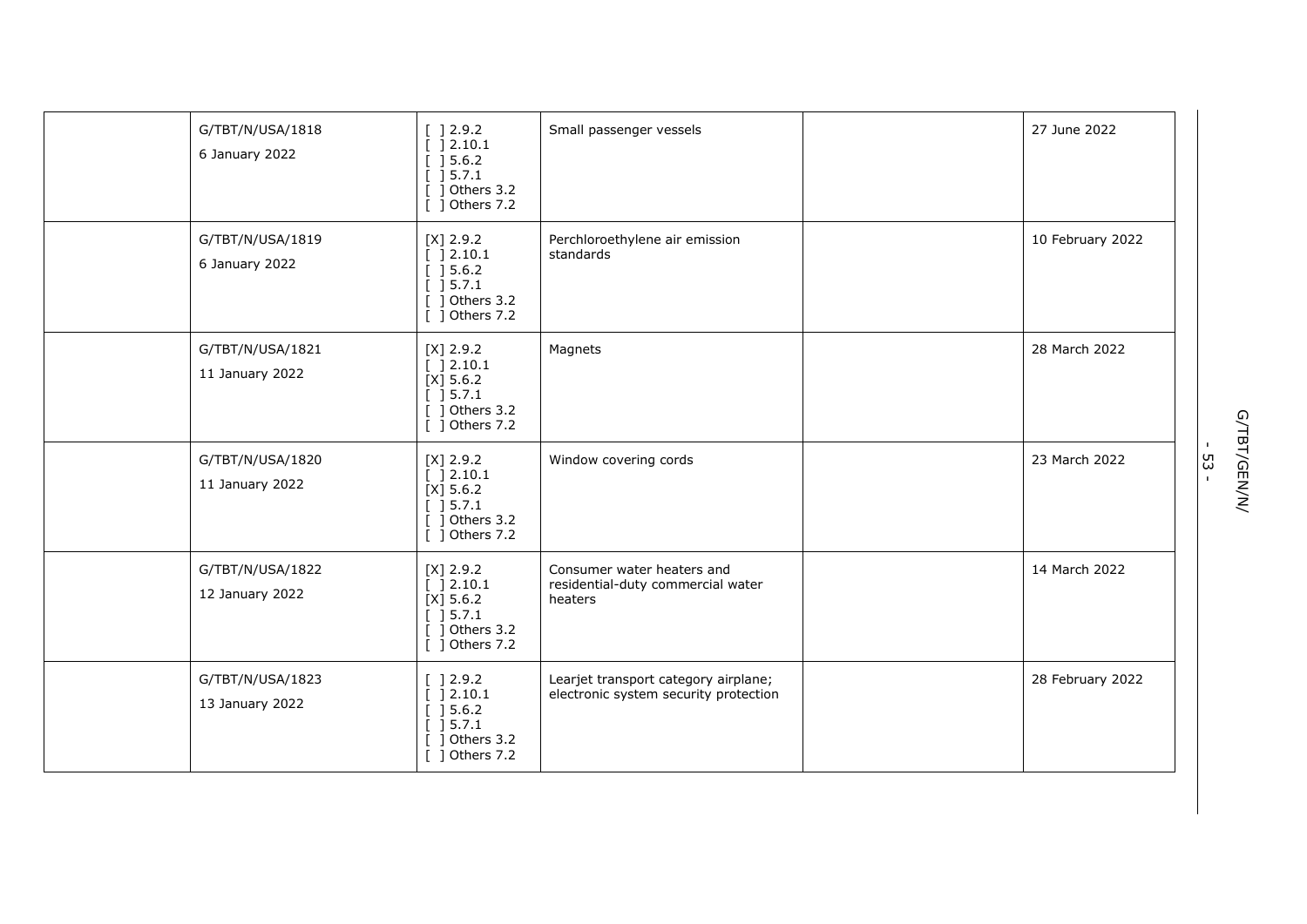|         | G/TBT/N/USA/1824<br>17 January 2022 | $[X]$ 2.9.2<br>[ ] 2.10.1<br>$[X]$ 5.6.2<br>$[$ 15.7.1<br>$[$ ] Others 3.2<br>$[$ ] Others 7.2                  | Single package vertical air conditioners<br>and single package vertical heat<br>pumps                                                              | 15 March 2022                                                             |
|---------|-------------------------------------|-----------------------------------------------------------------------------------------------------------------|----------------------------------------------------------------------------------------------------------------------------------------------------|---------------------------------------------------------------------------|
|         | G/TBT/N/USA/1825<br>19 January 2022 | [ ] 2.9.2<br>[ ] 2.10.1<br>[ ] 5.6.2]<br>[ ] 5.7.1<br>$[$ ] Others 3.2<br>[ ] Others 7.2                        | Airbus model A321-200 airplanes;<br>infrared laser countermeasure system                                                                           | 4 March 2022                                                              |
|         | G/TBT/N/USA/1826<br>25 January 2022 | $[X]$ 2.9.2<br>[ ] 2.10.1<br>[ ] 5.6.2]<br>$[$ ] 5.7.1<br>$[$ ] Others 3.2<br>[ ] Others 7.2                    | Non-geostationary satellite orbit,<br>fixed-satellite service (NGSO FSS)                                                                           | 25 March 2022,<br>Reply comments are<br>due on or before 25<br>April 2022 |
|         | G/TBT/N/USA/1827<br>26 January 2022 | [ ] 2.9.2<br>[ ] 2.10.1<br>[ ] 5.6.2]<br>[ ] 5.7.1<br>$[$ ] Others 3.2<br>[ ] Others 7.2                        | Consumer air cleaners                                                                                                                              | 24 February 2022                                                          |
|         | G/TBT/N/USA/1828<br>27 January 2022 | [ ] 2.9.2<br>[ ] 2.10.1<br>[ ] 5.6.2]<br>[ ] 5.7.1<br>$[$ ] Others 3.2<br>[ ] Others 7.2                        | Rechargeable lithium batteries<br>installed in the Emergency Exit Light<br>(EEL) power supply on certain<br>Peregrine transport category airplanes | 14 March 2022                                                             |
| Uruguay | G/TBT/N/URY/59<br>6 January 2022    | $[X]$ 2.9.2<br>[ ] 2.10.1<br>$\left[\begin{array}{c}$ 15.6.2<br>[ ] 5.7.1<br>$[$ ] Others 3.2<br>[ ] Others 7.2 | Single-use plastic products                                                                                                                        | 30 January 2022                                                           |